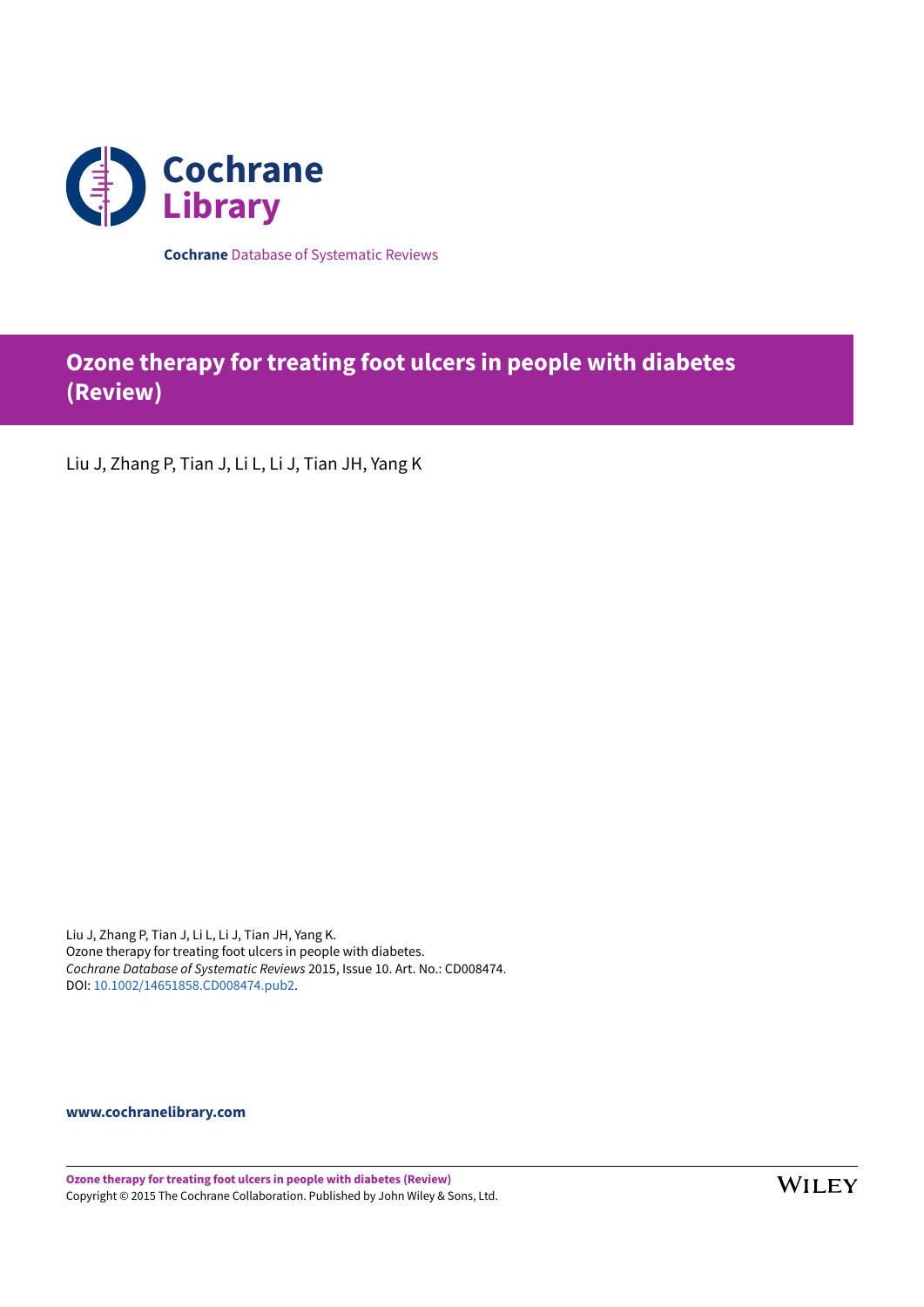

## **TABLE OF CONTENTS**

|                                                                                                                       | $\mathbf{1}$   |
|-----------------------------------------------------------------------------------------------------------------------|----------------|
|                                                                                                                       | 1              |
|                                                                                                                       | $\mathfrak{D}$ |
|                                                                                                                       | 3              |
|                                                                                                                       | $\overline{7}$ |
|                                                                                                                       | 8              |
|                                                                                                                       | 8              |
|                                                                                                                       | 10             |
|                                                                                                                       | 11             |
|                                                                                                                       | 12             |
|                                                                                                                       | 14             |
|                                                                                                                       | 15             |
|                                                                                                                       | 15             |
|                                                                                                                       | 16             |
|                                                                                                                       | 18             |
|                                                                                                                       | 25             |
|                                                                                                                       | 25             |
|                                                                                                                       | 25             |
|                                                                                                                       | 26             |
| Analysis 2.1. Comparison 2 Ozone + usual care versus sham ozone + usual care, Outcome 1 Number of ulcers healed.      | 26             |
| Analysis 2.2. Comparison 2 Ozone + usual care versus sham ozone + usual care, Outcome 2 Reduction in ulcer area.      | 26             |
| Analysis 2.3. Comparison 2 Ozone + usual care versus sham ozone + usual care, Outcome 3 Adverse events/complications. | 27             |
| Analysis 2.4. Comparison 2 Ozone + usual care versus sham ozone + usual care, Outcome 4 amputation.                   | 27             |
|                                                                                                                       | 27             |
|                                                                                                                       | 29             |
|                                                                                                                       | 33             |
|                                                                                                                       | 34             |
|                                                                                                                       | 34             |
|                                                                                                                       | 34             |
|                                                                                                                       | 34             |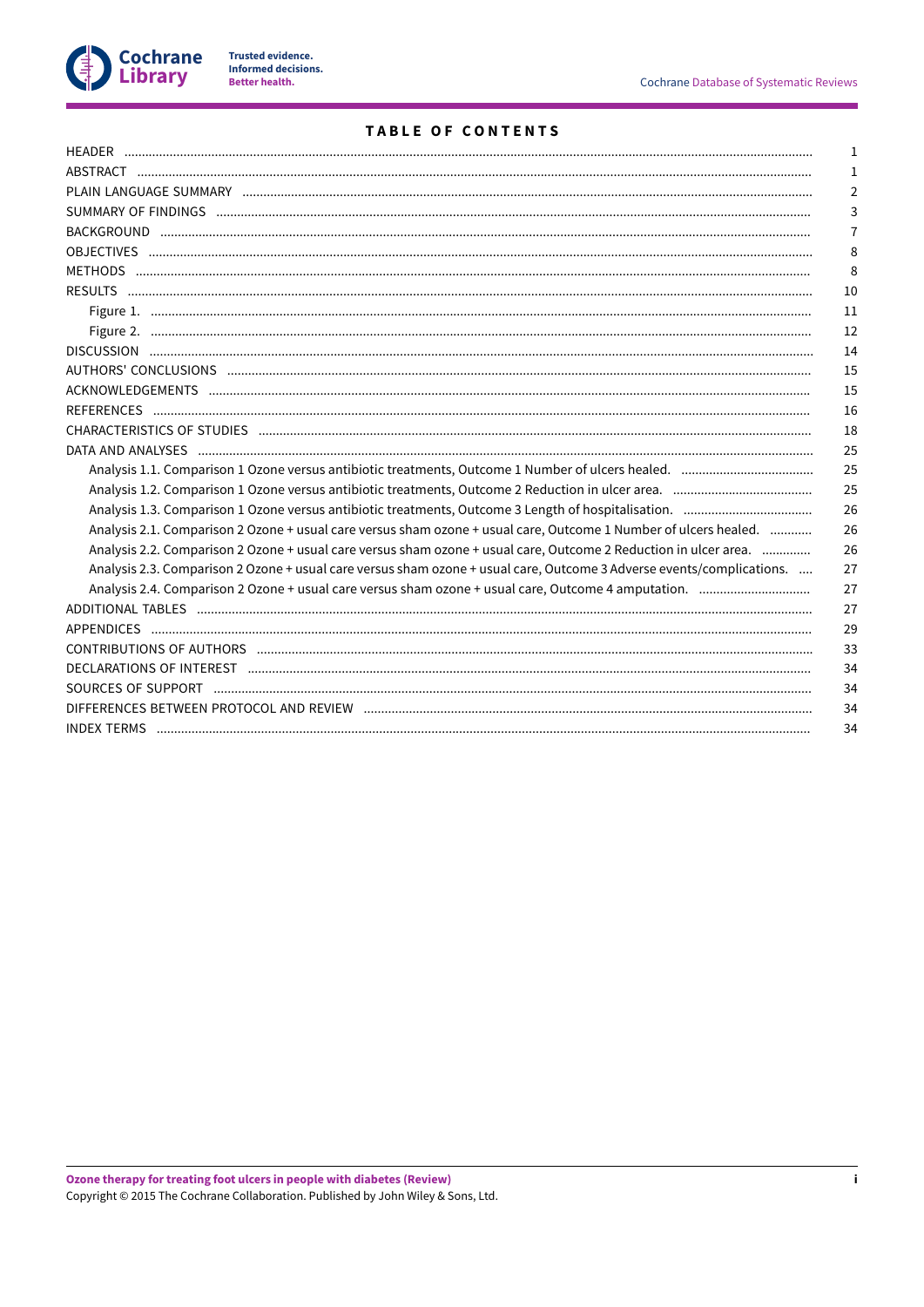

### <span id="page-2-0"></span>**[Intervention Review]**

# **Ozone therapy for treating foot ulcers in people with diabetes**

Jian Liu<sup>1</sup>, Peng Zhang<sup>2</sup>, Jing Tian<sup>3</sup>, Lun Li<sup>4</sup>, Jun Li<sup>5</sup>, Jin Hui Tian<sup>5</sup>, KeHu Yang<sup>6</sup>

<sup>1</sup>Critical Care Medicine Department, The First Hospital of Lanzhou University, Lanzhou City, China. <sup>2</sup>Department of Pediatric Surgery, Nanyang Central Hospital, Nanyang, China. <sup>3</sup>Nanyang Central Hospital, Nanyang, China. <sup>4</sup>Department of Breast-Thyroid Surgery, The Second Xiangya Hospital of Central South University, Changsha, China. <sup>5</sup>Evidence-Based Medicine Center, School of Basic Medical Sciences, Lanzhou University, Lanzhou City, China. <sup>6</sup>Key Laboratory of Evidence Based Medicine and Knowledge Translation of Gansu Province, Lanzhou University, Lanzhou City, China

**Contact address:** KeHu Yang, Key Laboratory of Evidence Based Medicine and Knowledge Translation of Gansu Province, Lanzhou University, No. 199, Donggang West Road, Lanzhou City, Gansu, 730000, China. [yangkh@lzu.edu.cn](mailto:yangkh@lzu.edu.cn), [Yangkh2006@163.com](mailto:Yangkh2006@163.com).

**Editorial group:** Cochrane Wounds Group **Publication status and date:** New, published in Issue 10, 2015.

**Citation:** Liu J, Zhang P, Tian J, Li L, Li J, Tian JH, Yang K. Ozone therapy for treating foot ulcers in people with diabetes. *Cochrane Database of Systematic Reviews* 2015, Issue 10. Art. No.: CD008474. DOI: [10.1002/14651858.CD008474.pub2.](https://doi.org/10.1002/14651858.CD008474.pub2)

Copyright © 2015 The Cochrane Collaboration. Published by John Wiley & Sons, Ltd.

### **A B S T R A C T**

#### <span id="page-2-1"></span>**Background**

It has been reported that ozone therapy might be helpful in treating foot ulcers in people with diabetes mellitus (DM).

#### **Objectives**

To assess the effects of ozone therapy on the healing of foot ulcers in people with DM.

#### **Search methods**

In March 2015 we searched: The Cochrane Wounds Group Specialised Register, The Cochrane Central Register of Controlled Trials (CEN-TRAL) (The Cochrane Library), Ovid MEDLINE, Ovid MEDLINE (In-Process & Other Non-Indexed Citations), Ovid EMBASE, EBSCO CINAHL, Science Citation Index, Chinese Biomedical Literature Database and The Chinese Clinical Registry. There were no restrictions based on language, date or study setting.

### **Selection criteria**

We included randomised controlled trials (RCTs) that compared ozone therapy with sham ozone therapy or any other interventions for foot ulcers in people with DM, irrespective of publication date or language.

#### **Data collection and analysis**

Two reviewers independently screened allretrieved citations, selected relevant citations and extracted data.Disagreementswere resolved by discussion with a third reviewer. The methodological quality of included studies and the evidence level of outcomes were assessed using the Cochrane risk of bias tool and the GRADE (Grading of Recommendations Assessment, Development and Evaluation) approach respectively. Data were expressed using risk ratio (RR) for dichotomous outcomes and mean difference (MD) for continuous outcomes with their 95% confidence interval (95% CI). Review Manager (RevMan) software was used to analyse the data.

### **Main results**

Three studies (212 participants) were included in this review. The overall risk of bias was high for two trials and unclear for one.

One trial (101 participants) compared ozone treatment with antibiotics forfoot ulcers in people with DM. The study had a follow-up period of 20 days. This study showed that ozone treatment was associated with a greater reduction in ulcer area from baseline to the end of the study than treatment with antibiotics (MD -20.54 cm2, 95% CI -20.61 to -20.47), and a shorter duration of hospitalisation (MD -8.00 days,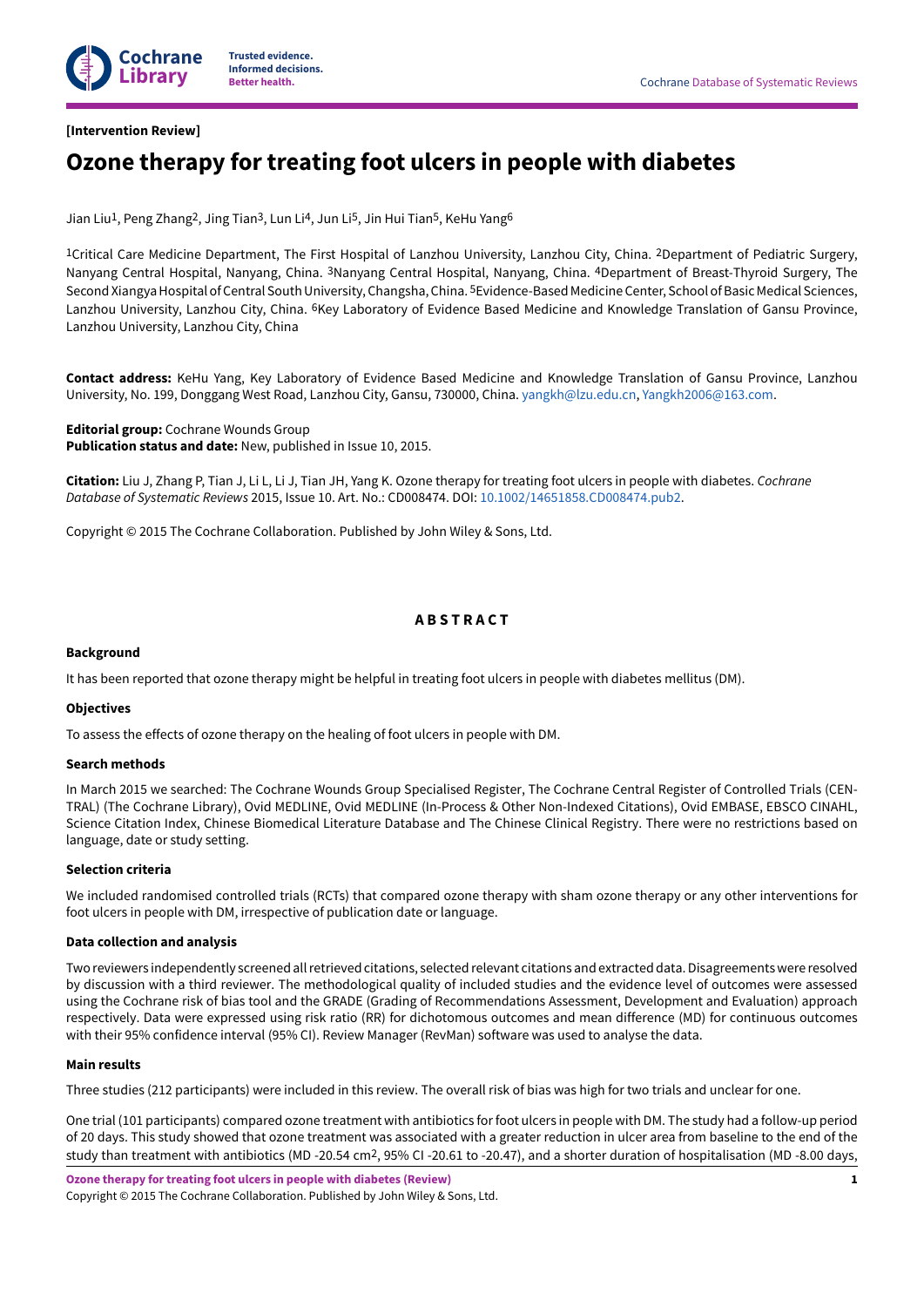

95% CI -14.17 to -1.83), but did not appear to affect the number of ulcers healed over 20 days (RR 1.10, 95% CI 0.87 to 1.40). No side effects were observed in either group.

The other two trials (111 participants) compared ozone treatment plus usual care with usual care for foot ulcers in people with DM. The meta-analysis results did not show evidence of a difference between groups for the outcomes of reduction of ulcer area (MD-2.11 cm<sup>2</sup>, 95% CI -5.29 to 1.07), the number of ulcers healed (RR 1.69, 95% CI 0.90 to 3.17), adverse events (RR 2.27, 95% CI 0.48 to 10.79), or amputation rate (RR 2.73, 95%CI 0.12, 64.42).

#### **Authors' conclusions**

The available evidence was three small RCTs with unclear methodology, so we are unable to draw any firm conclusions regarding the effectiveness of ozone therapy for foot ulcers in people with DM.

### <span id="page-3-0"></span>**P L A I N L A N G U A G E S U M M A R Y**

#### **Ozone therapy as a treatment for foot ulcers in people with diabetes**

#### **What is diabetes and what is a foot ulcer?**

Diabetes mellitus (DM) is a common condition that leads to high sugar concentrations in the blood. People who have had diabetes for a long time often suffer from foot ulcers. Nearly 35% of all hospital admissions from diabetes clinics are due to them, as are nearly 80% of all non-traumatic amputations of the leg and foot.

#### **What is ozone therapy?**

Ozone is a gas, and can be used as a treatment for ulcers in people with diabetes, which can be delivered with ozonised oils (e.g. ozonised sunflower or olive oil), or by a mixture of oxygen and ozone applied directly to the wound, or through rectal insufflation (blown into the final portion of the gut/intestines through the anus).

#### **The purpose of this review**

This review tried to find out whether ozone therapy is effective when given alone, or as part of a package of care, to treat foot ulcers in people with DM.

#### **Findings of this review**

The review authors searched the medical literature up to March 3 2015, and identified three relevant clinical trials (212 participants) that investigated ozone therapy for the treatment of foot ulcers in people with diabetes. The available evidence was of low quality.

One trial, with 101 participants, compared ozone treatment with antibiotics and followed up for 20 days. The results of this study showed that the reduction in ulcer size was greater, and also the length of hospital stay was shorter, in those receiving ozone treatment, but there was no apparent benefit in terms of the number of foot ulcers healed. No adverse effects (side effects or harms) were observed with either treatment.

The othertwo trials (111 participants) compared ozone treatment plus usual care with usual care. The results of these two studies showed that there were no apparent differences between the groups for reduction in ulcer size,the number of foot ulcers healed, or occurrence of adverse events and amputation rates.

Quality of life was not reported by either trial.

#### **Conclusion**

On the basis of the limited and poor quality information available, the review authors were unable to draw any conclusions about the effectiveness of ozone therapy for treating foot ulcers in people with DM.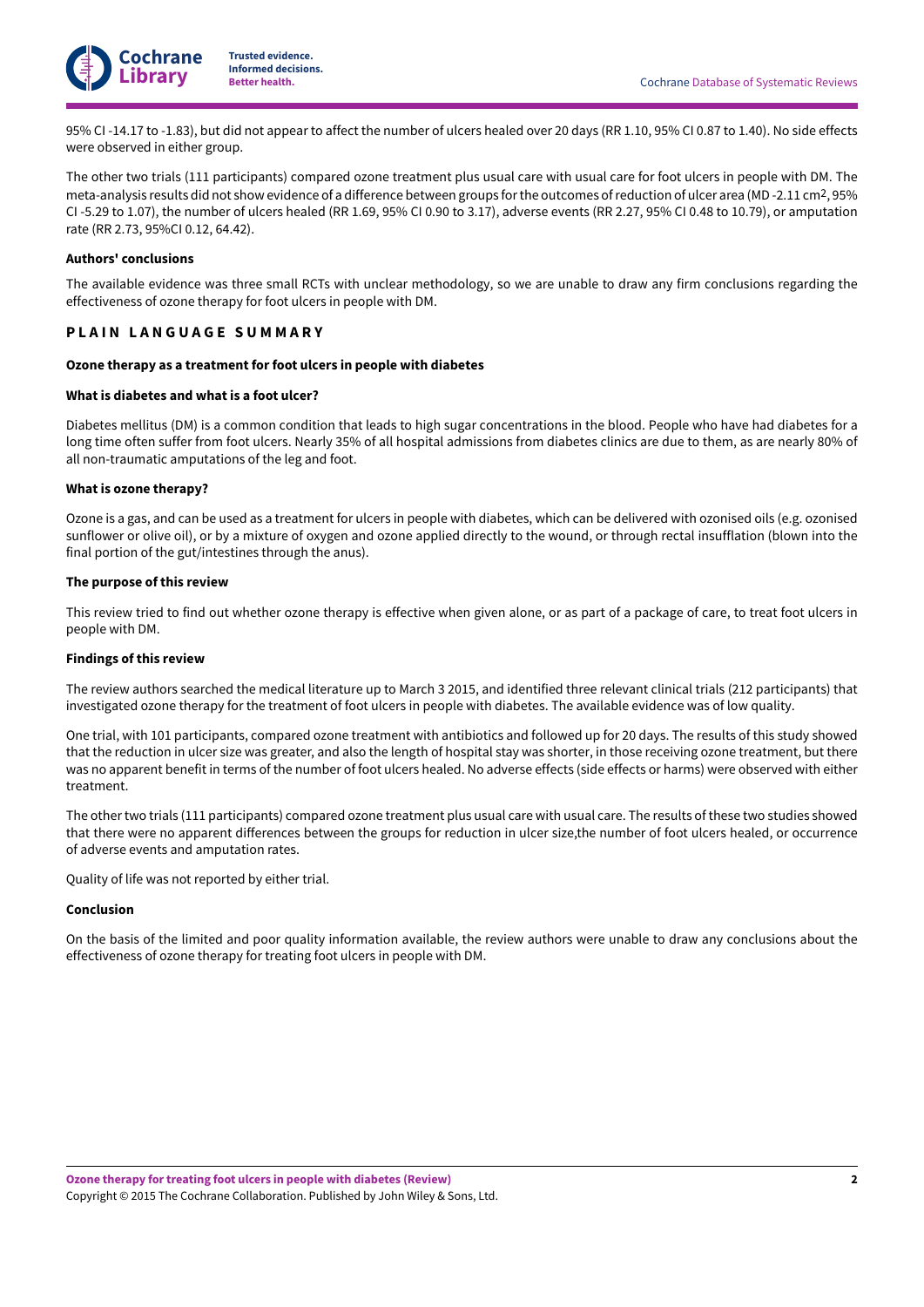### **S U M M A R Y O F F I N D I N G S**

**Ozone**

**therapy**

Copyright © 2015

The

Cochrane

Collaboration.

Published

হ John

Wiley & Sons,

<span id="page-4-1"></span>ltd.<br>E

**for**

**treating**

**foot ulcers in people**

**with**

**diabetes**

<span id="page-4-0"></span>**(Review)**

## Summary of findings for the main comparison. Ozone versus antibiotic treatments for treating foot ulcers in people with diabetes

**Ozone versus antibiotic treatments for treating foot ulcers in people with diabetes**

**Patient or population:** patients with treating foot ulcers in people with diabetes **Settings:**

**Intervention:** Ozone versus antibiotic treatments

| <b>Outcomes</b>                                             | Illustrative comparative risks*<br>(95% CI) |                                                                                                                                     | <b>Relative effect</b><br>(95% CI)       | <b>No of Participants</b><br>(studies) | <b>Quality of the evidence</b><br><b>Comments</b><br>(GRADE) |
|-------------------------------------------------------------|---------------------------------------------|-------------------------------------------------------------------------------------------------------------------------------------|------------------------------------------|----------------------------------------|--------------------------------------------------------------|
|                                                             | <b>Assumed risk</b>                         | Corresponding<br>risk                                                                                                               |                                          |                                        |                                                              |
|                                                             | <b>Control</b>                              | Ozone ver-<br>sus antibiotic<br>treatments                                                                                          |                                          |                                        |                                                              |
| <b>Number of ulcers healed</b><br>Follow-up: mean 20 days   | <b>Study population</b>                     |                                                                                                                                     | <b>RR1.1</b><br>$(0.87 \text{ to } 1.4)$ | 100<br>(1 study)                       | $\oplus \oplus \ominus$<br>low <sup>1,2</sup>                |
|                                                             | 694 per 1000                                | 763 per 1000<br>(604 to 971)                                                                                                        |                                          |                                        |                                                              |
|                                                             | <b>Moderate</b>                             |                                                                                                                                     |                                          |                                        |                                                              |
|                                                             | 694 per 1000                                | 763 per 1000<br>(604 to 972)                                                                                                        |                                          |                                        |                                                              |
| <b>Reduction in ulcer area</b><br>Follow-up: mean 20 days   |                                             | The mean re-<br>duction in ul-<br>cer area in the<br>intervention<br>groups was<br><b>20.54 lower</b><br>(20.61 to 20.47)<br>lower) |                                          | 100<br>$(1$ study)                     | $\oplus \oplus \ominus \ominus$<br>low <sup>1,2</sup>        |
| <b>Length of hospitalisation</b><br>Follow-up: mean 20 days |                                             | The mean<br>length of hos-<br>pitalisation in<br>the intervention<br>groups was                                                     |                                          | 100<br>$(1$ study)                     | $\oplus \oplus \ominus$<br>low <sup>1,3</sup>                |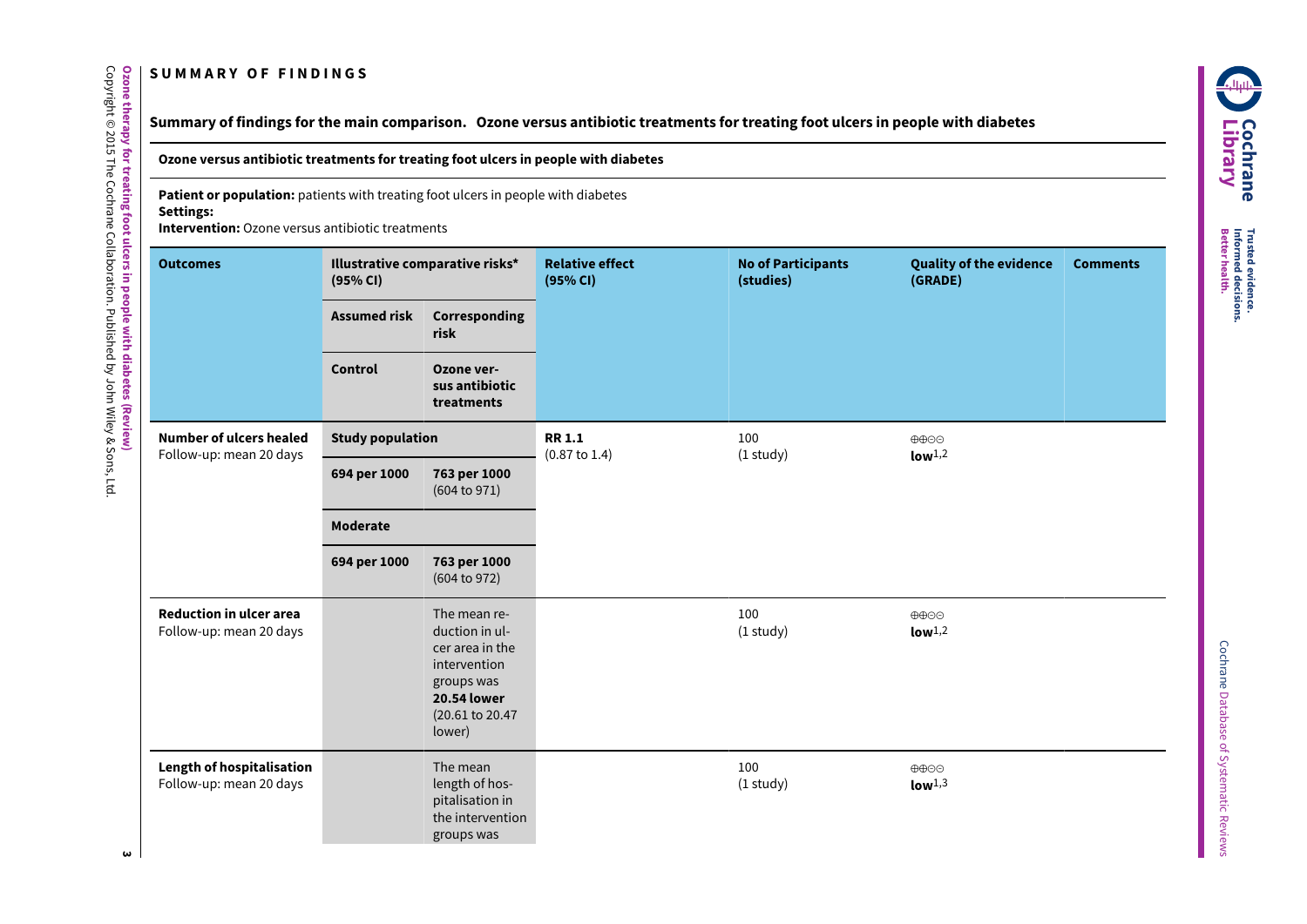\*The basis for the **assumed risk** (e.g. the median control group risk across studies) is provided in footnotes. The **corresponding risk** (and its 95% confidence interval) is based on the assumed risk in the comparison group and the **relative effect** of the intervention (and its 95% CI). **CI:** Confidence interval; **RR:** Risk ratio;

GRADE Working Group grades of evidence

**High quality:** Further research is very unlikely to change our confidence in the estimate of effect.

**Moderate quality:** Further research is likely to have an important impact on our confidence in the estimate of effect and may change the estimate.

**Low quality:** Further research is very likely to have an important impact on our confidence in the estimate of effect and is likely to change the estimate. **Very low quality:** We are very uncertain about the estimate.

1 The included trial was of unclear risk of bias.

2 Total number of events was less than 300

3 Total population size was less than 400

Summary of findings 2. Ozone + usual care versus sham ozone + usual care for treating foot ulcers in people with diabetes

**Ozone + usual care versus sham ozone + usual care for treating foot ulcers in people with diabetes**

**Patient or population:** patients with treating foot ulcers in people with diabetes

**Settings:**

**Intervention:** Ozone + usual care versus sham ozone + usual care

| <b>Outcomes</b>                                          | <b>Illustrative comparative</b><br>risks* (95% CI) |                                                              | <b>Relative effect</b><br>(95% CI)         | <b>No of Participants</b><br>(studies) | <b>Quality of the evi-</b><br>dence<br>(GRADE) | <b>Comments</b> |
|----------------------------------------------------------|----------------------------------------------------|--------------------------------------------------------------|--------------------------------------------|----------------------------------------|------------------------------------------------|-----------------|
|                                                          | <b>Assumed risk</b>                                | Correspond-<br>ing risk                                      |                                            |                                        |                                                |                 |
|                                                          | Control                                            | Ozone + usu-<br>al care versus<br>sham ozone +<br>usual care |                                            |                                        |                                                |                 |
| <b>Number of ulcers healed</b><br>Follow-up: 20-168 days | <b>Study population</b>                            |                                                              | <b>RR 1.69</b><br>$(0.9 \text{ to } 3.17)$ | 111<br>(2 studies)                     | $\oplus \oplus \odot$<br>low <sup>1,2</sup>    |                 |
|                                                          | 200 per 1000                                       | 338 per 1000<br>(180 to 634)                                 |                                            |                                        |                                                |                 |
|                                                          | <b>Moderate</b>                                    |                                                              |                                            |                                        |                                                |                 |

<span id="page-5-0"></span>**4**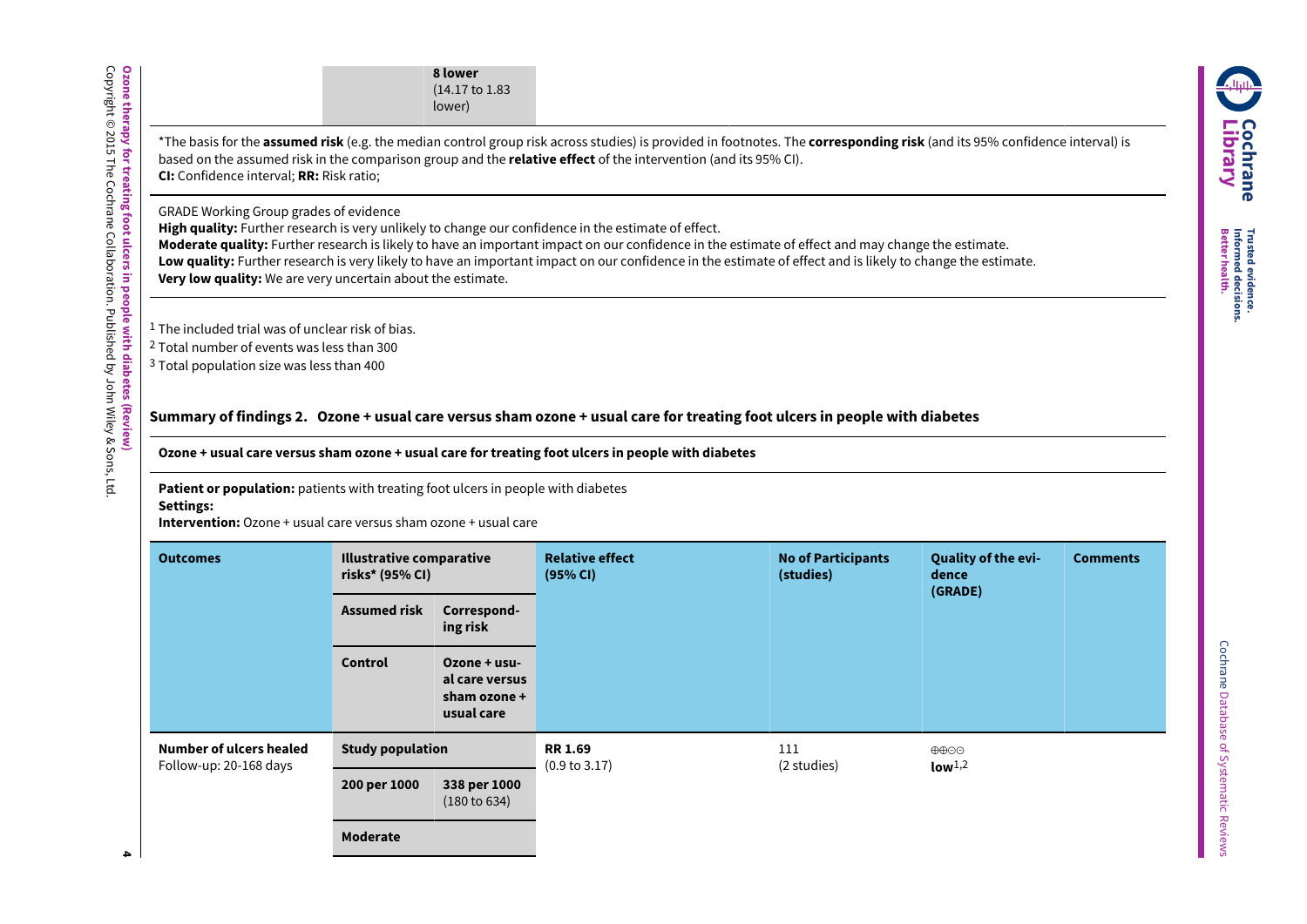|                                                          | 193 per 1000            | 326 per 1000<br>(174 to 612)                                                                                              |                                                                                                                 |                    |                                                                                                                                                                           |
|----------------------------------------------------------|-------------------------|---------------------------------------------------------------------------------------------------------------------------|-----------------------------------------------------------------------------------------------------------------|--------------------|---------------------------------------------------------------------------------------------------------------------------------------------------------------------------|
| <b>Reduction in ulcer area</b><br>Follow-up: 20-168 days |                         | The mean re-<br>duction in ul-<br>cer area in the<br>intervention<br>groups was<br>3.48 lower<br>(3.82 to 3.14)<br>lower) |                                                                                                                 | 111<br>(2 studies) | $\bigoplus$ $\bigodot$ $\bigodot$<br>very low $1,3,4$                                                                                                                     |
| Adverse events/complica-<br>tions                        | <b>Study population</b> |                                                                                                                           | <b>RR 2.27</b><br>$(0.48 \text{ to } 10.79)$                                                                    | 61<br>$(1$ study)  | ⊕⊕⊝⊙<br>low <sup>1,2</sup>                                                                                                                                                |
| Follow-up: mean 24 weeks                                 | 69 per 1000             | 157 per 1000<br>(33 to 744)                                                                                               |                                                                                                                 |                    |                                                                                                                                                                           |
|                                                          | <b>Moderate</b>         |                                                                                                                           |                                                                                                                 |                    |                                                                                                                                                                           |
|                                                          | 69 per 1000             | 157 per 1000<br>(33 to 745)                                                                                               |                                                                                                                 |                    |                                                                                                                                                                           |
| amputation<br>Follow-up: mean 24 weeks                   | <b>Study population</b> |                                                                                                                           | <b>RR 2.73</b><br>$(0.12 \text{ to } 64.42)$                                                                    | 61<br>$(1$ study)  | $\oplus \oplus \ominus \ominus$<br>low <sup>1,2</sup>                                                                                                                     |
|                                                          | 0 per 1000              | 0 per 1000<br>(0 to 0)                                                                                                    |                                                                                                                 |                    |                                                                                                                                                                           |
|                                                          | Moderate                |                                                                                                                           |                                                                                                                 |                    |                                                                                                                                                                           |
|                                                          | 0 per 1000              | 0 per 1000<br>(0 to 0)                                                                                                    |                                                                                                                 |                    |                                                                                                                                                                           |
|                                                          |                         |                                                                                                                           | based on the assumed risk in the comparison group and the relative effect of the intervention (and its 95% CI). |                    | *The basis for the assumed risk (e.g. the median control group risk across studies) is provided in footnotes. The corresponding risk (and its 95% confidence interval) is |

**Very low quality:** We are very uncertain about the estimate.

1 These trials were of unclear risk of bias.

2 Total number of events was less than 300

**5**

Copyright © 2015

The

Cochrane

Collaboration.

Published

হ John

Wiley & Sons,

ltd.<br>E

444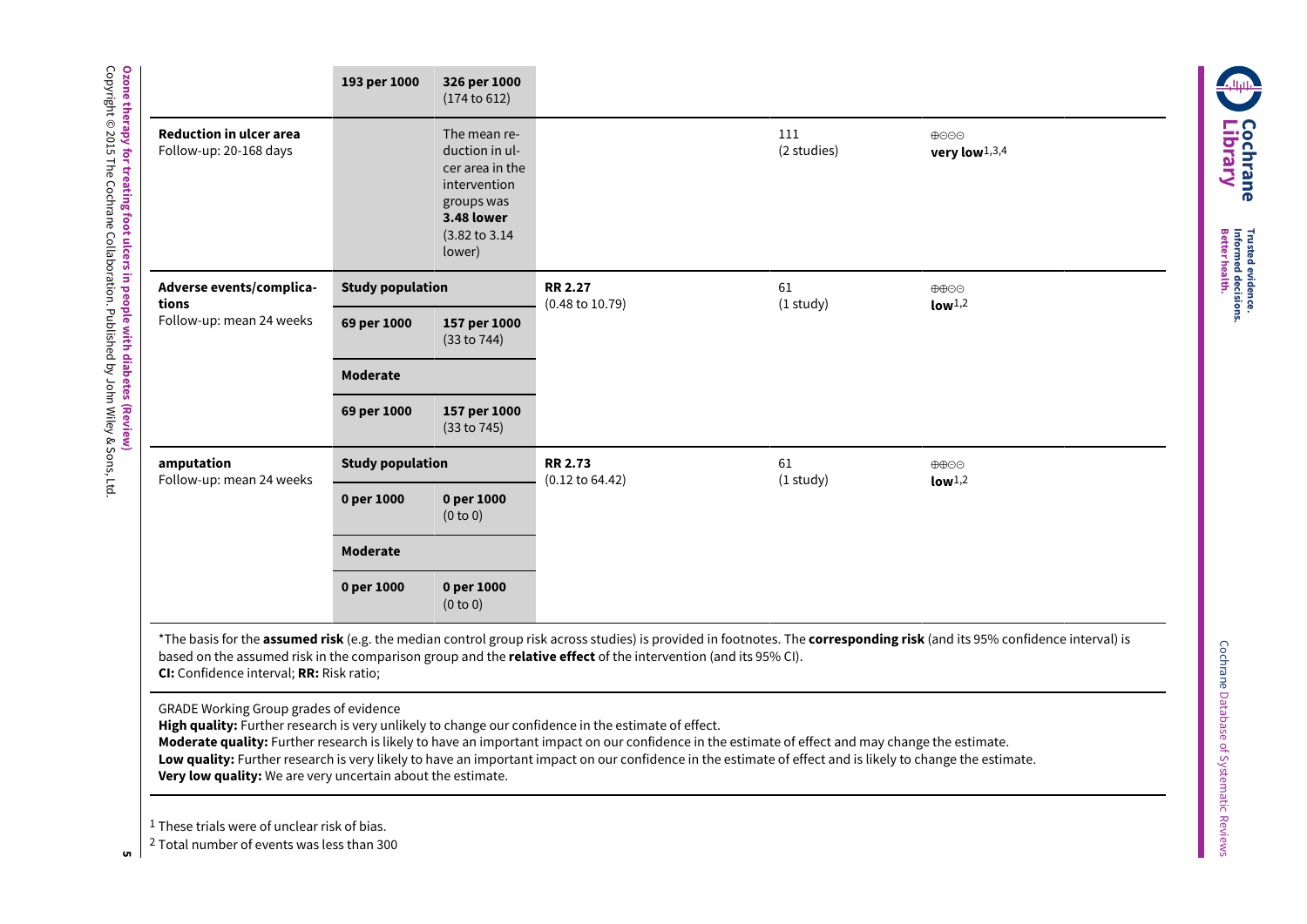<sup>3</sup> Heterogeneity: Chi<sup>2</sup> = 17.06, df = 1 (P < 0.0001);  $1^2$  = 94% 4 Total population size was less than 400

Reviews



**evidence.**

**decisions. health.**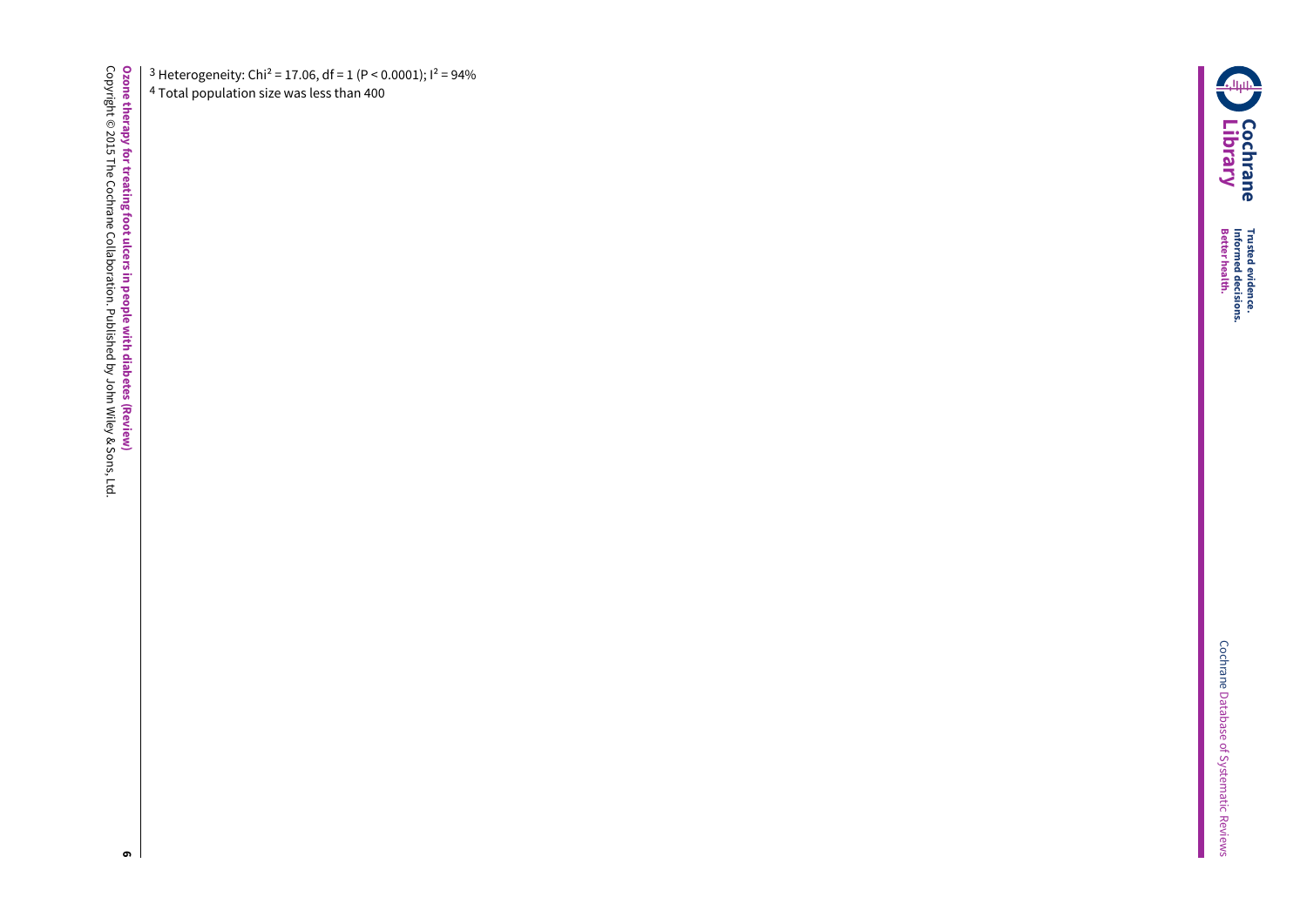

### <span id="page-8-0"></span>**B A C K G R O U N D**

### **Description of the condition**

Diabetes mellitus (DM) (including type 1 and 2) is rapidly emerging as a new global epidemic ([Lau 2009](#page-18-0); [Gupta 2012a\)](#page-18-1).The prevalence of DM for all age-groups worldwide was estimated to be 2.8% in 2000 (171 million) ([Wild 2004](#page-19-1)) and it is expected to double in the next three decades (4.4%, 366 million) ([Gupta 2012a\)](#page-18-1). In the USA, approximately 6% of the population has been diagnosed with DM, which is the seventh leading cause of death [\(Malhotra 2012\)](#page-18-2). Around 2.8 million people in the UK have DM (approximately 4.3% of the population) ([Dumville 2013](#page-18-3)). Poor control of DM may result in complications such as foot ulcers, which are defined as full-thickness wounds that penetrate through the dermis (the deep vascular and collagenous inner layer of the skin) and are located below the ankle in a DM patient ([Jeffcoate 2004\)](#page-18-4). Foot ulcers are a major complication of long standingDM, and accountfor nearly 35% of all hospital admissions in diabetic clinics, and nearly 80% of all nontraumatic amputations of the lower limb [\(Gupta 2012a](#page-18-1)). The prevalence of foot ulcers is 4000 to 10,000 per 100,000 people diagnosed with DM (i.e. 4% to 10%) [\(Singh 2005](#page-19-2)).

Foot problems are common in people with DM because of their increased risks of peripheral neuropathy (damage to peripheral nerves, e.g. in the feet), peripheral vascular disease (general circulatory problems), abnormal pressure on the foot, and impaired resistance to infection. Failure of ulcers to heal may result in amputation, and people with DM have a 10 to 20-fold higher risk of losing a lower limb, or part of a lower limb, to non-traumatic amputation than those without DM ([Morris 1998](#page-18-5); [Wrobel 2001\)](#page-19-3). It is reported that 15% of the USA DM population will develop foot ulceration, and, 14% to 20% of these people will require an amputation [\(Mal](#page-18-2)[hotra 2012](#page-18-2)). Foot ulcers are an important cause of morbidity and mortality in patients with DM, and have a staggering economic impact, not only on the individual and his/her family, but also on society [\(Xie 2008](#page-19-4); [Gupta 2012a\)](#page-18-1). In 2010-11 the estimated NHS spend on foot ulceration and amputation in people with DM in England was GBP 639 to GBP 662 million (Kerr [2012\)](#page-18-6). For patients treated using biofilm-based wound management anchored by molecular diagnostics, total charges per patient for the entire course of treatment was \$4,756 (total payments \$3,060; £1,987) [\(Wolcott 2015](#page-19-5)).

Five-year mortality rates after the onset of new diabetic ulceration have been reported as being between 43% and 55%, while up to 74% require lower-extremity amputation ([Robbins 2008\)](#page-19-6). It has been reported that the risk of death more than doubles in people who develop a foot ulcer (relative risk (RR) 2.39, 95% confidence interval (CI) 1.13 to 4.58) [\(Boyko](#page-17-1) 1996). A recent meta-analysis reported that foot ulcers in people with DM were associated with an increased risk of all-cause mortality (RR 1.89, 95% CI 1.60 to 2.23), fatal myocardial infarction (2.22, 95% CI 1.09 to 4.53) and fatal stroke (1.41, 95% CI 0.61 to 3.24) [\(Brownrigg 2012](#page-17-2)).

### **Description of the intervention**

Foot ulcers in people with DM are challenging to treat and often require the input of a multi-disciplinary team of health professionals, including: diabetologists, radiologists, dermatologists, vascular surgeons, orthopaedic surgeons, plastic surgeons, podiatrists and the nursing team (van [Sloten](#page-19-7) 2008). The cornerstones of treatment are relief of pressure, the restoration of perfusion (oxygen brought by blood flow) of the foot, treatment of infec-

tion, wound care, optimum glucose (sugar) regulation and education (van [Sloten](#page-19-7) 2008). Treatments for foot ulcers in people with DM include debridement of the wound, management of any infection, revascularisation procedures if indicated, off-loading (removing weight from) the ulcer, hyperbaric oxygen therapy (exposure to high concentrations of oxygen), use of advanced wound care products, and negative-pressure wound therapy [\(Caravaggi 2013](#page-17-3)). Conservative treatment is successful in the majority of severely infect-ed wounds, but the duration of treatment is often prolonged ([Pittet](#page-19-8) [1999,](#page-19-8)[Venkatesan 1997](#page-19-9)). A large US study of 27630 patients with diabetic neuropathic foot ulcers treated with standard good wound care such as debridement and off-loading reported that 47% of foot ulcers has healed after 20 weeks of care [\(Margolis 2003\)](#page-18-7).

In 1834 Schoenbein discovered ozone (O<sub>3,</sub> a form of oxygen in which three atoms bind together instead of the more normal two), and he considered it to be an oxidant and also a disinfectant ([Boc](#page-17-4)[ci 2004](#page-17-4)). Ozone was used to treat gangrene during the First World War, and today it is widely used to sterilise water ([Bocci 2004](#page-17-4)). Currently low-dose ozone is recognised as an antiviral and bactericidal agent [\(Valacchi 2005](#page-19-10); [Kim 2009](#page-18-8)), and it has been used clinically as a treatment for indications such as coronary artery disease [\(Martínez-Sánchez](#page-18-9) 2012), chronic severe hepatitis [\(Gu 2010\)](#page-18-10), sudden sensorineural hearing loss ([Ragab](#page-19-11) 2009), hypersensitive teeth [\(Dähnhardt 2008](#page-18-11)), periodontics ([Gupta 2012b](#page-18-12)) and chronic low back pain [\(Magalhaes 2012\)](#page-18-13). It has also been used for healing chronic wounds such as trophic ulcers, ischaemic ulcers and diabetic wounds ([Martínez-Sánchez](#page-17-5) 2005; de [Monte](#page-17-6) 2005; [Kim 2009\)](#page-18-8).

Ozone therapy has been used for many years as an ancillary method to usual treatment for foot ulcers in patients with DM [\(Bialoszews](#page-17-7)[ki 2003](#page-17-7)), especially in those cases in which conservative treatment methods have not been proven satisfactory. Ozone has been used as a therapeutic method and it may be helpful in promoting complete wound closure. Substances such as olefin (an alkene or unsaturated hydrocarbon) can be treated with gaseous ozone to form an ozonide, which is able to deliver nascent (freshly-generated) oxygen deep within a lesion (wound or ulcer) without causing any pri-mary skin irritation ([Kim 2009\)](#page-18-8). Ozone therapy can be delivered to patients by treating them with ozonised oils (e.g. ozonised sunflower or olive oil); via local application of a mixture of oxygen and ozone (directly to the wound); or through rectal insufflation (delivered into the final portion of the gut/intestines).

### **How the intervention might work**

The mechanism through which ozone achieves healing in chronic wounds is not known. It has been suggested that ozone might be related to growth factors [\(Kim 2009\)](#page-18-8) and that it can activate the antioxidant system (complex network of antioxidant metabolites and enzymes that work together to prevent oxidative damage to cellular components), and activate superoxide dismutase (enzymes that alternately catalyze the dismutation (or partitioning) of the superoxide (O<sub>2</sub><sup>-</sup>) radical into either ordinary molecular oxygen (O<sub>2</sub>) or hy-drogen peroxide (H<sub>2</sub>O<sub>2</sub>)) [\(Martínez-Sánchez](#page-17-5) 2005; Re [2008](#page-19-12)). In addition, it has been suggested that ozone antioxidant properties preserve ß-cell functions and reduce hyperglycaemia (high blood glucose levels) (Re [2008\)](#page-19-12).

#### **Why it is important to do this review**

Currently, there is no systematic review that evaluates the effects of ozone therapy forfoot ulcers in peoplewithDM. It has been recently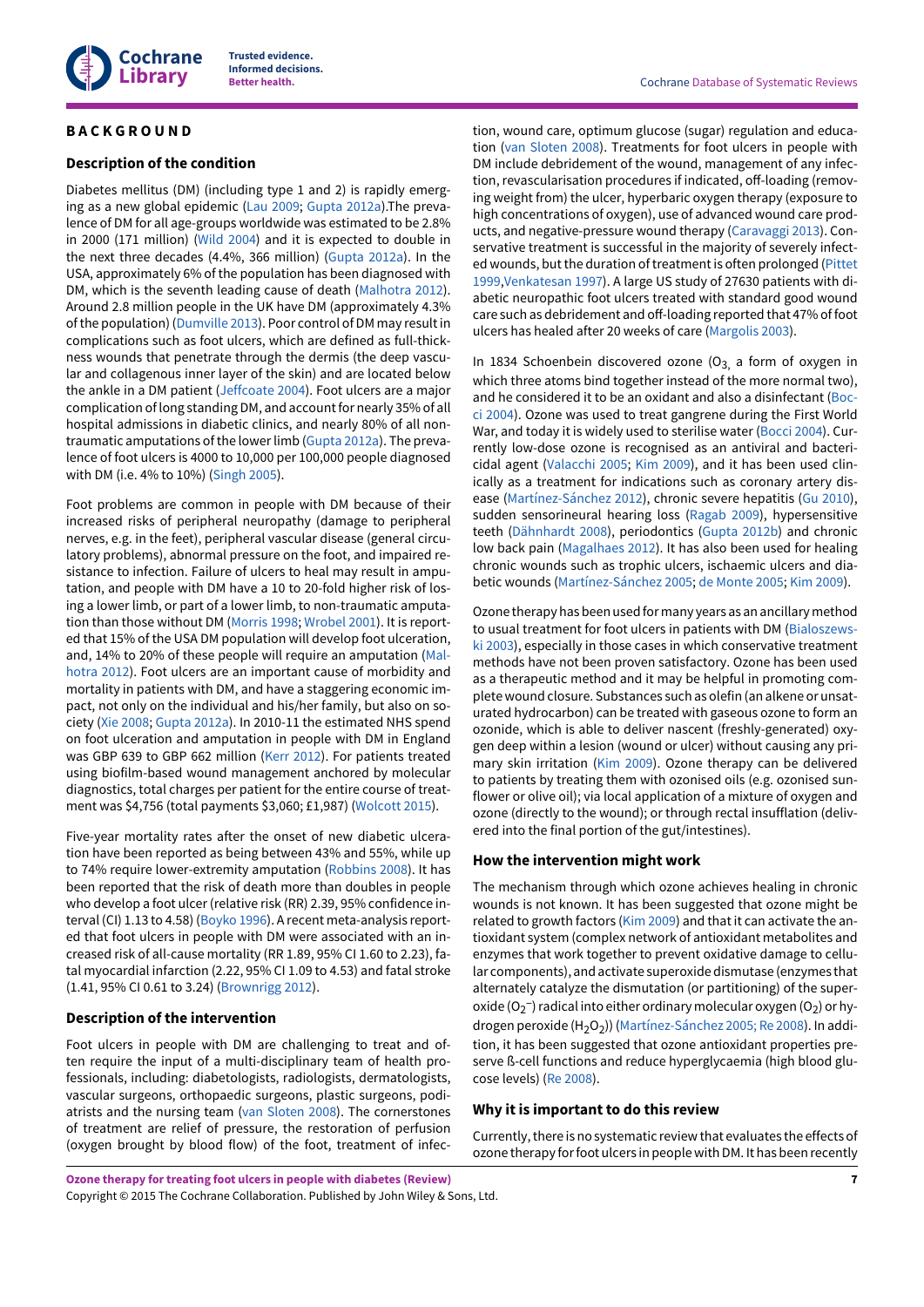

suggested that ozone therapy might be a helpful treatment ([Valac](#page-19-10)[chi 2005](#page-19-10)), and a systematic review of the available evidence for the therapeutic effects of ozonewould help decision makingwhen considering treatment options.

### <span id="page-9-0"></span>**O B J E C T I V E S**

To assess the effects of ozone therapy on the healing of foot ulcers in patients with DM.

### <span id="page-9-1"></span>**M E T H O D S**

### **Criteria for considering studies for this review**

### **Types of studies**

Randomised controlled trials (RCTs) were considered for inclusion, irrespective of publication status or language.

### **Types of participants**

Adults (over 18 years of age) with type 1 or type 2 DM, and with an active foot ulcer of neuropathic, neuroischaemic or ischaemic aetiology.

### **Types of interventions**

- 1. Ozone therapy compared with sham ozone therapy, with or without concomitant interventions such as antibiotics, topical agents or usual care as long as the same concomitant treatment was used in both groups.
- 2. Ozone therapy compared with any other intervention used to promote healing, such as antibiotics, topical agents or usual care.
- 3. Ozone therapy combined with a concomitant treatment compared with any other intervention used to promote healing, such as antibiotics, topical agents or usual care based, as long as the same concomitant treatment was used in both groups.

### **Types of outcome measures**

### *Primary outcomes*

- 1. Time taken to achieve complete ulcer healing.
- 2. Number of ulcers healed.
- 3. Change in area of ulcer.

### *Secondary outcomes*

- 1. Number of complications (adverse events reported), such as toxicity, irritation.
- 2. Quality of life (measured using a standardised generic questionnaire such as EQ-5D, SF-36, SF-12 or SF-6).
- 3. Length of hospital stay.
- 4. Amputation.
- 5. Incidence of wound infection.

### **Search methods for identification of studies**

### **Electronic searches**

We identified relevant randomised clinical trials by searching the following electronic databases:

1. Cochrane Wounds Group Specialized Register (Searched March 3 2015);

- 2. The Cochrane Central Register of Controlled Trials (CENTRAL) The Cochrane Library 2015, Issue 1;
- 3. Ovid MEDLINE & Ovid MEDLINE (In-Process & Other Non-Indexed Citations ) (1946 to March 2 2015);
- 4. Ovid EMBASE (1974 to March 2 2015);
- 5. EBSCO CINAHL (1982 to March 3 2015);
- 6. Science Citation Index (SCI) (1974 to March 3 2015);
- 7. Chinese Biomedical Literature Database (1978 to March 3 2015);
- 8. The Chinese Clinical Registry (July 2007 to March 3 2015).

We used the following search strategy for searching The Cochrane Central Register of Controlled Trials (CENTRAL):

#1 MeSH descriptor Diabetic Foot explode all trees #2 MeSH descriptor Foot Ulcer explode all trees #3 diabet\* NEAR/3 ulcer\*:ti,ab,kw #4 diabet\* NEAR/3 (foot or feet):ti,ab,kw #5 diabet\* NEAR/3 wound\*:ti,ab,kw #6 (#1 OR #2 OR #3 OR #4 OR #5) #7 MeSH descriptor Ozone explode all trees #8 ozon\*:ti,ab,kw #9 (#7 OR #8) #10(#6 AND #9)

This strategy was adapted to search Ovid MEDLINE, Ovid EMBASE and EBSCO CINAHL [\(Appendix 1](#page-30-1)). The Ovid MEDLINE search was combined with the Cochrane Highly Sensitive Search Strategy for identifying RCTs in MEDLINE: sensitivity- and precision-maximizing version (2008 revision) [\(Lefebvre 2011\)](#page-18-14). We combined the EMBASE search with the Ovid EMBASE filter developed by the UK Cochrane Centre ([Lefebvre 2011\)](#page-18-14). We combined the CINAHL search with the trial filter developed by the Scottish Intercollegiate Guidelines Network ([SIGN 2009\)](#page-19-13). There were no restrictions based on language, date or study setting.

### **Searching other resources**

The review authors contacted trial authors and experts in the field about unpublished studies, and searched the reference lists of all potentially relevant study reports for additional relevant studies.

We also searched the following major ongoing clinical trials registries:

- 1. International Clinical Trials Registry Platform [\(http://](http://www.who.int/ictrp/en/) [www.who.int/ictrp/en/](http://www.who.int/ictrp/en/))
- 2. Clinicaltrials.gov [\(https://clinicaltrials.gov/\)](https://clinicaltrials.gov/)
- 3. Current Controlled Trials ([http://www.isrctn.com/\)](http://www.isrctn.com/)

### **Data collection and analysis**

### **Selection of studies**

Two review authors (Zhang and Liu) screened all retrieved citations independently, and selected relevant studies for further assessment on the basis of titles, abstracts and keywords. Full-text reports for studies that appeared to meet the eligibility criteria were retrieved and considered by at least two review authors independently. Disagreements were resolved by discussion with the other review authors.We corresponded with investigators to clarify study eligibility and request further information, such as missing results or methodological details (e.g. clarification of methods used for randomisation or allocation concealment).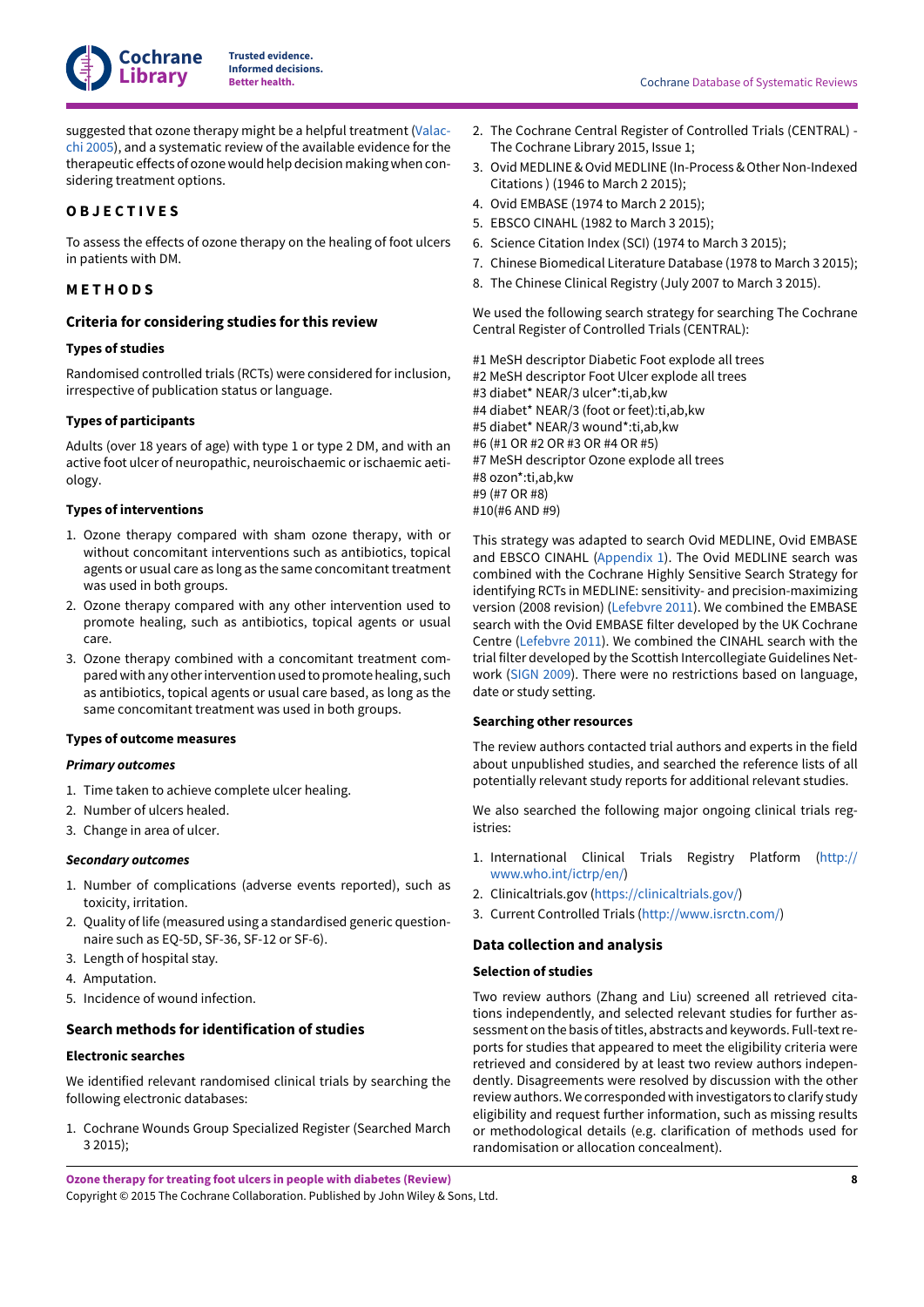

#### **Data extraction and management**

Two review authors extracted data independently (Zhang and Tian), and differences were resolved by discussion with a third review author (Yang). The data extracted included:

- 1. first author's name;
- 2. year of publication;
- 3. country/countries of origin of the trial centres;
- 4. setting of the trial;
- 5. number of participants;
- 6. participants' age and gender by treatment group;
- 7. duration of the ulcer, number of previous ulcers, grade/severity of ulceration
- 8. description of intervention and comparator interventions, including any concomitant treatments;
- 9. duration of follow-up;
- 10.outcome measures including methods used to measure outcome.

#### **Assessment of risk of bias in included studies**

Two review authors (Liu and Li) assessed each included study independently using the Cochrane Collaboration tool for assessing risk of bias, as described in the *Cochrane Handbook for Systematic Reviews of Interventions*, version 5.1.0 ([Higgins 2011a](#page-18-15)). This tool addresses six specific domains, namely: sequence generation, allocation concealment, blinding (blinding of patient; blinding of care provider; blinding of outcome assessors), incomplete outcome data, selective outcome reporting, and other issues (extreme baseline imbalance and sponsorship bias) (see [Appendix 2](#page-31-0) for details of criteria on which the judgements were based). We completed a 'Risk of bias' table for each eligible study. Any disagreements were discussed amongst all authors to achieve a consensus. In order to assess the domain of selective outcome reporting as fully as possible, we wrote to the first/corresponding authors of the trials and requested a copy of each study's protocol. If an individual trial achieved adequate sequence generation, adequate allocation concealment and adequate blinding of outcome assessors, we defined it as being at low risk of bias overall; if any one of these key domains was unclear individually but none were high risk we defined the trial as being at overall unclear risk of bias; if any of the key domains were high risk individually the trial was deemed to be at high risk of bias overall.We presented our assessment of risk of bias using a 'Risk of bias' summary figure, which presents all of the judgments in a cross-tabulation of study by entry. This display of internal validity indicates the weight the reader may give to the results of each study.

#### **Measures of treatment effect**

We generated measures of treatment effect using Review Manager Software [\(RevMan](http://revman)). We expressed results for dichotomous outcomes as risk ratio (RR) with 95% confidence intervals (CIs) and continuous outcomes as mean difference (MD) with 95% CIs. If studies reporting time-to-event data (e.g. time to healing) did not report a hazard ratio (HR) then, when feasible, we planned to estimate this using other reported outcomes, such as numbers of events, through the application of available statistical methods [\(Parmar 1998;](#page-19-14) [Tierney 2007](#page-19-15)) although such an approach was not implemented here as none of the included trials reported time to healing.

#### **Dealing with missing data**

Where data were missing, we wrote to the study authors and requested them. If we had not received a response after four weeks, we emailed again. If they still did not respond, we used the estimates based on available data.

#### **Assessment of heterogeneity**

We planned to examine heterogeneity among trials using the I<sup>2</sup> statistic [\(Higgins 2003](#page-18-16)). We planned to regard an I 2 statistic estimate greater than 40% as showing substantial or considerable heterogeneity and we planned to investigate its causes by performing subgroup analyses or sensitivity analyses by excluding studies thought to cause the heterogeneity.

#### **Assessment of reporting biases**

If sufficient studies (>9) were identified we planned to examine for publication bias using a funnel plot [\(Sterne](#page-19-16) 2011). We aimed to minimise the potential impact of reporting bias by ensuring a comprehensive search for eligible studies and by being alert for duplicate publications. We identified only three trials, so we did not investigate the potential for publication bias using a funnel plot.

#### **Data synthesis**

A narrative synthesis of findings was presented, with RCTs stratified according to the nature of the interventions and comparators evaluated.

We planned to analyse the data using Review Manager software (version 5.20) for summary estimates. Dichotomous outcomes were expressed as a summary risk ratio (RR), time-to-event outcomes as a summary HR and continuous outcomes as a summary mean difference (MD) or standardised mean difference (SMD) if a common concept was measured using different instruments. We planned to generate 95% CIs for all pooled estimates.

We planned to pool data only where groups of RCTs were clinically and statistically homogenous. If RCTs were clinically similar and did not show substantial statistical heterogeneity (defined as I 2 less than 40%) then we planned to pool them in a meta-analysis using a fixed-effect model. We anticipated using a random-effects model where there was evidence of substantial statistical heterogeneity (defined as I2 more than 40%) and planned to compare this with a fixed-effect model to see if the conclusions were altered.

Where included studies were clinically heterogeneous, and a metaanalysis was precluded, we presented only a narrative synthesis.

#### **Subgroup analysis and investigation of heterogeneity**

We planned to undertake subgroup analyses according to differences in trial location and setting, or characteristics of participants.

1) Subgroup analysis according to trial location: Asian vs. European vs. American

2) Subgroup analysis according to the type of diabetes mellitus: type 1 vs. type 2 diabetes mellitus

3) Subgroup analysis according to co-morbidity.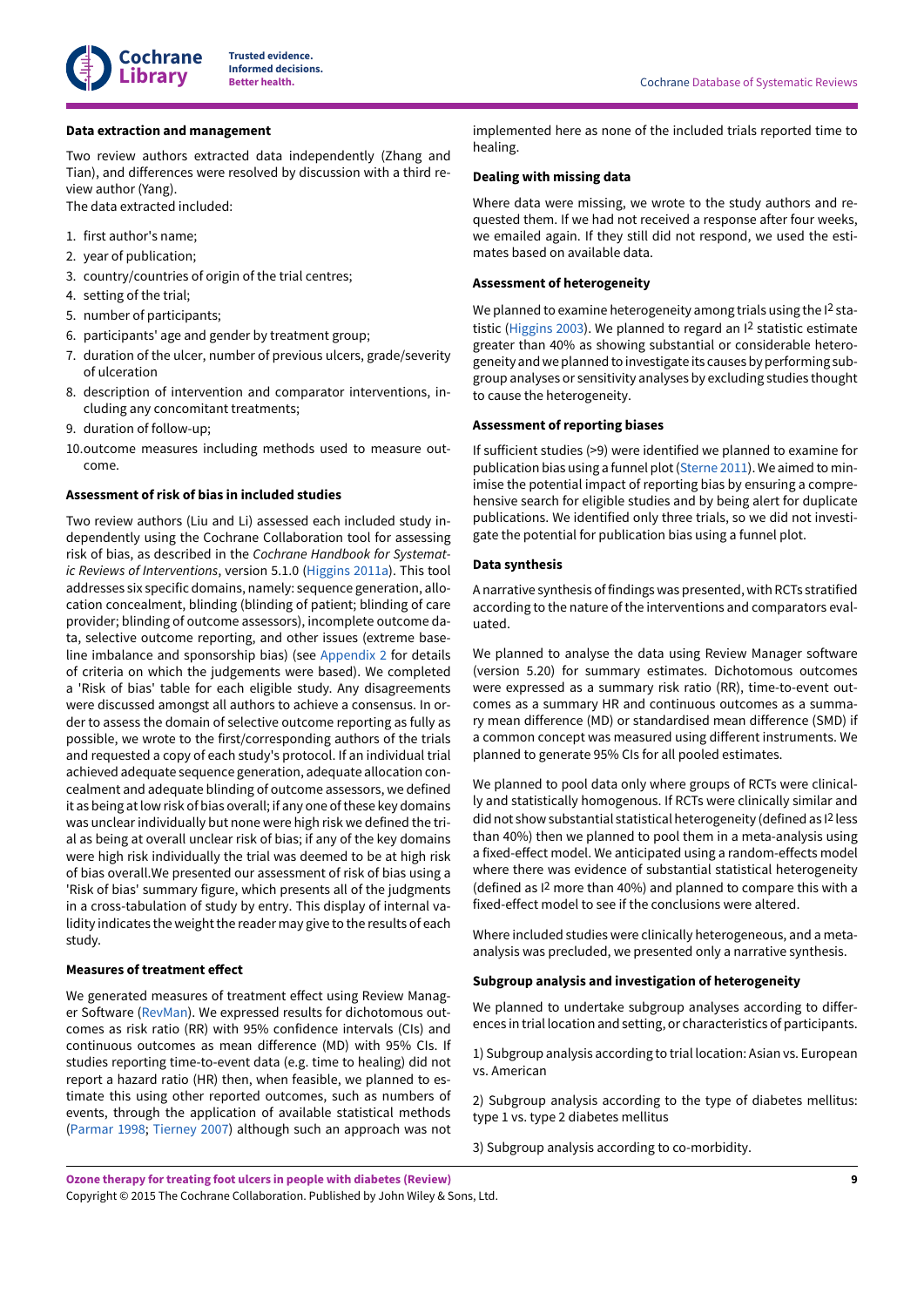![](_page_11_Picture_0.jpeg)

#### **Sensitivity analysis**

We planned a sensitivity analysis by restricting studies with low risk of bias (comparing these to studies classed at unclear or high risk if bias) (adequate sequence generation, adequate allocation concealment and blinding of outcome assessors) to determine whether pooled estimates were robust if possible.

#### *'Summary of findings' tables*

We employed the GRADE approach to interpret findings [\(Guyatt](#page-18-17) [2008](#page-18-17)), and the GRADE profiler (GRADEPRO) allowed us to import data from Review Manager 5.3 to create a summary of findings table. This table provides outcome-specific information concerning the overall quality of evidence from studies included in the comparison, the magnitude of effect of the interventions examined, and the sum of available data on the outcomes that we considered ([Bje](#page-17-8)[lakovic 2014\)](#page-17-8).

We established 'Summary of findings' tables using the following outcomes where available; these seven outcomes were selected and listed according to their priority [\(Schünemann 2011\)](#page-19-17).

- 1. Time taken to achieve complete ulcer healing.
- 2. Number of ulcers healed in the trial period.
- 3. Change in area of ulcer.
- 4. Number of complications (adverse events reported), such as toxicity, irritation.
- 5. Quality of life.
- 6. Length of hospital stay.
- 7. Amputation

<span id="page-11-0"></span>**R E S U L T S**

#### **Description of studies**

See: [Characteristics of included studies;](#page-19-18) and [Characteristics of ex](#page-24-0)[cluded studies](#page-24-0)

#### **Results of the search**

We identified a total of 48 records from databases and reference checking using the search strategies specified earlier. Forty of these were considered irrelevant because they were case reports (19 records), review articles (15 records), duplicates (three records) and other reasons (three records). Eight papers were retrieved for fulltext assessment of which five were excluded because they were not RCTs [\(Anonymous 2011](#page-17-9); [Falanga 2006](#page-17-10); [Gazin 2008a](#page-17-11); [Gazin 2008b;](#page-17-12) [Kulikov 2002\)](#page-17-13).

The Clinical Trials Registry Platforms were also searched, and we found one ongoing trial [\(NCT01643967\)](#page-17-14). Finally, three trials [\(Martínez-Sánchez](#page-17-5) 2005; [Wainstein 2011;](#page-17-15) [Zhang 2014\)](#page-17-16) were included ([Figure 1\)](#page-12-0).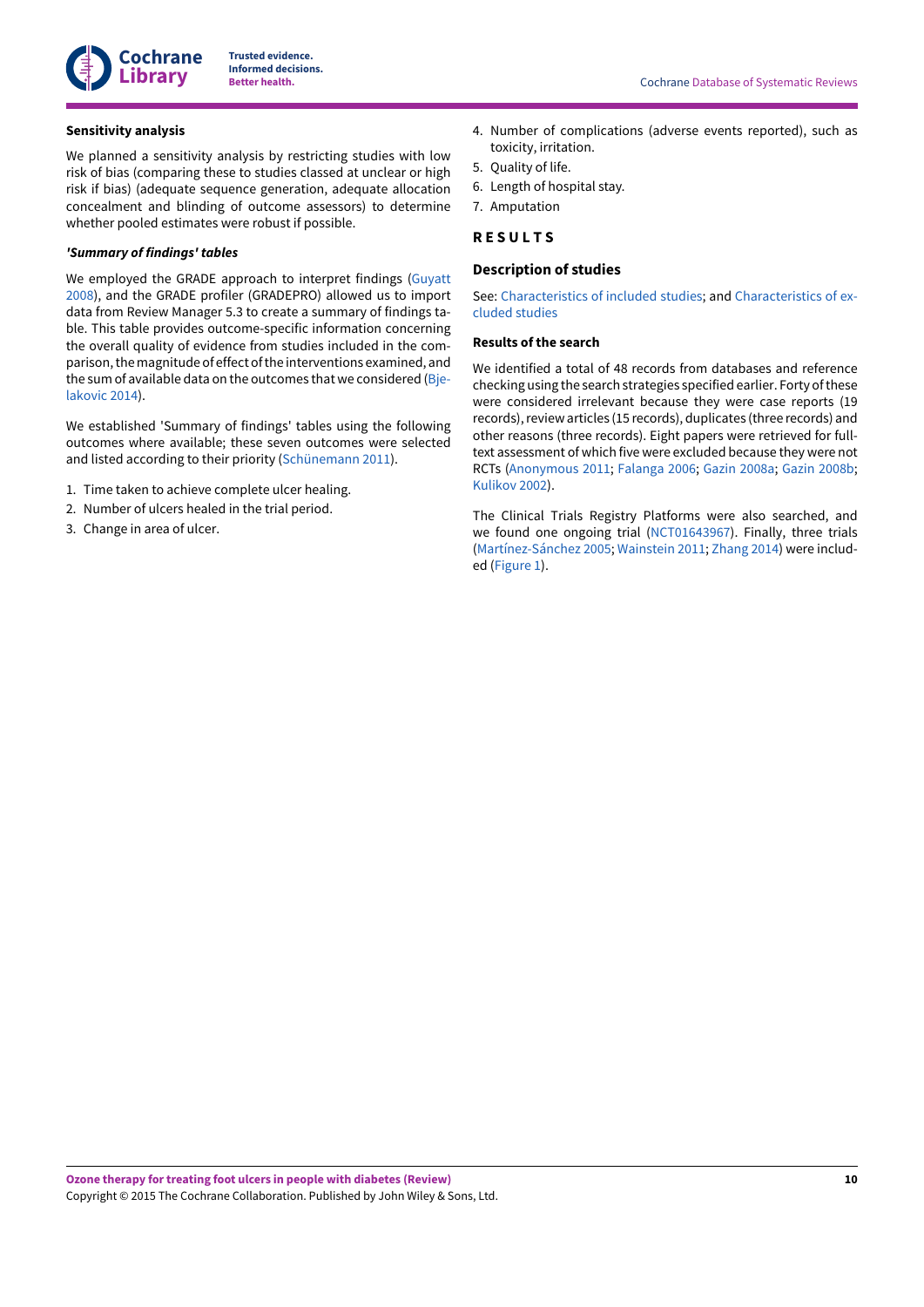![](_page_12_Picture_0.jpeg)

### <span id="page-12-0"></span>**Figure 1. Study flow diagram.**

![](_page_12_Figure_4.jpeg)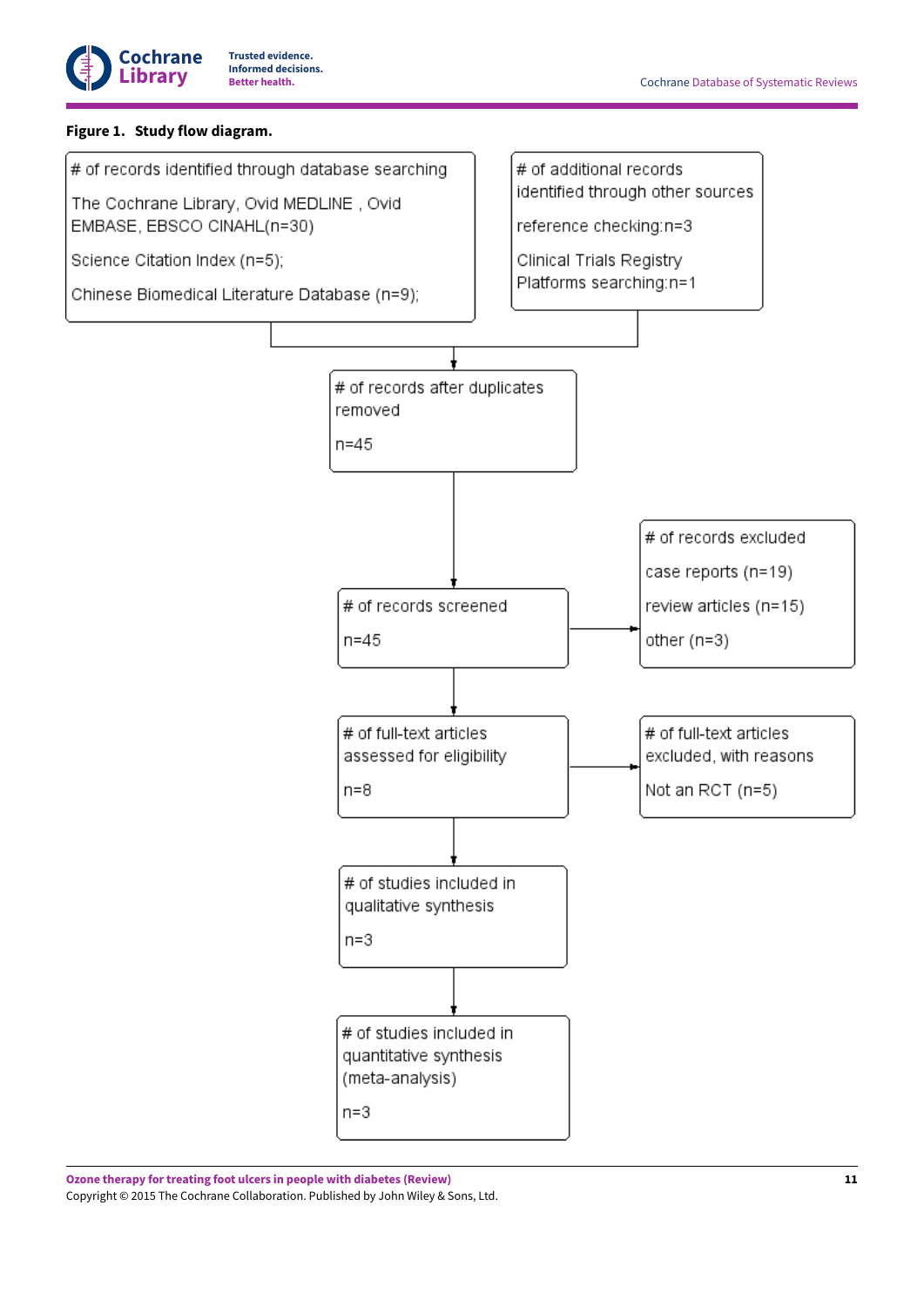#### **Included studies**

Three trials [\(Martínez-Sánchez](#page-17-5) 2005; [Wainstein 2011](#page-17-15); [Zhang 2014\)](#page-17-16) (212 participants) were included in the review. One trial compared ozone treatment (52 participants) with antibiotics (49 participants) for foot ulcers in participants with DM ([Martínez-Sánchez](#page-17-5) 2005), the other two compared ozone therapy plus usual care (56 participants) with usual care (55 participants) for foot ulcers in participants with DM ([Wainstein 2011](#page-17-15); [Zhang 2014\)](#page-17-16)

#### **Excluded studies**

After reading the full texts, five studies were excluded because they were not RCTs ([Kulikov 2002](#page-17-13); [Falanga 2006](#page-17-10); [Gazin 2008b](#page-17-12); [Gazin](#page-17-11) [2008a](#page-17-11); [Anonymous 2011\)](#page-17-9).

### **Risk of bias in included studies**

See [Figure 2](#page-13-0). The [Wainstein 2011](#page-17-15) trial was unclear overall whereas the other two trials [\(Martínez-Sánchez](#page-17-5) 2005; [Zhang 2014](#page-17-16)) were at high risk of bias.

### <span id="page-13-0"></span>Figure 2. Risk of bias summary: review authors' judgements about each risk of bias item for each included study

![](_page_13_Figure_10.jpeg)

#### **Allocation**

The three included studies were assessed as being at unclear risk of bias for allocation (selection bias)[\(Martínez-Sánchez](#page-17-5) 2005; [Wain](#page-17-15)[stein 2011](#page-17-15); [Zhang 2014\)](#page-17-16). Whilst they were described as being randomised, randomisation methods and concealment of allocation were not described clearly.

### **Blinding**

[Martínez-Sánchez](#page-17-5) 2005 did not use blinding and was assessed as being at high risk of bias for blinding of participants and personnel (performance bias) and blinding of outcome assessment (detection bias).

[Wainstein 2011](#page-17-15) was assessed as being atlow risk of bias for blinding of participants and personnel, and for blinding of outcome assess-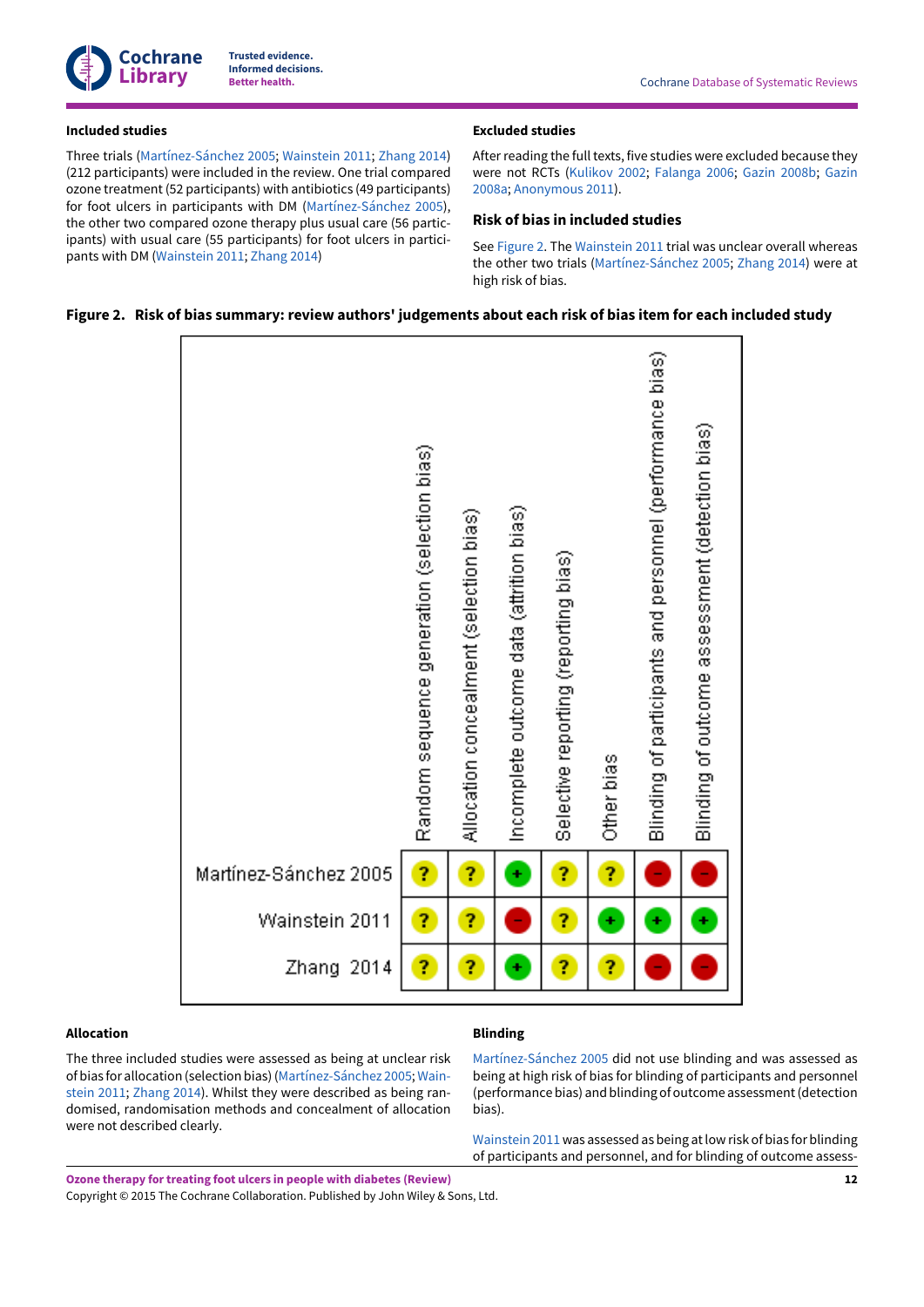ment, as the authors stated that, "The patients and the investigator were blinded to the mode of treatment", and, "The ozone (active treatment) group received ozone treatments using the Ozoter 101 device (OZ Recovery Technologies, Ramat Gan, Israel) in addition to usual care. The control group received sham treatments using the Ozoter 101 device set to the inactive mode in addition to usual care."

[Zhang 2014](#page-17-16) did not use blinding and was assessed as being at high risk of bias for blinding of participants and personnel (performance bias) and blinding of outcome assessment (detection bias).

#### **Incomplete outcome data**

[Martínez-Sánchez](#page-17-5) 2005 was assessed as being at low risk of bias for incomplete outcome data (attrition bias). Whilst the study abstract reported that 101 participants had been randomised, the paper reported data on 100 participants and the analysis included 100 participants, there was one drop-out in the ozone group. We deemed that this would not affect the results and assessed the risk of bias for this domain as being low for this study.

[Wainstein 2011](#page-17-15) was assessed as being at high risk for this domain, as only 34 out of 61 participants completed the study. This will introduce high risk of bias, although they conducted intention to treat analysis.

[Zhang 2014](#page-17-16) was assessed as being at low risk for this domain, as the authors stated that, "50 patients with DFU were randomized to ozone group ( $n = 25$ ) and control group ( $n = 25$ ). All of these patients completed the study visits."

#### **Selective reporting**

All included studies were assessed as being at unclear risk of bias for selective reporting (reporting bias) ([Martínez-Sánchez](#page-17-5) 2005; [Wainstein 2011](#page-17-15); [Zhang 2014\)](#page-17-16). Although we were unable to obtain the study protocols for full assessment of selective reporting bias, all the outcomes listed in the methods section were reported in the results.

#### **Other potential sources of bias**

One RCT was judged as being at low risk of bias for this domain [\(Wainstein 2011](#page-17-15)) whilst the other two were assessed as unclear because there was insufficient information to assess baseline imbalance and conflict of interest [\(Martínez-Sánchez](#page-17-5) 2005; [Zhang 2014\)](#page-17-16).

#### **Effects of interventions**

See: **Summary of findings for the main [comparison](#page-4-1)** Ozone versus antibiotic [treatments](#page-4-1) for treating foot ulcers in people with di[abetes;](#page-4-1) **[Summary](#page-5-0) of findings 2** Ozone + usual care versus sham ozone + usual care for treating foot ulcers in people with [diabetes](#page-5-0)

The data for outcomes in each trial is shown in [Table 1](#page-29-0).

#### **Comparison one: Ozone compared with antibiotic treatments (one trial with 101 participants)**

See Summary of findings for the main [comparison](#page-4-1)

[Martínez-Sánchez](#page-17-5) 2005 compared ozone treatment with antibiotics for foot ulcers in people with DM. The trial was variously reported as having 101 or 100 participants; data were presented for 100 participants. The study compared ozone therapy (local and rectal insufflation of the gas) with topical and systemic antibiotic treatment. In addition, all participants received gauze dressings and debridement as required. The follow-up period was 20 days.

#### *Primary outcomes*

#### **Number of ulcers healed**

Ulcers in 39 of the 51 (77%) participants in the ozone group and 34 of the 49 (69%) participants in the antibiotic group healed (full wound closure). There was no statistically significant difference between the two groups (RR 1.10, 95% CI 0.87 to 1.40) [\(Analysis 1.1\)](#page-26-1).

#### **Reduction in ulcer area**

In the ozone group, the mean reduction in ulcer area from baseline to study end was 34.66 cm2 (standard deviation (SD) 0.21 cm2) and the mean reduction in the antibiotic group was  $14.12 \text{ cm}^2$  (SD 0.14) cm2); SD values were calculated according to the *Cochrane Handbook for Systematic Reviews of Interventions* [\(Higgins 2011b\).Ozone](https://www.austinozone.com) therapy was associated with a greater reduction in ulcer area than antibiotics (MD -20.54 cm2, 95% CI -20.61 to -20.47) [\(Analysis 1.2\)](#page-26-2).

#### *Secondary outcomes*

#### **Duration of hospitalisation**

The mean duration of hospitalisation was reported as 26 days (SD 13 days) in the ozone group compared with 34 days (SD 18 days) in the antibiotic group. There was a evidence of a difference between the two groups in favour of ozone (MD -8.00 days, 95% CI -14.17 to -1.83) [\(Analysis 1.3](#page-27-0)).

#### **Adverse events**

The study reported that no side effects were observed in either group, but the authors did not explain how the adverse events were assessed.

#### **Quality of life**

This trial did not report quality of life.

#### **Amputation**

This trial did not report amputation.

#### **Comparison two: Ozone plus usual care versus sham ozone plus usual care or usual care alone (two trials with 111 participants)**

See: [Summary of findings 2](#page-5-0)

[Wainstein 2011](#page-17-15) compared ozone treatment plus usual care with sham ozone treatment plus usual care forfoot ulcers in people with DM. The trial recruited 61 participants, however, 27 dropped out (16 participants from the ozone group, 11 from the control group). The study had a follow-up period of 24 weeks.

[Zhang 2014](#page-17-16) compared ozone treatment plus usual care with usual care alone. A total of 50 patients with type 2 diabetes and DFUs of Wagner stage 2 to 4 were recruited; 25 participants were randomized into each treatment group. All patients completed the study visits. The follow-up period was 20 days.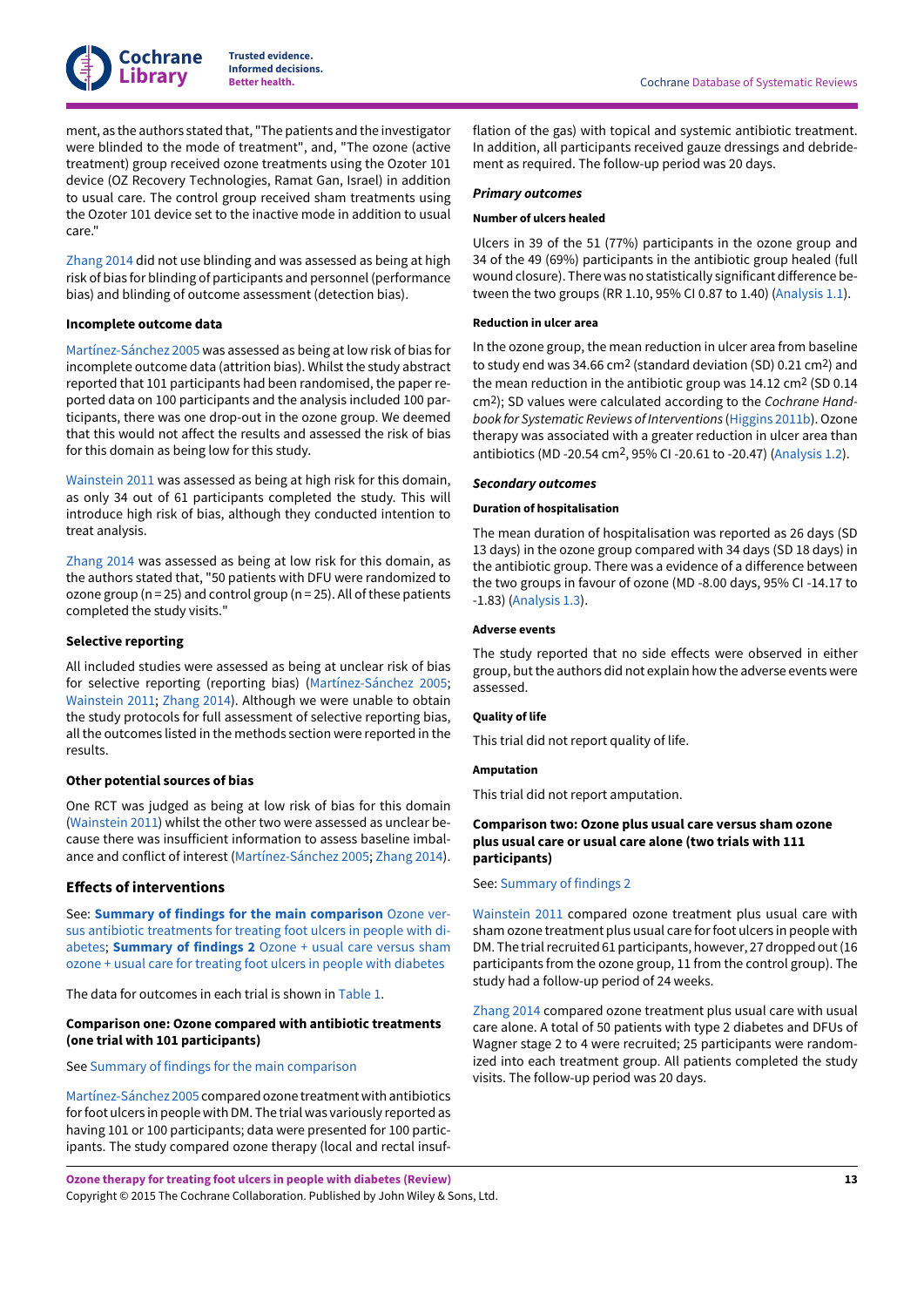#### *Primary outcomes*

#### **Number of ulcers healed**

Ulcers in 13 of 31 (42%) participants in the ozone plus usual care group and eight of the 30 (27%) participants in the sham ozone plus usual care group healed (full wound closure) in [Wainstein 2011](#page-17-15), and ulcers in six of the 25 (24%) participants in the ozone plus usual care group and three of the 25 (12%) participants in the usual care alone group healed (full wound closure) in [Zhang 2014](#page-17-16). The estimate from pooled data suggested no evidence of a difference between treatment groups (RR 1.69, 95% CI 0.90 to 3.17) [\(Analysis 2.1\)](#page-27-1) without any statistical heterogeneity ( $I^2 = 0\%$ , Chi<sup>2</sup> test of heterogeneity P  $= 0.75$ ).

#### **Reduction in ulcer area**

The ozone group showed a mean reduction of 2.0 cm<sup>2</sup> (SD 0.39 cm<sup>2</sup>) and the control group showed a mean reduction of 1.6 cm2 (SD 1.7 cm<sup>2</sup>) in [Wainstein 2011](#page-17-15); the respective mean reductions were 6.84 cm2 (SD 0.62 cm2) and 3.19 cm2 (SD 0.65 cm2) in [Zhang 2014](#page-17-16). When data were pooled substantial heterogeneity was detected ( $I<sup>2</sup>$ = 94%, Chi2 test of heterogeneity P<0.0001) therefore a random effects model was selected. This suggested no evidence of a difference between treatment groups in reduction in ulcer area (cm2): MD-2.11 (95% CI-5.29 to 1.07).[\(Analysis 2.2\)](#page-27-2).When the analysis was repeated using a fixed effect model a difference was observed in favour of ozone therapy: MD -3.48 (95% CI -3.82 to -3.14). This suggested that the result for this outcome was not stable.

#### *Secondary outcomes*

#### **Adverse events**

Two adverse events/complications were reported in the control group (amputation and infection) and five in the ozone group (osteomyelitis, fever, wound infection, and pulmonary congestion) in [Wainstein 2011](#page-17-15). There was one event per patient, as these patients dropped out because of adverse events.None ofthe adverse events was judged to have been caused by the study interventions. There was no difference between the two groups for this outcome (RR 2.27, 95% CI 0.48 to 10.79) [\(Analysis 2.3\)](#page-28-0). [Zhang 2014](#page-17-16) did not report adverse events.

#### **Duration of hospitalisation**

These trials did not report duration of hospitalisation.

#### **Quality of life**

These trials did not report quality of life.

#### **Amputation**

One participant in the control group underwent amputation; this was included in the assessment of adverse events in [Wainstein](#page-17-15) [2011](#page-17-15). There was no evidence of a clear difference between the two groups (RR 2.73, 95% CI 0.12 to 64.42) [\(Analysis 2.4](#page-28-1)). [Zhang 2014](#page-17-16) did not report amputation rates.

### <span id="page-15-0"></span>**D I S C U S S I O N**

### **Summary of main results**

Two main treatment comparisons were identified:

- 1. ozone therapy versus antibiotics (101 participants recruited with a follow-up period of 20 days) [\(Martínez-Sánchez](#page-17-5) 2005) and;
- 2. ozone therapy plus usual care compared with sham therapy plus usual care (61 participants with 24 week follow-up) ([Wainstein](#page-17-15) [2011\)](#page-17-15) or usual care alone (50 participants with 20 day follow-up) ([Zhang 2014](#page-17-16)).

Evidence from the trial comparing ozone therapy with antibiotics did not suggest a difference between treatment groups for the number of ulcers healed. However, there was evidence of a difference between groups in terms of reduction in ulcer area and duration of hospitalisation that favoured ozone therapy. No side effects were observed in either group. The outcomes of quality of life, adverse events and amputation rates were not reported [\(Martínez-](#page-17-5)[Sánchez 2005\)](#page-17-5).

For the second comparison, there was no evidence of a difference between treatment groups when data from two trials were pooled for the outcomes of number of ulcers healed or reduction in ulcer area ([Wainstein 2011](#page-17-15); [Zhang 2014\)](#page-17-16). Data from one trial did not suggest a difference between groups for adverse events or amputation rates ([Wainstein 2011\)](#page-17-15). Neither trial reported duration of hospitalisation or quality of life.

All findings should be treated with caution as the overall quality of evidence was low for both comparisons ([Summary](#page-4-1) of findings for [the main comparison;](#page-4-1) [Summary of findings 2\)](#page-5-0).

### **Overall completeness and applicability of evidence**

The overall volume of evidence is low, consisting of three RCTs recruiting 212 participants in total, and is of poor quality (see [Sum](#page-4-1)mary of findings for the main [comparison;](#page-4-1) [Summary of findings 2\)](#page-5-0). Two out of the three RCTs had follow-up periods limited to 20 days [\(Martínez-Sánchez](#page-17-5) 2005; [Zhang 2014\)](#page-17-16) and so there is a lack of evidence on the longer term effects of ozone therapy. All three trials reported the number of participants with healed ulcers and the reduction in ulcer area but none reported time to healing which is a more informative healing outcome. Limited data were available on length of hospital stay and amputation rates and none of the trials reported quality of life.

There was also a lack of information relating to adverse events. Although in one included study ozone therapy reduced ulcer size and length of hospital stay without causing adverse events when compared with antibiotics ([Martínez-Sánchez](#page-17-5) 2005), this study had a short follow-up (20 days). Recently, a case report confirmed that there were no complications associated with ozone therapy ([Shah](#page-19-19) [2011\)](#page-19-19), however, another trial included in this review suggested that adverse events of ozone therapy can include osteomyelitis (bone infection), fever, wound infection, and pulmonary congestion (collection of fluid in the lungs) [\(Wainstein 2011\)](#page-17-15). The [Wainstein 2011](#page-17-15) trial reported that these adverse events may have been caused by the reactivity of  $O_3$  ([Di Filippo 2010;](#page-18-19) [Elvis 2011\)](#page-18-20). Whilst attention should be paid when prescribing ozone for people with DM, more evidence is required on both the benefits and safety of ozone therapy in order to inform clinical decision making.

### **Quality of the evidence**

The three included studies were described as randomised, but the methodological details were not well reported. The trials did not report the methods used to generate the randomisation sequence,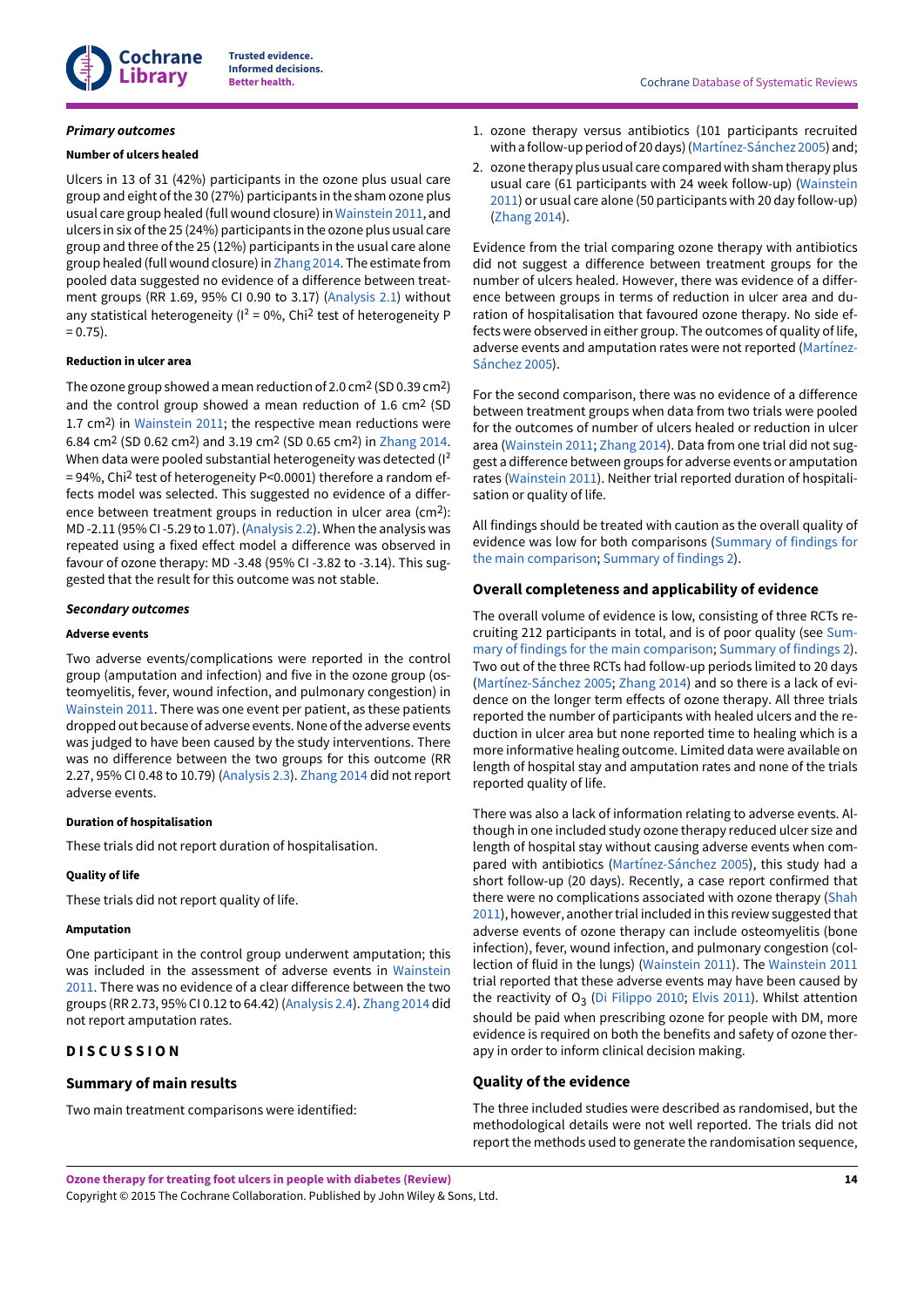![](_page_16_Picture_0.jpeg)

or the methods used to conceal allocation. One RCT [\(Wainstein](#page-17-15) [2011](#page-17-15)) reported that participants and investigators were blind, but the other two did not use blinding ([Martínez-Sánchez](#page-17-5) 2005; [Zhang](#page-17-16) [2014](#page-17-16)). In terms of the overall risk of bias, we rated one trial as unclear ([Wainstein 2011](#page-17-15)) and the other two as high risk [\(Martínez-](#page-17-5)[Sánchez 2005;](#page-17-5) [Zhang 2014\)](#page-17-16). As a result, the findings of these three studies may be biased. Meanwhile, the sample size for each trial was not large enough and the duration of follow-up was short. Although there were no significant differences in the wound size between two groups in both studies, different baseline wound size between two studies could introduce clinical heterogeneity, and further statistical heterogeneity. So we considered their quality of evidence to be low due to potential methodological flaws and imprecision. In addition the trials were underpowered and therefore unlikely to detect clinically meaningful differences even if they are present between the interventions, and where differences were detected, these cannot be relied upon. This is the main reason for not being able to draw conclusions even though statistically significant differences were detected in some comparisons.

### **Potential biases in the review process**

The review considered as much evidence as possible, including unpublished studies identified from an on-line trial registry, and the review authors also contacted as many authors and clinical experts as possible in order to obtain unpublished studies, but we did not receive any unpublished data. This may have led to publication bias.

### **Agreements and disagreements with other studies or reviews**

Ozone therapy has been shown to improve wound healing, modulate the immune system, and act as an antibacterial agent in two re-cent case reports ([Bocci 2009;](#page-17-17) [Shah 2011](#page-19-19)). One of these case reports also showed the feasibility of using ozone therapy as an adjuvant to the conventional modality for treatment of extensive orthopaedic wounds [\(Shah 2011](#page-19-19)). A third case report showed the effectiveness

of two-week ozone therapy for Buruli ulcer, where ozone therapy produced an excellent outcome ([Bertolotti 2013](#page-17-18)). Very little research has been done in this field, and so there is a paucity of results to compare with our findings.

#### <span id="page-16-0"></span>**A U T H O R S ' C O N C L U S I O N S**

#### **Implications for practice**

The results of this review suggest that ozone therapy, when compared to antibiotics, might reduce ulcer size and length of hospital stay in the short-term, but there is no evidence to suggest it promotes overall healing or reduces the number of adverse events. When applied together with usual care, ozone may not reduce ulcer size compared with usual care alone, and there was no evidence of an increase in adverse events with ozone therapy and the number of ulcers healed. Whether or not ozone therapy could be an effective option for managing foot ulcers in people with DM could not be judged on the basis of the three studies included in this review, as they were too small to reliably detect clinically meaningful differences and suffered from methodological flaws.

#### **Implications for research**

Since the included trials were at unclear or high risk of bias and of short follow-up, well-designed, adequately powered, high quality RCTs with longer duration of follow-up are needed to determine the effectiveness and safety of ozone therapy on foot ulcers in people with DM. The proportion of participants lost to follow-up was high in one study [\(Wainstein 2011](#page-17-15)), so consideration should be given to promoting participant concordance in future evaluations in order to minimise attrition bias.

### <span id="page-16-1"></span>**A C K N O W L E D G E M E N T S**

The authors would like to acknowledge the contribution ofWounds Group editor, Jo Dumville, statistician Gill Worthy, copy editor Elizabeth Royle and peer referees Audrey Demetriou, Shirley Manknell and Nerys Woolacott.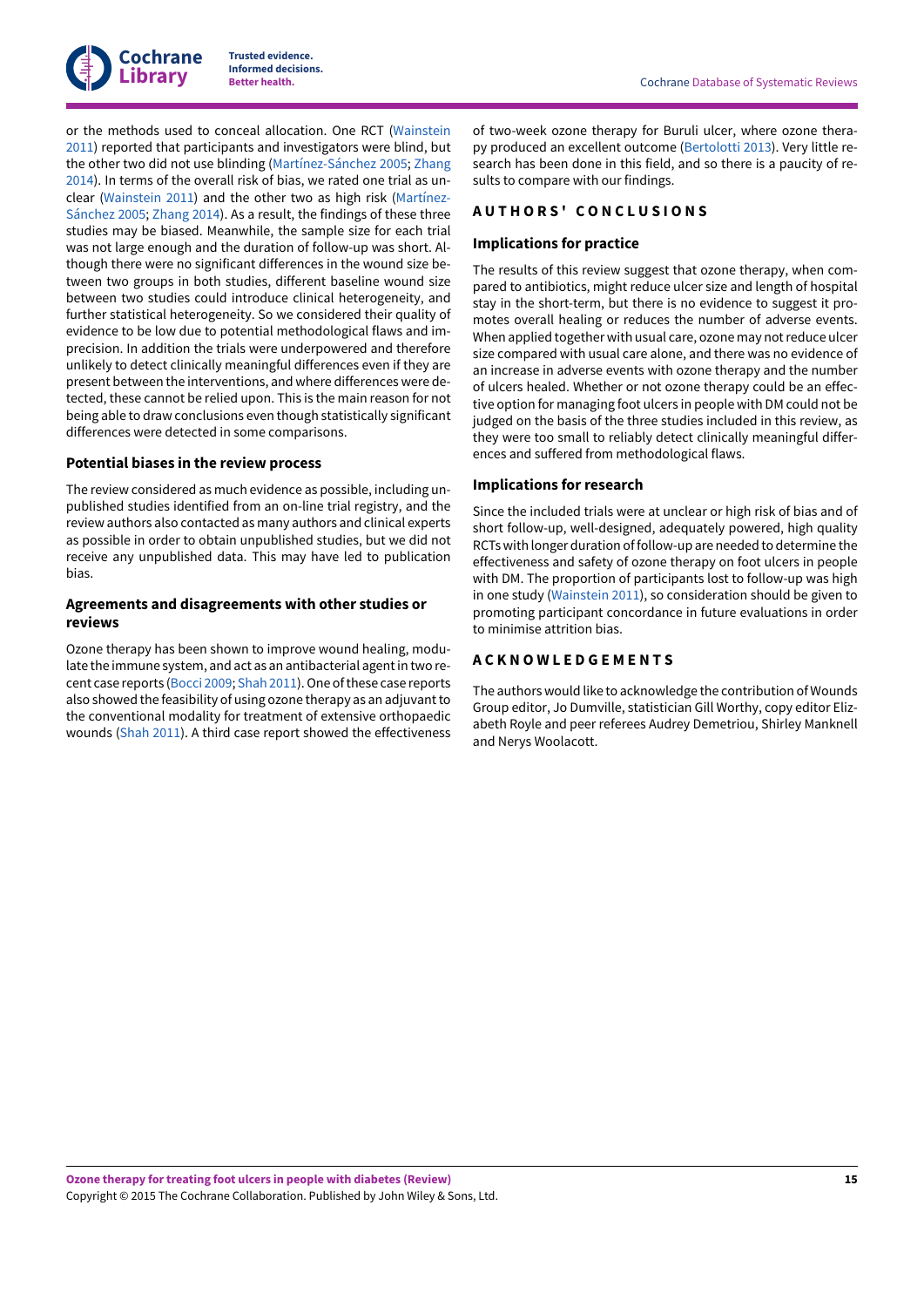### **REFERENCES**

#### <span id="page-17-0"></span>**References to studies included in this review**

#### <span id="page-17-5"></span>**Martínez-Sánchez 2005** *{published data only***}**

Martinez-Sanchez G, Al-Dalain SM, Menendez S, Re L, Giuliani A, Candelario-Jalil E, et al. Therapeutic efficacy of ozone in patients with diabetic foot. *European Journal of Pharmacology* 2005;**523**:151-61.

#### <span id="page-17-15"></span>**Wainstein 2011** *{published data only***}**

Wainstein J, Feldbrin Z, Boaz M, Harman-Boehm I. Efficacy of ozone-oxygen therapy for the treatment of diabetic foot ulcers. *Diabetes Technology & Therapeutics* 2011;**13**(12):1255-60. [DOI: [10.1089/dia.2011.0018](https://doi.org/10.1089/dia.2011.0018)]

#### <span id="page-17-16"></span>**Zhang 2014** *{published data only***}**

Zhang J, Guan M, Xie C, Luo X, Zhang Q, Xue Y. Increased growth factors play a role in wound healing promoted by noninvasive oxygen-ozone therapy in diabetic patients with foot ulcers. *Oxidative Medicine and Cellular Longevity* 2014 Jun 24 [Epub ahead of print].

#### **References to studies excluded from this review**

#### <span id="page-17-9"></span>**Anonymous 2011** *{published data only***}**

Anonymous. Ultrasonic cavitation and ozonization in treatment of patients with pyo-necrotic complications of diabetic foot syndrome. *Vestnik Khirurgii Imeni I. I. Grekova* 2011;**170**(1):48-53.

#### <span id="page-17-10"></span>**Falanga 2006** *{published data only***}**

Falanga V, Saap LJ, Ozonoff A. Wound bed score and its correlation with healing of chronic wounds. *Dermatologic Therapy* 2006;**19**(6):383-90.

#### <span id="page-17-11"></span>**Gazin 2008a** *{published data only***}**

Gazin IK. Criteria for intoxication in the evaluation of severity of endotoxicosis, the efficiency of ozone therapy and traditional treatment in patients with diabetes mellitus complicated by pyonecrotic lesions of the lower extremities. *Klinicheskaia Laboratornaia Diagnostika* 2008;**6**:21-3.

#### <span id="page-17-12"></span>**Gazin 2008b** *{published data only***}**

Gazin IK. Pathophysiological aspects of endotoxicosis complicated with purulent infection of the foot and correction of endotoxicosis with conventional treatment and with application of ozonized physiological solution in patients suffering from diabetes mellitus. Patologicheskaia Fiziologiia i *Eksperimentalnaia Terapiia* 2008;**4**:23-5.

### <span id="page-17-13"></span>**Kulikov 2002** *{published data only***}**

Kulikov AG, Turova EA, Shcherbina TM, Kisileva OM. Efficacy of different methods of ozone therapy in vascular complications of diabetes mellitus. *Voprosy Kurortologii, Fizioterapii, i Lechebnoi Fizicheskoi Kultury* 2002;**5**:17-20.

#### **References to ongoing studies**

#### <span id="page-17-14"></span>**NCT01643967** *{published data only***}**

NCT01643967. Clinical trial to evaluate the efficacy and safety of the use of ozone versus sunflower oil in treating diabetic foot (PHIOZO0110). http://clinicaltrials.gov/ct2/show/NCT01643967 (date of access needs to be added).

#### **Additional references**

#### <span id="page-17-18"></span>**Bertolotti 2013**

Bertolotti A, Izzo A, Grigolato PG, Iabichella ML. The use of ozone therapy in Buruli ulcer had an excellent outcome. *BMJ Case Reports* 2013 Jan 31.

#### <span id="page-17-7"></span>**Bialoszewski 2003**

Bialoszewski D, Kowalewski M. Superficially, longer, intermittent ozone therapy in the treatment of the chronic, infected wounds. *Ortopedia, Traumatologia, Rehabilitacja* 2003;**5**(5):652-8.

#### <span id="page-17-8"></span>**Bjelakovic 2014**

Bjelakovic G, Gluud LL, Nikolova D, Whitfield K, Krstic G, Wetterslev J, et al. Vitamin D supplementation for prevention of cancer in adults. *Cochrane Database of Systematic Reviews* 2014, Issue 6. [DOI: [10.1002/14651858.CD007469.pub2\]](https://doi.org/10.1002/14651858.CD007469.pub2)

#### <span id="page-17-4"></span>**Bocci 2004**

Bocci V. Ozone as Janus: this controversial gas can be either toxic or medically useful. *Mediators of Inflammation* 2004;**13**(1):3-11.

#### <span id="page-17-17"></span>**Bocci 2009**

Bocci V, Di Paolo N. Oxygen-ozone therapy in medicine: an update. *Blood purification* 2009;**28**(4):373-6.

#### <span id="page-17-1"></span>**Boyko 1996**

Boyko EJ, Ahroni JH, Smith DG, Davignon D. Increased mortality associated with diabetic foot ulcer. *Diabetic Medicine* 1996;**13**(11):967-72.

#### <span id="page-17-2"></span>**Brownrigg 2012**

Brownrigg JR, Davey J, Holt PJ, Davis WA, Thompson MM, Ray KK, et al. The association of ulceration of the foot with cardiovascular and all-cause mortality in patients with diabetes: a meta-analysis. *Diabetologia* 2012;**55**(11):2906-12.

#### <span id="page-17-3"></span>**Caravaggi 2013**

Caravaggi C, Ferraresi R, Bassetti M, Sganzaroli AB, Galenda P, Fattori S, et al. Management of ischemic diabetic foot. *The Journal of Cardiovascular Surgery* 2013;**54**(6):737-54.

#### <span id="page-17-6"></span>**de Monte 2005**

de Monte A, van der Zee H, Bocci V. Major ozonated autohemotherapy in chronic limb ischemia with ulcerations. *Journal of Alternative and Complementary Medicine* 2005;**11**:363-7.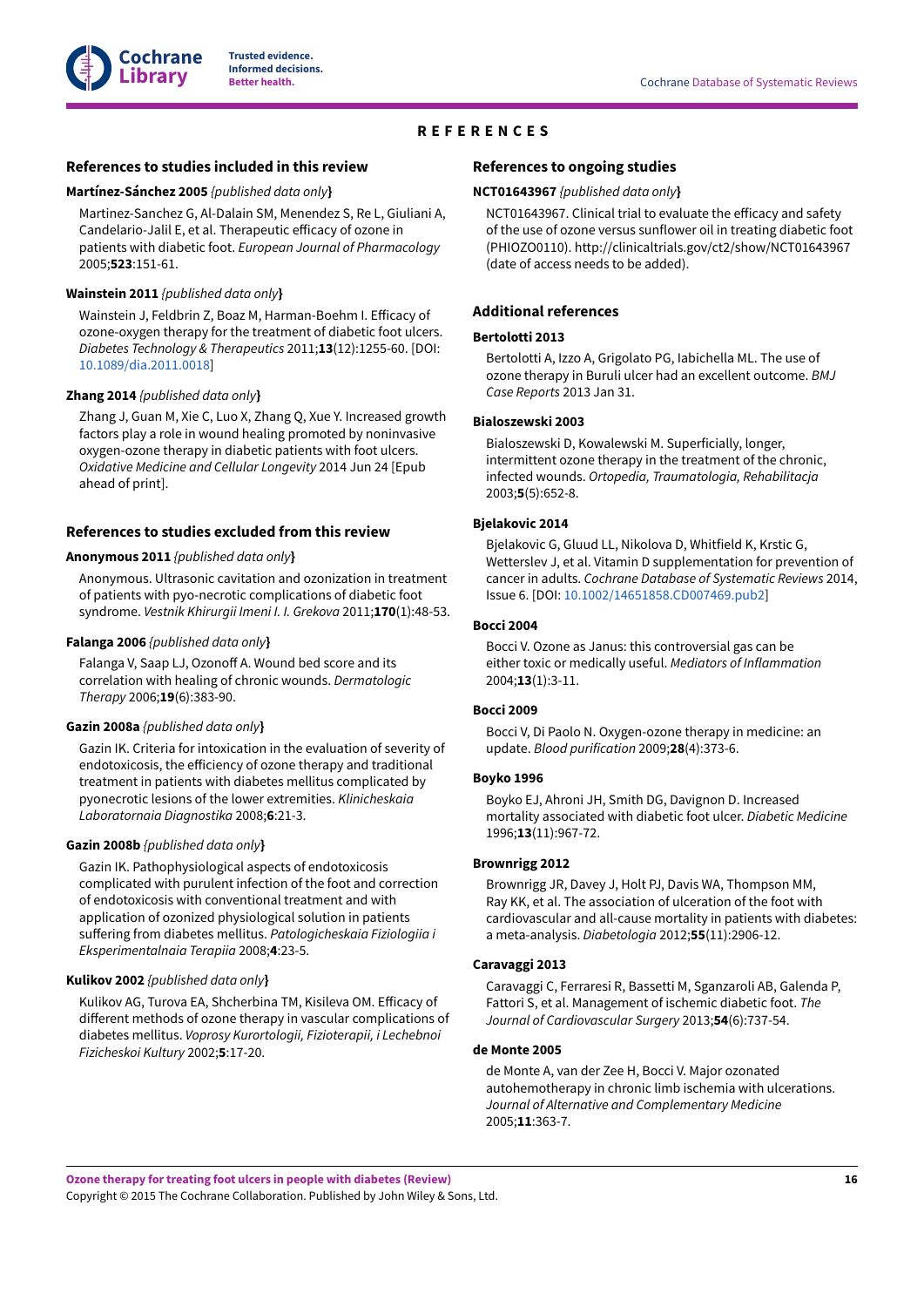![](_page_18_Picture_0.jpeg)

#### <span id="page-18-19"></span>**Di Filippo 2010**

Di Filippo C, Cervone C, Rossi C, di Ronza C, Marfella R, Capodanno P, et al. Antiarrhythmic effect of acute oxygen-ozone administration to rats. *European Journal of Pharmacology* 2010;**629**(1-3):89-95.

#### <span id="page-18-3"></span>**Dumville 2013**

Dumville JC, Hinchliffe RJ, Cullum N, Game F, Stubbs N, Sweeting M, et al. Negative pressure wound therapy for treating foot wounds in people with diabetes mellitus. *Cochrane Database of Systematic Reviews* 2013, Issue 10. [DOI: [10.1002/14651858.CD010318.pub2](https://doi.org/10.1002/14651858.CD010318.pub2)]

#### <span id="page-18-11"></span>**Dähnhardt 2008**

Dähnhardt JE, Gygax M, Martignoni B, Suter P, Lussi A. Treating sensitive cervical areas with ozone: a prospective controlled clinical trial. *American Journal of Dentistry* 2008;**21**(2):74-6.

#### <span id="page-18-20"></span>**Elvis 2011**

Elvis AM, Ekta JS. Ozone therapy: a clinical review. *Journal of Natural Science, Biology and Medicine* 2011;**2**(1):66-70.

#### <span id="page-18-10"></span>**Gu 2010**

Gu XB, Yang XJ, Zhu HY, Xu YQ, Liu XY. Effect of medical ozone therapy on renal blood flow and renal function of patients with chronic severe hepatitis. *Chinese Medical Journal* 2010;**123**(18):2510-3.

### <span id="page-18-1"></span>**Gupta 2012a**

Gupta SK, Singh SK. Diabetic foot: a continuing challenge. *Advances in Experimental Medicine and Biology* 2012;**771**:123-38.

#### <span id="page-18-12"></span>**Gupta 2012b**

Gupta G, Mansi B. Ozone therapy in periodontics. *Journal of Medicine and Life* 2012;**5**(1):59-67.

#### <span id="page-18-17"></span>**Guyatt 2008**

Guyatt GH, Oxman AD, Vist GE, Kunz R, Falck-Ytter Y, Alonso-Coello P, et al. GRADE: an emerging consensus on rating quality of evidence and strength of recommendations. *BMJ* 2008;**336**(7650):924-6.

#### <span id="page-18-16"></span>**Higgins 2003**

Higgins JPT, Thompson SG, Deeks JJ, Altman DG. Measuring inconsistency in meta-analyses. *BMJ* 2003;**327**(7414):557-60.

#### <span id="page-18-15"></span>**Higgins 2011a**

Higgins JPT, Altman DG, Sterne JAC (editors). Chapter 8. Assessing risk of bias in included studies. Higgins JPT, Green S (editors). Cochrane Handbook for Systematic Reviews of Interventions Version 5.1.0 [updated March 2011]. The Cochrane Collaboration, 2011. Available from www.cochranehandbook.org.

### <span id="page-18-18"></span>**Higgins 2011b**

Higgins JPT, Deeks JJ. Chapter 7: Selecting studies and collecting data. Higgins JPT, Green S (editors). Cochrane Handbook for Systematic Reviews of Interventions Version 5.1.0 [updated March 2011]. The Cochrane Collaboration, 2011. Available from www.cochrane-handbook.org.

### <span id="page-18-4"></span>**Jeffcoate** 2004

Jeffcoate WJ, Price P, Harding KG, International Working Group on Wound Healing and Treatments for People with Diabetic Foot Ulcers. Wound healing and treatments for people with diabetic foot ulcers. *Diabetes/Metabolism Research and Reviews* 2004;**20**(Suppl 1):S78-89.

### <span id="page-18-6"></span>**Kerr 2012**

Kerr M. Foot care for people with diabetes: the economic case for change. https://www.diabetes.org.uk/Documents/nhsdiabetes/footcare/footcare-for-people-with-diabetes.pdf (date of access needs to be added).

#### <span id="page-18-8"></span>**Kim 2009**

Kim HS, Noh SU, Han YW, Kim KM, Kang H, Kim HO, et al. Therapeutic effects of topical application of ozone on acute cutaneous wound healing. *Journal of Korean Medical Science* 2009;**24**(3):368-74.

#### <span id="page-18-0"></span>**Lau 2009**

Lau TW, Chan YW, Lau CP, Lau KM, Lau CB, Fung KP, et al. Radix Astragali and Radix Rehmanniae, the principal components of two antidiabetic foot ulcer herbal formulae, elicit viabilitypromoting effects on primary fibroblasts cultured from diabetic foot ulcer tissues. *Phytotherapy Research* 2009;**23**(6):809-15.

#### <span id="page-18-14"></span>**Lefebvre 2011**

Lefebvre C, Manheimer E, Glanville J. Chapter 6: Searching for studies. Higgins JPT, Green S (editors). Cochrane Handbook for Systematic Reviews of Interventions Version 5.1.0 [updated March 2011]. The Cochrane Collaboration, 2011. Available from www.cochrane-handbook.org.

### <span id="page-18-13"></span>**Magalhaes 2012**

Magalhaes FN, Dotta L, Sasse A, Teixera MJ, Fonoff ET. Ozone therapy as a treatment for low back pain secondary to herniated disc: a systematic review and meta-analysis of randomized controlled trials. *Pain Physician* 2012;**15**(2):E115-29.

#### <span id="page-18-2"></span>**Malhotra 2012**

Malhotra S, Bello E, Kominsky S. Diabetic foot ulcerations: biomechanics, charcot foot, and total contact cast. *Seminars in Vascular Surgery* 2012;**25**(2):66-9.

### <span id="page-18-7"></span>**Margolis 2003**

Margolis DJ, Allen-Taylor L, Hoffstad O, Berlin JA. Diabetic neuropathic foot ulcers: predicting which ones will not heal. *American Journal of Medicine* 2003;**115**:627-31.

#### <span id="page-18-9"></span>**Martínez-Sánchez 2012**

Martínez-Sánchez G, Delgado-Roche L, Díaz-Batista A, Pérez-Davison G, Re L. Effects of ozone therapy on haemostatic and oxidative stress index in coronary artery disease. *European Journal of Pharmacology* 2012;**691**(1-3):156-62.

#### <span id="page-18-5"></span>**Morris 1998**

Morris AD, McAlpine R, Steinke D, Boyle DI, Ebrahim AR, Vasudev N, et al. Diabetes and lower limb amputations in the community. A retrospective cohort study. DARTS/ MEMO Collaboration. Diabetes Audit and Research in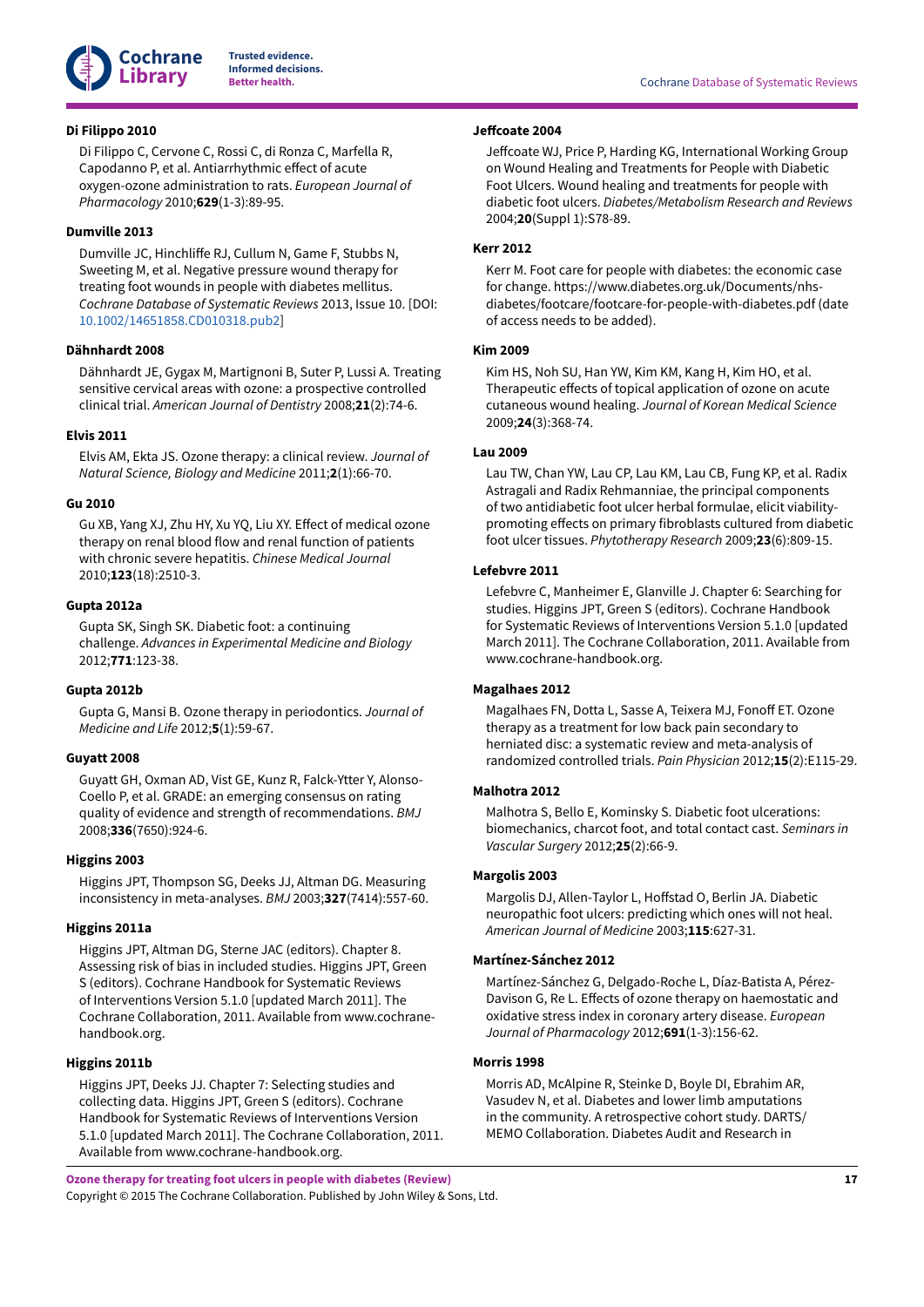![](_page_19_Picture_0.jpeg)

Tayside Scotland/Medicines Monitoring Unit. *Diabetes Care* 1998;**21**(5):738-43.

#### <span id="page-19-14"></span>**Parmar 1998**

Parmar MKB, Torri V, Stewart L. Extracting summary statistics to perform meta-analyses of the published literature for survival endpoints. *Statistics in Medicine* 1998;**17**:2815-34.

#### <span id="page-19-8"></span>**Pittet 1999**

Pittet D, Wyssa B, Herter-Clavel C, Kursteiner K, Vaucher J, Lew PD. Outcome of diabetic foot infections treated conservatively: a retrospective cohort study with long-term follow-up. *Archives of Internal Medicine* 1999;**159**(8):851-6.

#### <span id="page-19-11"></span>**Ragab 2009**

Ragab A, Shreef E, Behiry E, Zalat S, Noaman M. Randomised, double-blinded, placebo-controlled, clinical trial of ozone therapy as treatment of sudden sensorineural hearing loss. *The Journal of Laryngology & Otology* 2009;**123**(1):54-60.

#### <span id="page-19-12"></span>**Re 2008**

Re L, Mawsouf MN, Menéndez S, León OS, Sánchez GM, Hernández F. Ozone therapy: clinical and basic evidence of its therapeutic potential. *Archives of Medical Research* 2008;**39**(1):17-26.

#### <span id="page-19-6"></span>**Robbins 2008**

Robbins JM, Strauss G, Aron D, Long J, Kuba J, Kaplan Y. Mortality rates and diabetic foot ulcers: is it time to communicate mortality risk to patients with diabetic foot ulceration?. *Journal of the American Podiatric Medical Association* 2008;**98**(6):489-93.

#### <span id="page-19-17"></span>**Schünemann 2011**

Schünemann HJ, Oxman AD, Vist GE, Higgins JPT, Deeks JJ, Glasziou P, et al. Chapter 12: Interpreting results and drawing conclusions. Higgins JPT, Green S (editors). Cochrane Handbook for Systematic Reviews of Interventions Version 5.1.0 [updated March 2011]. The Cochrane Collaboration, 2011. Available from www.cochrane-handbook.org.

#### <span id="page-19-19"></span>**Shah 2011**

Shah P, Shyam AK, Shah S. Adjuvant combined ozone therapy for extensive wound over tibia. *Indian Journal of Orthopaedics* 2011;**45**(4):376-9.

#### <span id="page-19-13"></span>**SIGN 2009**

Scottish Intercollegiate Guidelines Network (SIGN). Search filters. http://www.sign.ac.uk/methodology/ filters.html#random (accessed 15 June 2009).

#### <span id="page-19-0"></span>**C H A R A C T E R I S T I C S O F S T U D I E S**

<span id="page-19-18"></span>**Characteristics of included studies** *[ordered by study ID]*

### <span id="page-19-2"></span>**Singh 2005**

Singh N, Armstrong DG, Lipsky BA. Preventing foot ulcers in patients with diabetes. *JAMA* 2005;**293**(2):217-28.

#### <span id="page-19-16"></span>**Sterne 2011**

Sterne JAC, Egger M, Moher D. Chapter 10: Addressing reporting biases. Higgins JPT, Green S (editors). Cochrane Handbook for Systematic Reviews of Interventions Version 5.1.0 [updated March 2011]. The Cochrane Collaboration, 2011.. Available from www.cochrane-handbook.org.

#### <span id="page-19-15"></span>**Tierney 2007**

Tierney JF, Stewart LA, Ghersi D, Burdett S, Sydes MR. Practical methods for incorporating summary time-to-event data into meta-analysis. *Trials* 2007;**7**(8):16.

#### <span id="page-19-10"></span>**Valacchi 2005**

Valacchi G, Fortino V, Bocci V. The dual action of ozone on the skin. *British Journal of Dermatology* 2005;**153**(6):1096-100.

#### <span id="page-19-7"></span>**van Sloten 2008**

van Sloten TT, Friederichs SA, Huijberts MS, Schaper NC. Diabetic foot: new insights into pathophysiology and treatment. *Nederlands Tijdschri5 voor Geneeskunde* 2008;**152**(44):2400-5.

#### <span id="page-19-9"></span>**Venkatesan 1997**

Venkatesan P, Lawn S, Macfarlane RM, Fletcher EM, Finch RG, Jeffcoate WJ. Conservative management of osteomyelitis in the feet of diabetic patients. *Diabetic Medicine* 1997;**14**(6):487-90.

#### <span id="page-19-1"></span>**Wild 2004**

Wild S, Roglic G, Green A, Sicree R, King H. Global prevalence of diabetes: estimates for the year 2000 and projections for 2030. *Diabetes Care* 2004;**27**(5):1047-53.

#### <span id="page-19-5"></span>**Wolcott 2015**

Wolcott R. Economic aspects of biofilm-based wound care in diabetic foot ulcers. *Journal of Wound Care* 2015;**24**(5):189-90, 192-4.

#### <span id="page-19-3"></span>**Wrobel 2001**

Wrobel JS, Mayfield JA, Reiber GE. Geographic variation of lower limb extremity major amputation in individuals with and without diabetes in the Medicare population. *Diabetes Care* 2001;**24**(5):860-4.

#### <span id="page-19-4"></span>**Xie 2008**

Xie XS, Wang YJ, Zuo C, Fan JM, Li XJ. A case report of an effective treatment for diabetic foot ulcers with integration of traditional Chinese medicine and Western medicine. *Journal of Diabetes and its Complications* 2008;**23**(5):360-4.

| <b>Martínez-Sánchez 2005</b> |  |
|------------------------------|--|
| <b>RCT</b>                   |  |
| Randomisation: mentioned     |  |
|                              |  |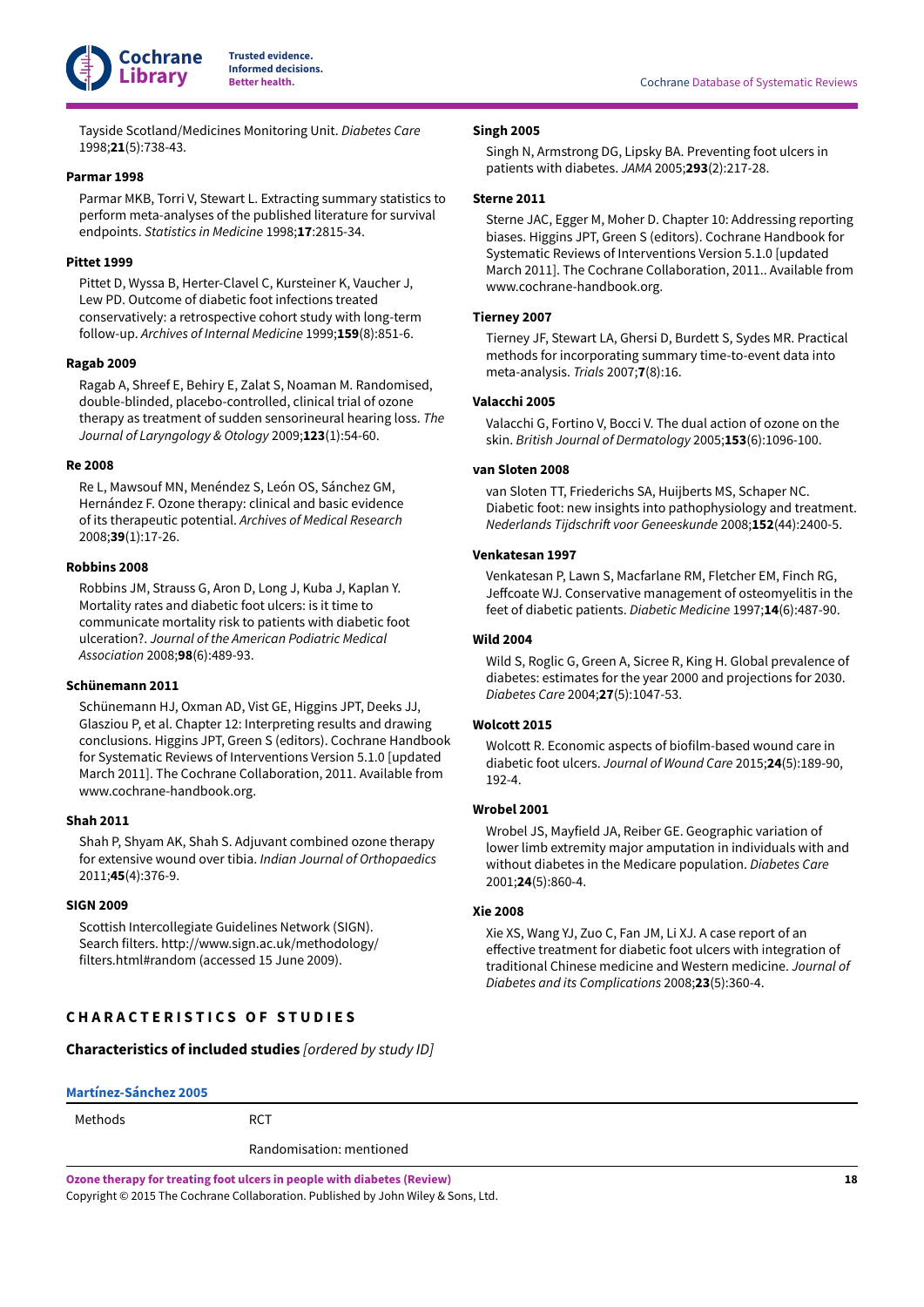| Martínez-Sánchez 2005 (Continued)          | Allocation concealment: unclear                          |                                                                                                                                                                                                                                                                                                                                                                                                                                                                                                                                                                                                                                    |
|--------------------------------------------|----------------------------------------------------------|------------------------------------------------------------------------------------------------------------------------------------------------------------------------------------------------------------------------------------------------------------------------------------------------------------------------------------------------------------------------------------------------------------------------------------------------------------------------------------------------------------------------------------------------------------------------------------------------------------------------------------|
|                                            | Blinding: unblinded                                      |                                                                                                                                                                                                                                                                                                                                                                                                                                                                                                                                                                                                                                    |
|                                            | $n = 101$                                                |                                                                                                                                                                                                                                                                                                                                                                                                                                                                                                                                                                                                                                    |
| Participants                               | betic foot                                               | Inclusion criteria: adults of both sexes and any ethnic origins with a diagnosis of neuro-infectious dia-                                                                                                                                                                                                                                                                                                                                                                                                                                                                                                                          |
|                                            |                                                          | Exclusion criteria: severe septic conditions, hypersensitivity to planned treatments, hepatic dysfunc-<br>tion, renal failure (serum creatinine level >1.32 µmol/l), pregnancy, cancer or other serious disease, in-<br>ability to co-operate with the requirements of the study, recent history of alcohol or drug abuse, cur-<br>rent therapy with any immunosuppressive agent or anticonvulsant, concurrent participation in anoth-<br>er clinical study, or current treatment with an investigational drug                                                                                                                     |
|                                            |                                                          | Gender: 26:26 in ozone group (female:male); 19:30 in the control group (female:male)                                                                                                                                                                                                                                                                                                                                                                                                                                                                                                                                               |
|                                            |                                                          | Evolution time of the disease (Mean $\pm$ SD): 17 $\pm$ 11 years vs 18 $\pm$ 8 (ozone vs control)                                                                                                                                                                                                                                                                                                                                                                                                                                                                                                                                  |
|                                            | Age: $> = 20$ years                                      |                                                                                                                                                                                                                                                                                                                                                                                                                                                                                                                                                                                                                                    |
| Interventions                              |                                                          | Intervention: ozone (generated by an OZOMED equipment, Cuba), 20 sessions, by rectal insufflation<br>(with an ozone dose of 10 mg, ozone concentration: 50 mg/l) and locally. For local ozone treatment,<br>the lesion was covered with a plastic bag sealed to the leg, which was then put under vacuum, in order<br>to eliminate the air inside it. Afterwards, the bag was refilled with ozone at a concentration of 60 mg/l.<br>The participant remained with the plastic bag in place for 1 h. After that, the bag was removed and the<br>lesion was covered with ozonized sunflower oil (Oleozon <sup>®</sup> ) ( $n = 51$ ) |
|                                            |                                                          | <b>Control:</b> antibiotic therapy (systemic antibiotic therapy using the conventional method of treatment,<br>with topical application to the lesion for 20 days) ( $n = 49$ )                                                                                                                                                                                                                                                                                                                                                                                                                                                    |
|                                            |                                                          | Other details: debridement was indicated for essentially every wound and gauze dressings were used                                                                                                                                                                                                                                                                                                                                                                                                                                                                                                                                 |
| Outcomes                                   | 2. Change in area of ulcer<br>4. Length of hospital stay | 1. Number of ulcers healed in the trial period<br>3. Number of complications (adverse events reported)                                                                                                                                                                                                                                                                                                                                                                                                                                                                                                                             |
| <b>Notes</b>                               | Follow-up was 20 days                                    |                                                                                                                                                                                                                                                                                                                                                                                                                                                                                                                                                                                                                                    |
|                                            | there was one drop-out in the ozone group                |                                                                                                                                                                                                                                                                                                                                                                                                                                                                                                                                                                                                                                    |
| <b>Risk of bias</b>                        |                                                          |                                                                                                                                                                                                                                                                                                                                                                                                                                                                                                                                                                                                                                    |
| Bias                                       | Authors' judgement                                       | <b>Support for judgement</b>                                                                                                                                                                                                                                                                                                                                                                                                                                                                                                                                                                                                       |
| Random sequence genera-                    | Unclear risk                                             | "Patients were randomised to two different groups of treatment:"                                                                                                                                                                                                                                                                                                                                                                                                                                                                                                                                                                   |
| tion (selection bias)                      |                                                          | "This randomised controlled clinical trial was approved by an institutional re-<br>view board (Scientific and Ethics Committees of the Institution) in accordance<br>with the principle of the Declaration of Helsinki (1997)."                                                                                                                                                                                                                                                                                                                                                                                                    |
|                                            |                                                          | "In relation to the baseline characteristics (Table 1), both groups were similar<br>at randomisation (P>0.05)."                                                                                                                                                                                                                                                                                                                                                                                                                                                                                                                    |
|                                            |                                                          | The study was described as a randomised clinical trial. Randomisation method<br>was not well described                                                                                                                                                                                                                                                                                                                                                                                                                                                                                                                             |
| Allocation concealment<br>(selection bias) | Unclear risk                                             | The included study was described as a randomised clinical trial. Method for<br>concealment of allocation was not well described                                                                                                                                                                                                                                                                                                                                                                                                                                                                                                    |

**Ozone therapy for treating foot ulcers in people with diabetes (Review)**

Copyright © 2015 The Cochrane Collaboration. Published by John Wiley & Sons, Ltd.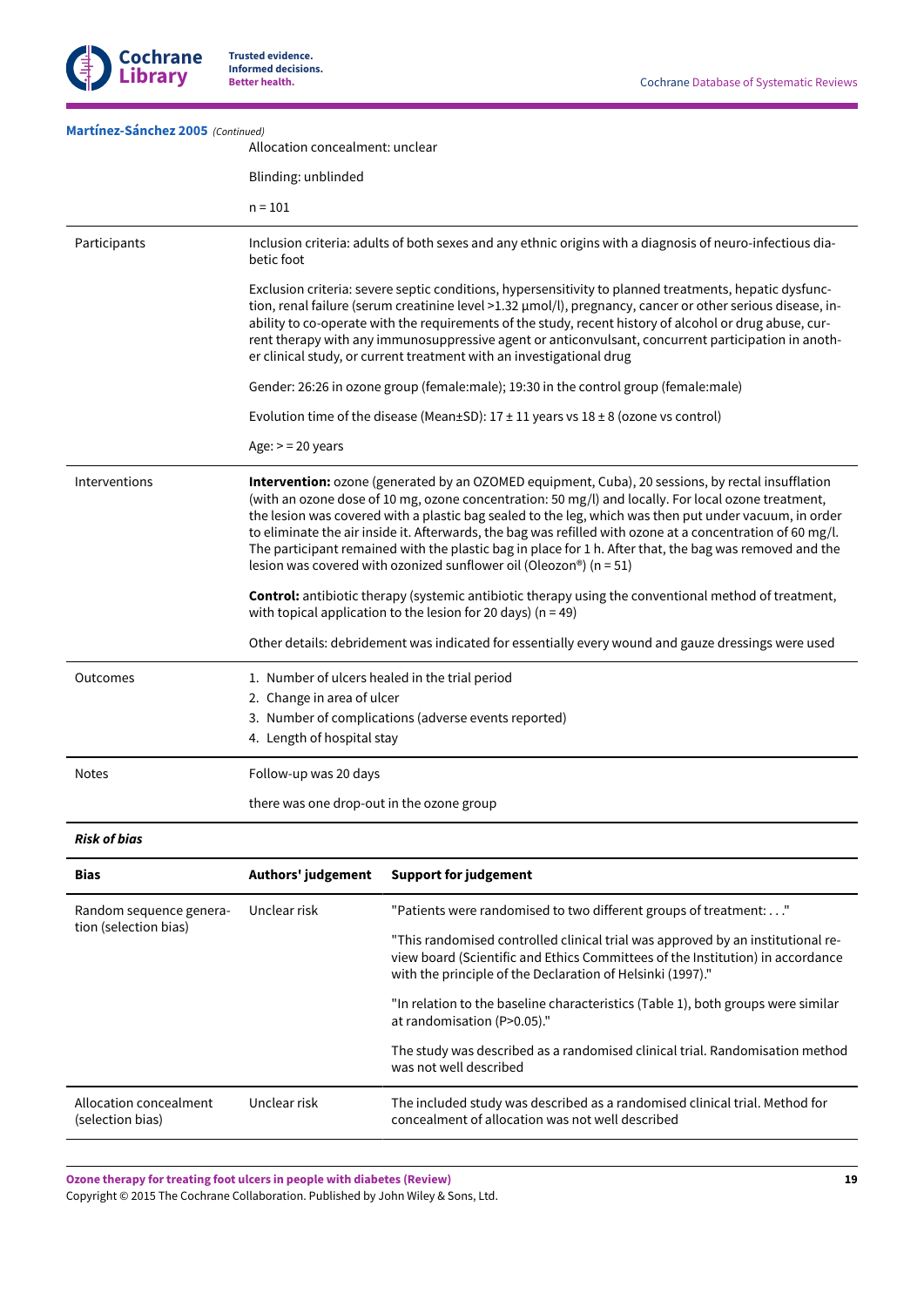### **[Martínez-Sánchez](#page-17-5) 2005**  *(Continued)*

| Incomplete outcome data<br>(attrition bias)<br>All outcomes                       | Low risk     | Authors stated the number recruited (101), and the fact that there was one<br>drop-out in the ozone group. The numbers of participants in the analysis were<br>given (100). The authors did not respond to our requests for clarification. This<br>one drop-out is unlikely to have had a significant impact on the results, as the<br>baseline variables for both groups were comparable |
|-----------------------------------------------------------------------------------|--------------|-------------------------------------------------------------------------------------------------------------------------------------------------------------------------------------------------------------------------------------------------------------------------------------------------------------------------------------------------------------------------------------------|
| Selective reporting (re-<br>porting bias)                                         | Unclear risk | All the outcomes mentioned in the methods section were reported in the re-<br>sults. We could not retrieve the protocol                                                                                                                                                                                                                                                                   |
| Other bias                                                                        | Unclear risk | The authors did not respond to our requests for clarification. We found no sig-<br>nificant statistical differences between groups for baseline variables. We could<br>not judge whether there were any other potential sources of other bias, de-<br>spite contacting the authors                                                                                                        |
| Blinding of participants<br>and personnel (perfor-<br>mance bias)<br>All outcomes | High risk    | The authors did not use blinding                                                                                                                                                                                                                                                                                                                                                          |
| Blinding of outcome as-<br>sessment (detection bias)<br>All outcomes              | High risk    | The authors did not use blinding                                                                                                                                                                                                                                                                                                                                                          |

| <b>Wainstein 2011</b> |                                                                                                                                                                                                                                                                                                                                                                                                                                                                                 |
|-----------------------|---------------------------------------------------------------------------------------------------------------------------------------------------------------------------------------------------------------------------------------------------------------------------------------------------------------------------------------------------------------------------------------------------------------------------------------------------------------------------------|
| Methods               | Multicentred, placebo-controlled RCT                                                                                                                                                                                                                                                                                                                                                                                                                                            |
|                       | Randomisation: mentioned                                                                                                                                                                                                                                                                                                                                                                                                                                                        |
|                       | Allocation concealment: unclear                                                                                                                                                                                                                                                                                                                                                                                                                                                 |
|                       | Blinding: blinded to participants and the investigator                                                                                                                                                                                                                                                                                                                                                                                                                          |
| Participants          | Inclusion criteria: adult (18 years of age and over) men and women with type 1 and type 2 diabetes and<br>a Wagner classification stage 2 or 3 or post-debridement stage 4 foot ulcer. Wound size $\leq 40$ cm <sup>2</sup> , with<br>the wound at least 8 weeks old at study initiation                                                                                                                                                                                        |
|                       | Exclsuon criteria: gangrenous foot ulcers, active osteomyelitis, a history of collagen diseases, hyper-<br>thyroidism, pregnant or nursing, haemoglobin A1c (HbA1c) levels > 10.5%, ankle brachial index < 0.65,<br>haemoglobin < 8 g/dL, liver function tests (alanine transaminase, aspartate transaminase, or c-glu-<br>tamyl transpeptidase) elevated to more than 3 times the upper normal limit, serum creatinine > 2.5<br>mg/dL or dialysis, or a known allergy to ozone |
|                       | Age for those who completed the treatment: 40-81 years vs 46-62 years (ozone vs control)                                                                                                                                                                                                                                                                                                                                                                                        |
|                       | Gender for those who completed the treatment: female: male: 13:19 vs 10:19 (ozone vs control)                                                                                                                                                                                                                                                                                                                                                                                   |
|                       | Duration of diabetes (Mean $\pm$ SD): 15.2 $\pm$ 9.7 years vs 16.4 $\pm$ 11.0 years (ozone vs control)                                                                                                                                                                                                                                                                                                                                                                          |
| Interventions         | Intervention: ozone treatments using the Ozoter 101 device (OZ Recovery Technologies, Ramat Gan,<br>Israel) in addition to usual care (n=32)                                                                                                                                                                                                                                                                                                                                    |
|                       | <b>Control:</b> sham ozone treatments using the Ozoter 101 device set to the inactive mode in addition to<br>usual care (n=29)                                                                                                                                                                                                                                                                                                                                                  |
|                       | Usual care included debridement and daily wound dressings appropriate for the degree of secretion<br>and moisture maintenance of the wound                                                                                                                                                                                                                                                                                                                                      |
|                       |                                                                                                                                                                                                                                                                                                                                                                                                                                                                                 |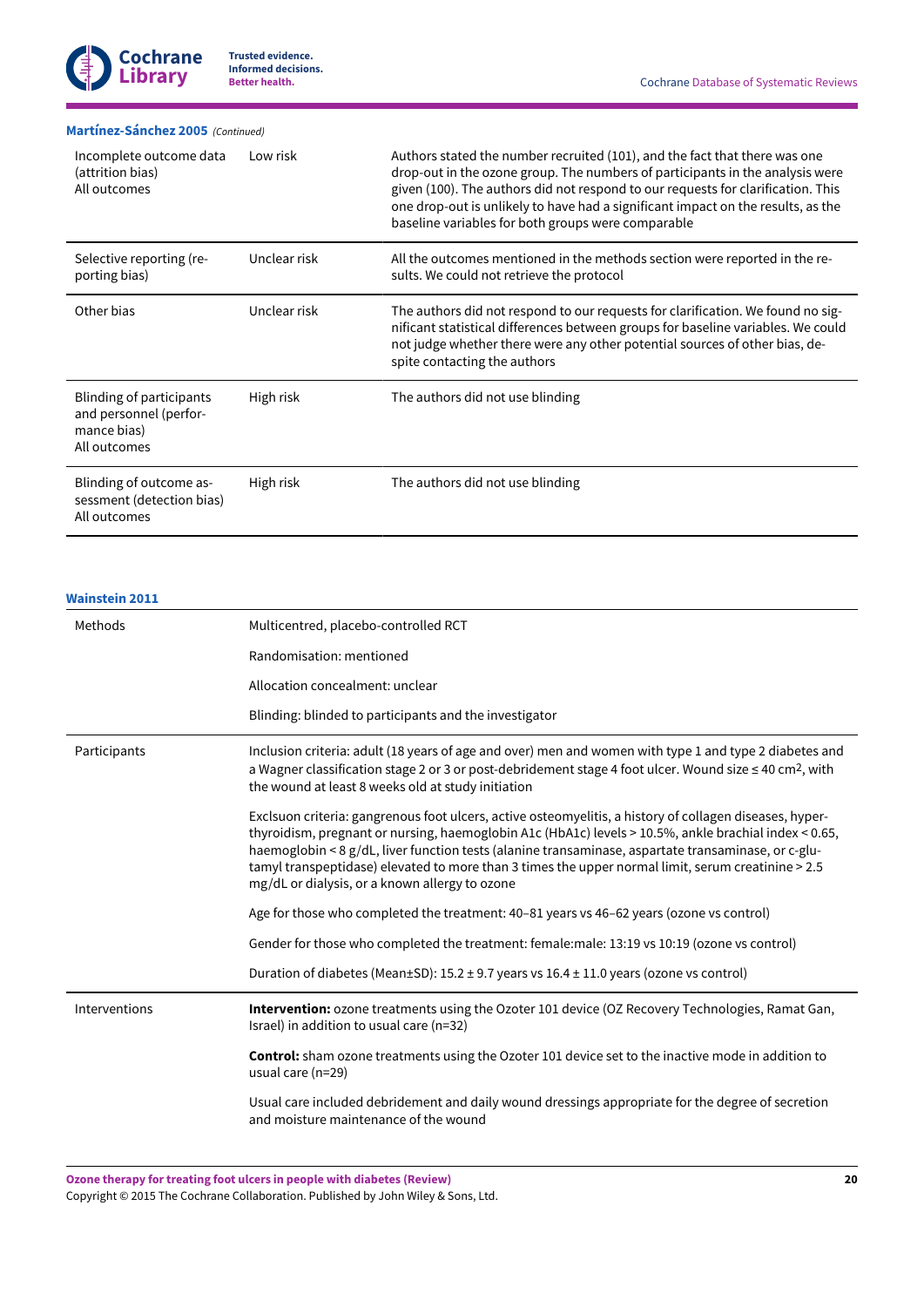![](_page_22_Picture_0.jpeg)

| <b>Wainstein 2011</b> (Continued) | Active ozone treatment was divided into two phases: at first, patients received treatment sessions<br>four times each week for the maximum period of 4 weeks, or until granulation appeared in 50% of the<br>wound area, whichever came first. Intervals between treatments did not exceed 1 day in 5 days a week,<br>and gas concentrations were 96% oxygen and 4% (80lg/mL) ozone. During the second treatment pe-<br>riod, session frequency was reduced to twice a week to complete the 12 weeks of treatment, and gas<br>concentration was changed to 98% oxygen and 2% (40lg/mL) ozone. Patients in the control group re-<br>ceived sham treatments, and the ozone device circulated room air only. Each treatment session lasted<br>26 min. |
|-----------------------------------|----------------------------------------------------------------------------------------------------------------------------------------------------------------------------------------------------------------------------------------------------------------------------------------------------------------------------------------------------------------------------------------------------------------------------------------------------------------------------------------------------------------------------------------------------------------------------------------------------------------------------------------------------------------------------------------------------------------------------------------------------|
| Outcomes                          | <b>Primary end point:</b> the proportion of subjects with complete closure of the wound<br><b>Secondary end point:</b> wound size and the proportion of participants who had a reduction in wound<br>size                                                                                                                                                                                                                                                                                                                                                                                                                                                                                                                                          |
|                                   | <b>Adverse events:</b> deterioration of the target ulcer (manifested as new-onset erythema, pain, purulent<br>discharge, infection, tissue necrosis, requirement for repeated debridement, or other surgical interven-<br>tion such as amputation) was considered a serious adverse event, and the participant concerned was<br>then considered a 'non-responder' even if the ulcer was completely closed prior to the final visit                                                                                                                                                                                                                                                                                                                 |
|                                   | Total area closed: calculated for each participant by subtracting the last available wound size mea-<br>surement from the first one                                                                                                                                                                                                                                                                                                                                                                                                                                                                                                                                                                                                                |
| <b>Notes</b>                      | Follow-up was 24 weeks                                                                                                                                                                                                                                                                                                                                                                                                                                                                                                                                                                                                                                                                                                                             |

#### *Risk of bias*

| <b>Bias</b>                                                 | Authors' judgement | <b>Support for judgement</b>                                                                                                                                                                                                                                                                        |
|-------------------------------------------------------------|--------------------|-----------------------------------------------------------------------------------------------------------------------------------------------------------------------------------------------------------------------------------------------------------------------------------------------------|
| Random sequence genera-                                     | Unclear risk       | "The study was a randomised, double-blind, placebo controlled clinical trial."                                                                                                                                                                                                                      |
| tion (selection bias)                                       |                    | "Included patients were randomised to one of two treatment groups."                                                                                                                                                                                                                                 |
|                                                             |                    | "The technician determined the mode of action for each patient according<br>to the randomisations, so that 32 patients were treated in the active model<br>(ozone-oxygen treatment), and 29 in the inactive mode (room air only)."                                                                  |
|                                                             |                    | The study was described as a randomised clinical trial. Randomisation method<br>was not well described                                                                                                                                                                                              |
| Allocation concealment<br>(selection bias)                  | Unclear risk       | "The study was a randomised, double-blind, placebo controlled clinical trial."                                                                                                                                                                                                                      |
|                                                             |                    | "Included patients were randomised to one of two treatment groups."                                                                                                                                                                                                                                 |
|                                                             |                    | "The technician determined the mode of action for each patient according<br>to the randomisations, so that 32 patients were treated in the active model<br>(ozone-oxygen treatment), and 29 in the inactive mode (room air only)."                                                                  |
|                                                             |                    | The study was described as a randomised clinical trial. The method for con-<br>cealment of allocation was not well described                                                                                                                                                                        |
| Incomplete outcome data<br>(attrition bias)<br>All outcomes | High risk          | 61 participants with DM were randomised: 32 to the active ozone treatment<br>and 29 to the sham treatment. All participants randomised to treatment were<br>included in the ITT cohort. A total of 34 participants completed the study: 16 in<br>the ozone group and 18 in the sham treatment group |
| Selective reporting (re-<br>porting bias)                   | Unclear risk       | All the outcomes mentioned in the methods section were reported in the re-<br>sults. We could not retrieve the protocol                                                                                                                                                                             |
| Other bias                                                  | Low risk           | No competing financial interests existed. We found no significant statistical<br>differences between both groups for the baseline variables                                                                                                                                                         |

**Ozone therapy for treating foot ulcers in people with diabetes (Review)**

Copyright © 2015 The Cochrane Collaboration. Published by John Wiley & Sons, Ltd.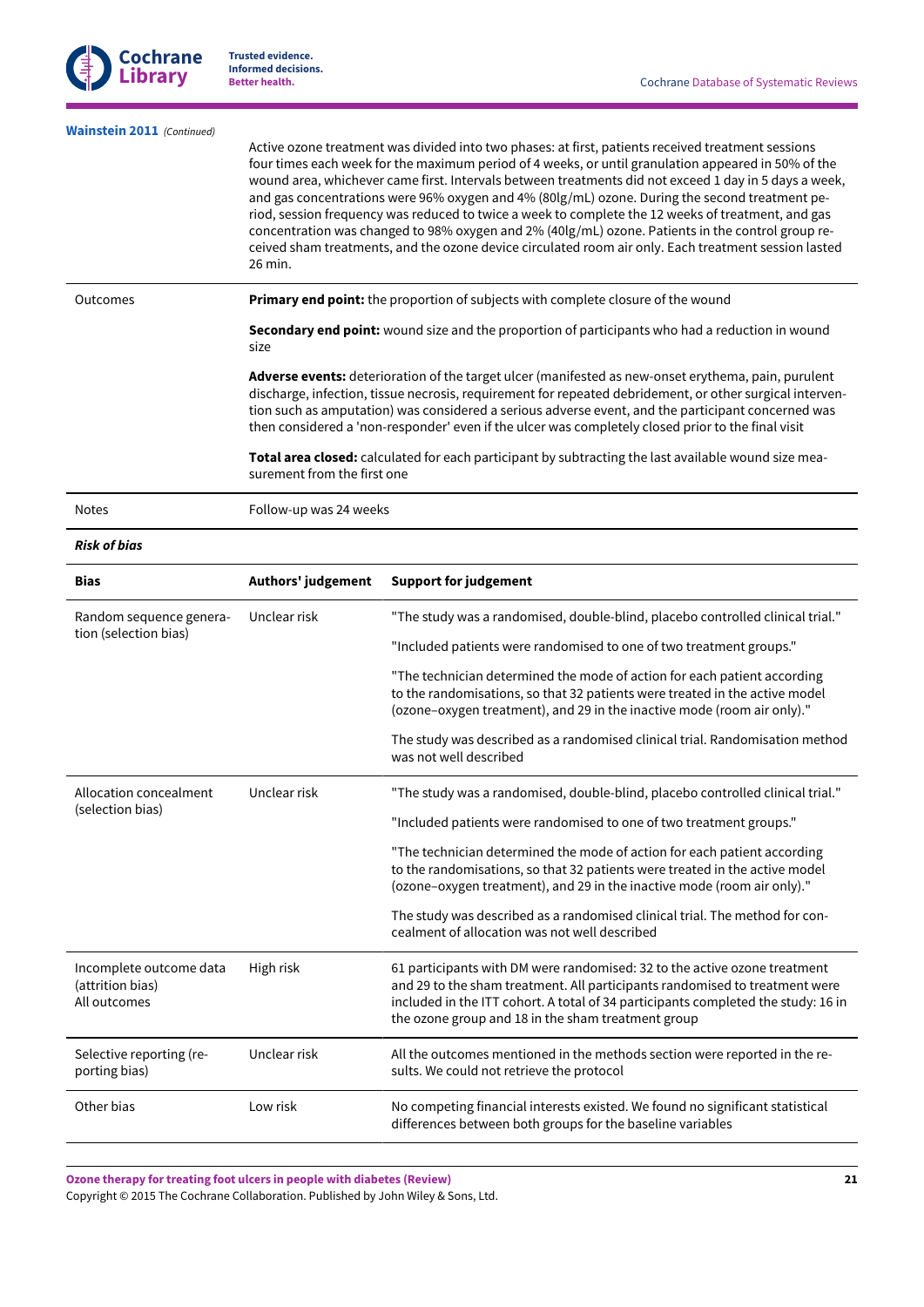![](_page_23_Picture_1.jpeg)

| <b>Wainstein 2011</b> (Continued)                                                        |          |                                                                                                                                                                                                                                                                                                                                                                                                                                                                     |
|------------------------------------------------------------------------------------------|----------|---------------------------------------------------------------------------------------------------------------------------------------------------------------------------------------------------------------------------------------------------------------------------------------------------------------------------------------------------------------------------------------------------------------------------------------------------------------------|
| <b>Blinding of participants</b><br>and personnel (perfor-<br>mance bias)<br>All outcomes | Low risk | "The patients and the investigator were blinded to the mode of treatment."<br>"The ozone (active treatment) group received ozone treatments using the<br>Ozoter 101 device (OZ Recovery Technologies, Ramat Gan, Israel) in addition<br>to usual care. The control group received sham treatments using the Ozoter<br>101 device set to the inactive mode in addition to usual care."<br>"The patients and the investigator were blinded to the mode of treatment." |
| Blinding of outcome as-<br>sessment (detection bias)<br>All outcomes                     | Low risk | "The patients and the investigator were blinded to the mode of treatment."<br>"The ozone (active treatment) group received ozone treatments using the<br>Ozoter 101 device (OZ Recovery Technologies, Ramat Gan, Israel) in addition<br>to usual care. The control group received sham treatments using the Ozoter<br>101 device set to the inactive mode in addition to usual care."<br>"The patients and the investigator were blinded to the mode of treatment." |

| <b>Zhang 2014</b>   |                                                                                                                                                                                                                                                                                                                                                                                                                                                                                                                                                                                                                                      |
|---------------------|--------------------------------------------------------------------------------------------------------------------------------------------------------------------------------------------------------------------------------------------------------------------------------------------------------------------------------------------------------------------------------------------------------------------------------------------------------------------------------------------------------------------------------------------------------------------------------------------------------------------------------------|
| Methods             | <b>RCT</b>                                                                                                                                                                                                                                                                                                                                                                                                                                                                                                                                                                                                                           |
|                     | Randomisation: mentioned                                                                                                                                                                                                                                                                                                                                                                                                                                                                                                                                                                                                             |
|                     | Allocation concealment: unclear                                                                                                                                                                                                                                                                                                                                                                                                                                                                                                                                                                                                      |
|                     | Blinding: unclear                                                                                                                                                                                                                                                                                                                                                                                                                                                                                                                                                                                                                    |
| Participants        | <b>Inclusion criteria:</b>                                                                                                                                                                                                                                                                                                                                                                                                                                                                                                                                                                                                           |
|                     | Hospitalized patients with type 2 diabetes mellitus (T2DM)                                                                                                                                                                                                                                                                                                                                                                                                                                                                                                                                                                           |
|                     | aged 18 yrs or older, with Diabetic foot ulcer of Wagner classification stages 2, 3, or 4                                                                                                                                                                                                                                                                                                                                                                                                                                                                                                                                            |
|                     | Patients were excluded from the study if they had one or more of the following conditions:<br>(1) gangrenous ulcers in whole foot, (2) active osteomyelitis, (3) a history of collagen diseases, (4) hy-<br>perthyroidism, (5) pregnancy or nursing, (6) hemoglobin A1c (HbA1c) levels >10.5%, (7) ankle brachial<br>index (ABI) <0.70, (8) hemoglobin less than 90 g/L, (9) liver function tests (alanine transaminase, aspar-<br>tate transaminase, or c-glutamyl transpeptidase) elevated to<br>more than three times the upper normal limit, (10) serum creatinine >133 mol/L or dialysis, and (11) a<br>known allergy to ozone. |
| Interventions       | After debridement, the ozone group received noninvasive oxygen-ozone treatments with 52 µg/mL<br>ozone (total volume: 20-50 mL) in a special bag for 30 min per day for 20 days using the ozone genera-<br>tor device (Humazon Promedic, German) in addition to standard treatment. (n=25)<br>The control group received only standard treatment which included debridement once every two days<br>and wound dressings appropriate for the degree of exudate and moisture maintenance of the wound.<br>$(n=25)$                                                                                                                      |
| Outcomes            | The proportion of subjects with complete closure of the wound                                                                                                                                                                                                                                                                                                                                                                                                                                                                                                                                                                        |
|                     | Change in area of ulcer                                                                                                                                                                                                                                                                                                                                                                                                                                                                                                                                                                                                              |
| <b>Notes</b>        | Follow-up was 20 days                                                                                                                                                                                                                                                                                                                                                                                                                                                                                                                                                                                                                |
| <b>Risk of bias</b> |                                                                                                                                                                                                                                                                                                                                                                                                                                                                                                                                                                                                                                      |
| Bias                | Authors' judgement<br><b>Support for judgement</b>                                                                                                                                                                                                                                                                                                                                                                                                                                                                                                                                                                                   |
|                     |                                                                                                                                                                                                                                                                                                                                                                                                                                                                                                                                                                                                                                      |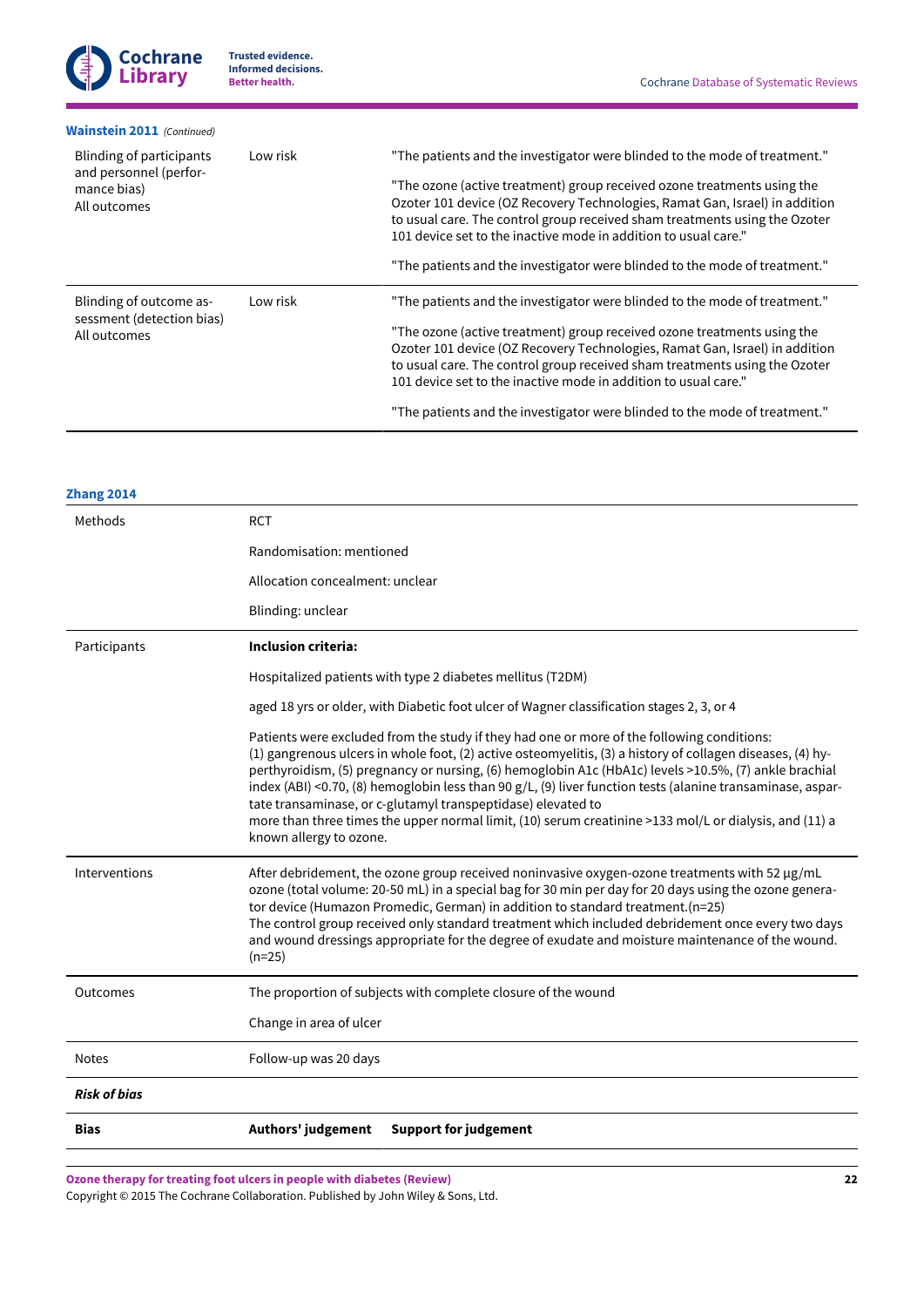| Zhang 2014 (Continued)                                                                   |              |                                                                                                                                                     |  |  |  |  |  |
|------------------------------------------------------------------------------------------|--------------|-----------------------------------------------------------------------------------------------------------------------------------------------------|--|--|--|--|--|
| Random sequence genera-<br>tion (selection bias)                                         | Unclear risk | "Included patients were randomized into two groups."                                                                                                |  |  |  |  |  |
|                                                                                          |              | "As indicated in Figure 3, 50 patients with DFU were randomized to ozone<br>group ( $n = 25$ ) and control group ( $n = 25$ )."                     |  |  |  |  |  |
|                                                                                          |              | The study was described as a randomised clinical trial. Randomisation method<br>was not well described                                              |  |  |  |  |  |
| Allocation concealment                                                                   | Unclear risk | "Included patients were randomized into two groups."                                                                                                |  |  |  |  |  |
| (selection bias)                                                                         |              | "As indicated in Figure 3, 50 patients with DFU were randomized to ozone<br>group ( $n = 25$ ) and control group ( $n = 25$ )."                     |  |  |  |  |  |
|                                                                                          |              | The study was described as a randomised clinical trial. Allocation concealment<br>method was not well described                                     |  |  |  |  |  |
| Incomplete outcome data<br>(attrition bias)<br>All outcomes                              | Low risk     | "50 patients with DFU were randomized to ozone group ( $n = 25$ ) and control<br>group (n = 25). All of these patients completed the study visits." |  |  |  |  |  |
| Selective reporting (re-<br>porting bias)                                                | Unclear risk | All the outcomes mentioned in the methods section were reported in the re-<br>sults. We could not retrieve the protocol.                            |  |  |  |  |  |
| Other bias                                                                               | Unclear risk | Competing financial interests existed. We found no significant statistical differ-<br>ences between both groups for the baseline variables.         |  |  |  |  |  |
| <b>Blinding of participants</b><br>and personnel (perfor-<br>mance bias)<br>All outcomes | High risk    | The authors did not use blinding.                                                                                                                   |  |  |  |  |  |
| Blinding of outcome as-<br>sessment (detection bias)<br>All outcomes                     | High risk    | The authors did not use blinding.                                                                                                                   |  |  |  |  |  |
| <b>Abbreviations</b><br>$=$ less than<br>c = loce than or oqual to                       |              |                                                                                                                                                     |  |  |  |  |  |

≤ = less than or equal to DM = diabetes mellitus  $h = hour(s)$ ITT = intention-to-treat analysis RCT = randomised controlled trial vs = versus DFU=Diabetic foot ulcer

### <span id="page-24-0"></span>**Characteristics of excluded studies** *[ordered by study ID]*

| <b>Study</b>   | <b>Reason for exclusion</b> |
|----------------|-----------------------------|
| Anonymous 2011 | Not an RCT                  |
| Falanga 2006   | Not an RCT                  |
| Gazin 2008a    | Not an RCT                  |
| Gazin 2008b    | Not an RCT                  |

**Ozone therapy for treating foot ulcers in people with diabetes (Review)**

Copyright © 2015 The Cochrane Collaboration. Published by John Wiley & Sons, Ltd.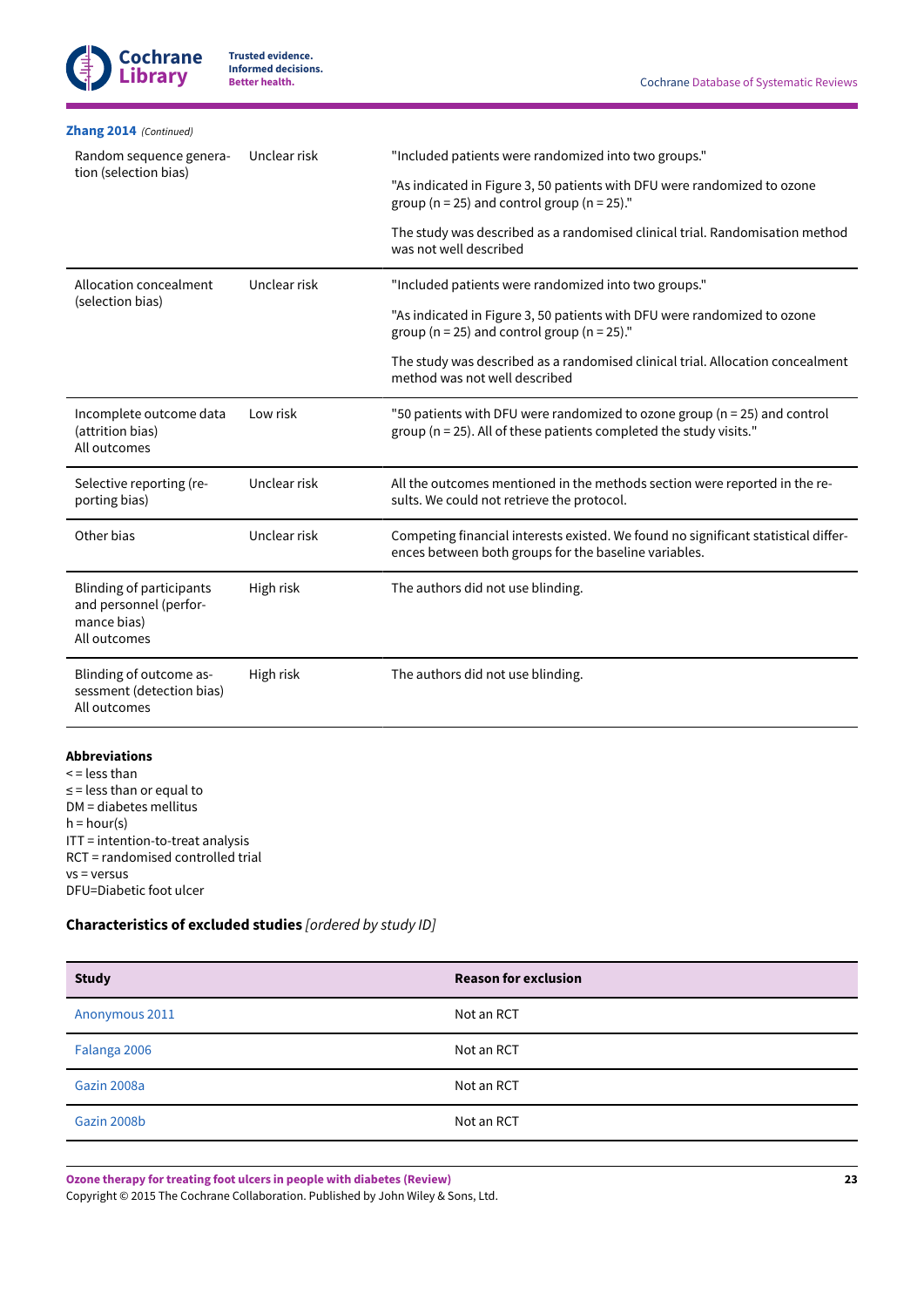![](_page_25_Picture_0.jpeg)

**Study Reason for exclusion**

[Kulikov 2002](#page-17-13) Not an RCT

### **Abbreviations**

RCT = randomised controlled trial

### **Characteristics of ongoing studies** *[ordered by study ID]*

#### **[NCT01643967](#page-17-14)**

| Trial name or title | Clinical trial to evaluate the efficacy and safety of the use of ozone versus sunflower oil in treating<br>diabetic foot (PHIOZO0110)                                                                                                                                                                                                                                                  |
|---------------------|----------------------------------------------------------------------------------------------------------------------------------------------------------------------------------------------------------------------------------------------------------------------------------------------------------------------------------------------------------------------------------------|
| Methods             | Allocation: randomised                                                                                                                                                                                                                                                                                                                                                                 |
|                     | Endpoint classification: safety/efficacy study                                                                                                                                                                                                                                                                                                                                         |
|                     | Intervention model: parallel assignment                                                                                                                                                                                                                                                                                                                                                |
|                     | Masking: open label                                                                                                                                                                                                                                                                                                                                                                    |
|                     | Primary purpose: treatment                                                                                                                                                                                                                                                                                                                                                             |
| Participants        | Ages eligible for study: 18 years and older                                                                                                                                                                                                                                                                                                                                            |
|                     | Genders eligible for study: both                                                                                                                                                                                                                                                                                                                                                       |
|                     | Accepts healthy volunteers: no                                                                                                                                                                                                                                                                                                                                                         |
|                     | Inclusion criteria: consent form signed; people with DM type I or type II trophic lesions presenting<br>in the lower limbs; injury whose largest diameter is less than 5 cm; heart rate 60-100 bpm                                                                                                                                                                                     |
| Interventions       | Experimental arm: ozone therapy; participants received topical and rectal insufflation of ozone 3<br>times a week on alternate days for 2 months or at least 12 sessions                                                                                                                                                                                                               |
|                     | Other arm: sunflower oil; participants in this arm received sunflower oil supplied by Philozon. Sun-<br>flower oil should be applied once daily for 60 days immediately after cleansing the lesion site                                                                                                                                                                                |
| Outcomes            | Primary outcome measures:                                                                                                                                                                                                                                                                                                                                                              |
|                     | Evaluate the efficacy and safety of ozone released by the Philozon Medplus device in the treatment<br>of patients with diabetic foot [time frame: 65 days] [designated as safety issue: yes]                                                                                                                                                                                           |
|                     | Evaluate the efficacy and safety of the release of ozone by the Philozon Medplus device in the treat-<br>ment of patients with diabetic foot, through clinical evaluation based on the time needed for heal-<br>ing, photographing and measuring the largest diameter of the lesion, in order to calculate the size<br>of the lesion in cm <sup>2</sup><br>Secondary outcome measures: |
|                     | Evaluate the release of ozone in the environment by Medplus equipment after rectal insufflation in<br>patients with diabetic foot [time frame: 65 days] [designated as safety issue: yes]                                                                                                                                                                                              |
|                     | Evaluate environmental ozone released by the device Philozon Medplus using ozone analyser in<br>the clinical setting after using the device for rectal insufflation in a patient with diabetic foot                                                                                                                                                                                    |
| Starting date       | <b>June 2012</b>                                                                                                                                                                                                                                                                                                                                                                       |
| Contact information | Contact: Renato T Santos, Investigator 5554-3312-2099 renatotadeus@gmail.com                                                                                                                                                                                                                                                                                                           |
|                     | Contact: Keyla L Deucher, Coordinator 5554-2103-4064 pesquisaclinica.hsvp@gmail.com                                                                                                                                                                                                                                                                                                    |

**Ozone therapy for treating foot ulcers in people with diabetes (Review)**

Copyright © 2015 The Cochrane Collaboration. Published by John Wiley & Sons, Ltd.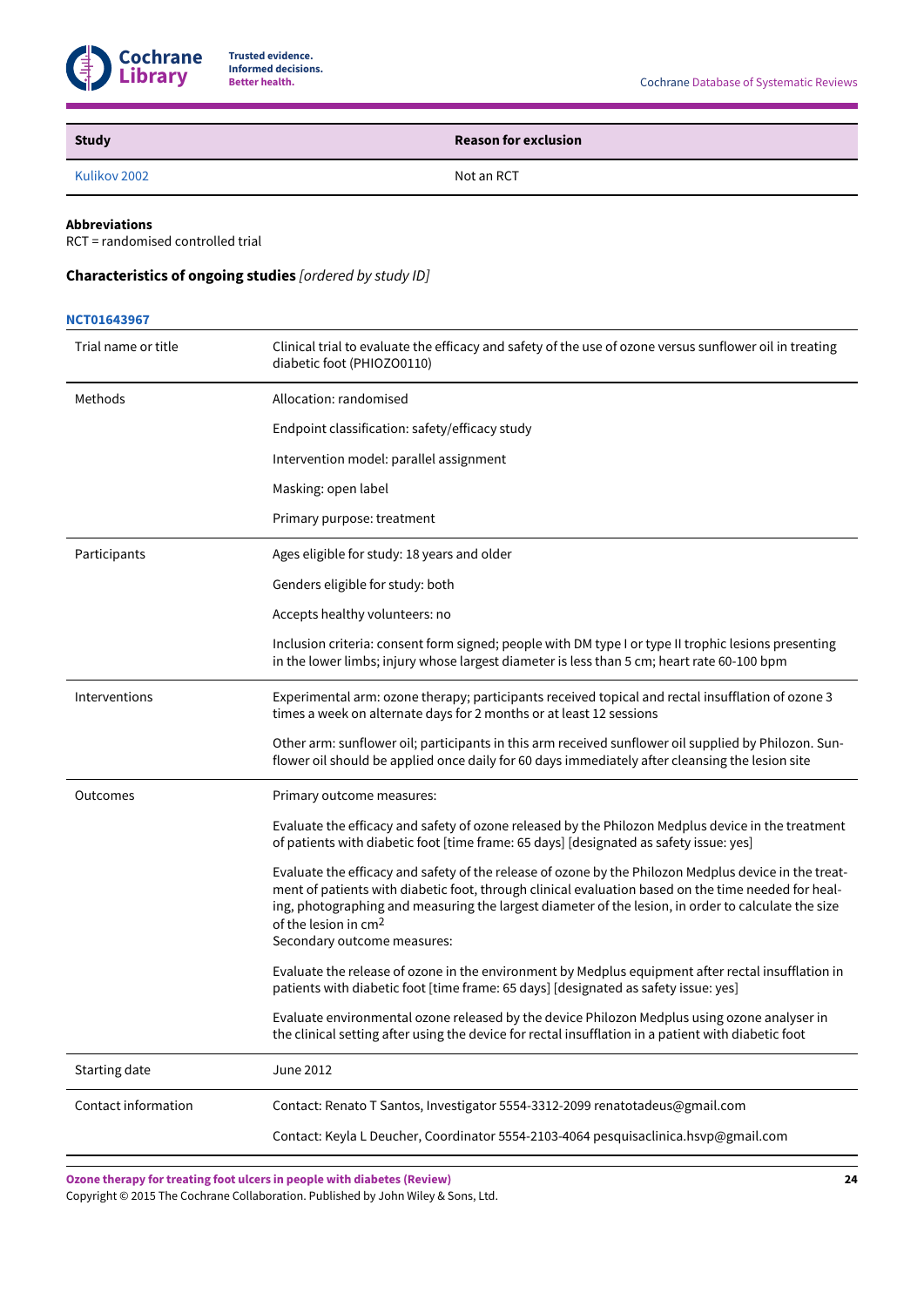![](_page_26_Picture_1.jpeg)

**[NCT01643967](#page-17-14)**  *(Continued)*

Notes

### <span id="page-26-0"></span>**DATA AND ANALYSES**

### **Comparison 1. Ozone versus antibiotic treatments**

| Outcome or subgroup title   | No. of<br>studies | No. of<br>partici-<br>pants | <b>Statistical method</b>           | <b>Effect size</b>          |
|-----------------------------|-------------------|-----------------------------|-------------------------------------|-----------------------------|
| 1 Number of ulcers healed   |                   | 100                         | Risk Ratio (M-H, Fixed, 95% CI)     | $1.10$ [0.87, 1.40]         |
| 2 Reduction in ulcer area   |                   | 100                         | Mean Difference (IV, Fixed, 95% CI) | $-20.54$ $[-20.61, -20.47]$ |
| 3 Length of hospitalisation |                   | 100                         | Mean Difference (IV, Fixed, 95% CI) | $-8.0$ $[-14.17, -1.83]$    |

### **Analysis 1.1. Comparison 1 Ozone versus antibiotic treatments, Outcome 1 Number of ulcers healed.**

<span id="page-26-1"></span>

| Study or subgroup                                    | Ozone | <b>Antibiotic</b><br>treatments | <b>Risk Ratio</b>  | Weight        | <b>Risk Ratio</b>  |
|------------------------------------------------------|-------|---------------------------------|--------------------|---------------|--------------------|
|                                                      | n/N   | n/N                             | M-H, Fixed, 95% CI |               | M-H, Fixed, 95% CI |
| Martínez-Sánchez 2005                                | 39/51 | 34/49                           |                    | 100%          | 1.1[0.87, 1.4]     |
| <b>Total (95% CI)</b>                                | 51    | 49                              |                    | 100%          | 1.1[0.87, 1.4]     |
| Total events: 39 (Ozone), 34 (Antibiotic treatments) |       |                                 |                    |               |                    |
| Heterogeneity: Not applicable                        |       |                                 |                    |               |                    |
| Test for overall effect: Z=0.79(P=0.43)              |       |                                 |                    |               |                    |
|                                                      |       | <b>Favours Antibiotics</b>      |                    | Favours Ozone |                    |

### **Analysis 1.2. Comparison 1 Ozone versus antibiotic treatments, Outcome 2 Reduction in ulcer area.**

<span id="page-26-2"></span>

| Study or subgroup                           |    | <b>Favours Ozone</b> | <b>Antibiotic</b><br>treatments |               |                | <b>Mean Difference</b> |    | Weight                    | <b>Mean Difference</b>  |
|---------------------------------------------|----|----------------------|---------------------------------|---------------|----------------|------------------------|----|---------------------------|-------------------------|
|                                             | N  | Mean(SD)             | Ν                               | Mean(SD)      |                | Fixed, 95% CI          |    |                           | Fixed, 95% CI           |
| Martínez-Sánchez 2005                       | 51 | $-34.7(0.2)$         | 49                              | $-14.1(0.1)$  |                |                        |    | 100%                      | $-20.54[-20.61,-20.47]$ |
|                                             |    |                      |                                 |               |                |                        |    |                           |                         |
| Total ***                                   | 51 |                      | 49                              |               |                |                        |    | 100%                      | $-20.54[-20.61,-20.47]$ |
| Heterogeneity: Not applicable               |    |                      |                                 |               |                |                        |    |                           |                         |
| Test for overall effect: Z=577.57(P<0.0001) |    |                      |                                 |               |                |                        |    |                           |                         |
|                                             |    |                      |                                 | Favours Ozone | $-20$<br>$-10$ | 10<br>$\Omega$         | 20 | <b>Favours Antibiotic</b> |                         |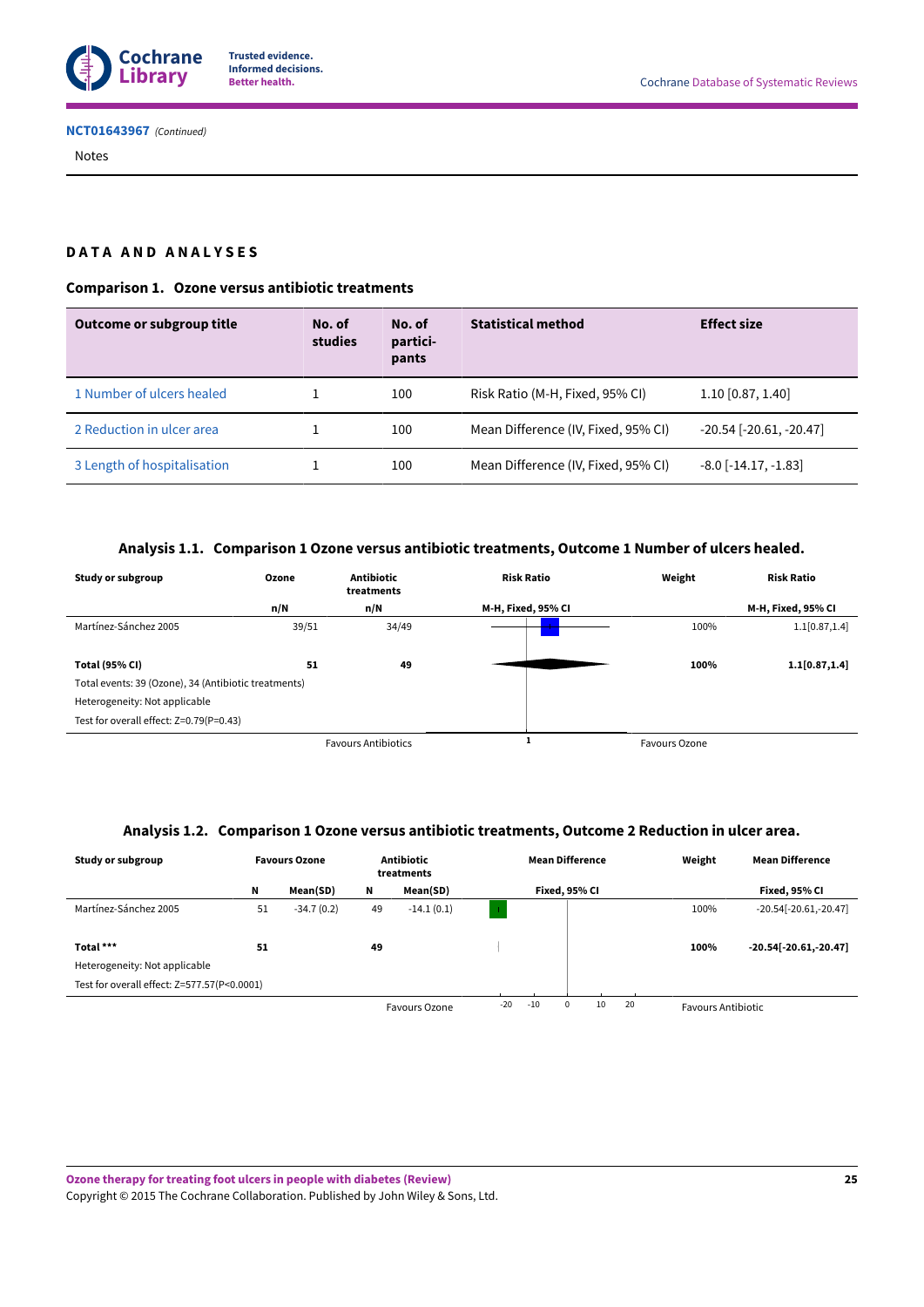### **Analysis 1.3. Comparison 1 Ozone versus antibiotic treatments, Outcome 3 Length of hospitalisation.**

<span id="page-27-0"></span>

| Study or subgroup                       |    | Ozone    | Antibiotic<br>treatments |               | <b>Mean Difference</b> |       |               |    | Weight | <b>Mean Difference</b>    |                    |
|-----------------------------------------|----|----------|--------------------------|---------------|------------------------|-------|---------------|----|--------|---------------------------|--------------------|
|                                         | N  | Mean(SD) | N                        | Mean(SD)      |                        |       | Fixed, 95% CI |    |        |                           | Fixed, 95% CI      |
| Martínez-Sánchez 2005                   | 51 | 26(13)   | 49                       | 34(18)        |                        |       |               |    |        | 100%                      | $-8[-14.17,-1.83]$ |
|                                         |    |          |                          |               |                        |       |               |    |        |                           |                    |
| Total ***                               | 51 |          | 49                       |               |                        |       |               |    |        | 100%                      | $-8[-14.17,-1.83]$ |
| Heterogeneity: Not applicable           |    |          |                          |               |                        |       |               |    |        |                           |                    |
| Test for overall effect: Z=2.54(P=0.01) |    |          |                          |               |                        |       |               |    |        |                           |                    |
|                                         |    |          |                          | Favours Ozone | $-40$                  | $-20$ | 0             | 20 | 40     | <b>Favours Antibiotic</b> |                    |

### **Comparison 2. Ozone + usual care versus sham ozone + usual care**

| Outcome or subgroup title      | No. of<br>studies | No. of<br>partici-<br>pants | <b>Statistical method</b>              | <b>Effect size</b>        |  |  |
|--------------------------------|-------------------|-----------------------------|----------------------------------------|---------------------------|--|--|
| 1 Number of ulcers healed      |                   | 111                         | Risk Ratio (M-H, Fixed, 95% CI)        | $1.69$ [0.90, 3.17]       |  |  |
| 2 Reduction in ulcer area      |                   | 111                         | Mean Difference (IV, Random, 95%<br>CI | $-2.11$ [ $-5.29$ , 1.07] |  |  |
| 3 Adverse events/complications |                   | 61                          | Risk Ratio (M-H, Fixed, 95% CI)        | 2.27 [0.48, 10.79]        |  |  |
| 4 amputation                   |                   | 61                          | Risk Ratio (M-H, Fixed, 95% CI)        | 2.73 [0.12, 64.42]        |  |  |

### <span id="page-27-1"></span>Analysis 2.1. Comparison 2 Ozone + usual care versus sham ozone + usual care, Outcome 1 Number of ulcers healed.

| Study or subgroup                                                                   | Ozone +<br>usual care | Sham ozone<br>+ usual care |      |     | <b>Risk Ratio</b>  |    |     | Weight                  | <b>Risk Ratio</b>  |
|-------------------------------------------------------------------------------------|-----------------------|----------------------------|------|-----|--------------------|----|-----|-------------------------|--------------------|
|                                                                                     | n/N                   | n/N                        |      |     | M-H, Fixed, 95% CI |    |     |                         | M-H, Fixed, 95% CI |
| Wainstein 2011                                                                      | 13/31                 | 8/30                       |      |     |                    |    |     | 73.05%                  | 1.57[0.76,3.24]    |
| Zhang 2014                                                                          | 6/25                  | 3/25                       |      |     |                    |    |     | 26.95%                  | 2[0.56,7.12]       |
|                                                                                     |                       |                            |      |     |                    |    |     |                         |                    |
| <b>Total (95% CI)</b>                                                               | 56                    | 55                         |      |     |                    |    |     | 100%                    | 1.69[0.9, 3.17]    |
| Total events: 19 (Ozone + usual care), 11 (Sham ozone + usual care)                 |                       |                            |      |     |                    |    |     |                         |                    |
| Heterogeneity: Tau <sup>2</sup> =0; Chi <sup>2</sup> =0.11, df=1(P=0.75); $1^2$ =0% |                       |                            |      |     |                    |    |     |                         |                    |
| Test for overall effect: Z=1.62(P=0.1)                                              |                       |                            |      |     |                    |    |     |                         |                    |
|                                                                                     |                       | Favors usual care          | 0.01 | 0.1 |                    | 10 | 100 | Favors Ozone+usual care |                    |

### <span id="page-27-2"></span>Analysis 2.2. Comparison 2 Ozone + usual care versus sham ozone + usual care, Outcome 2 Reduction in ulcer area.

| Study or subgroup |    | Ozone + usual care | Sham ozone<br>+ usual care |                         | <b>Mean Difference</b> | Weight            | <b>Mean Difference</b> |
|-------------------|----|--------------------|----------------------------|-------------------------|------------------------|-------------------|------------------------|
|                   | N  | Mean(SD)           | N                          | Mean(SD)                | Random, 95% CI         |                   | Random, 95% CI         |
| Wainstein 2011    | 31 | $-2(3.9)$          | 30                         | $-1.6(1.7)$             |                        | 47.37%            | $-0.4[-1.9,1.1]$       |
| Zhang 2014        | 25 | $-6.8(0.6)$        | 25                         | $-3.2(0.7)$             |                        | 52.63%            | $-3.65[-4,-3.3]$       |
|                   |    |                    |                            | Favors Ozone+usual care | 2.5<br>$-2.5$<br>-5    | Favors usual care |                        |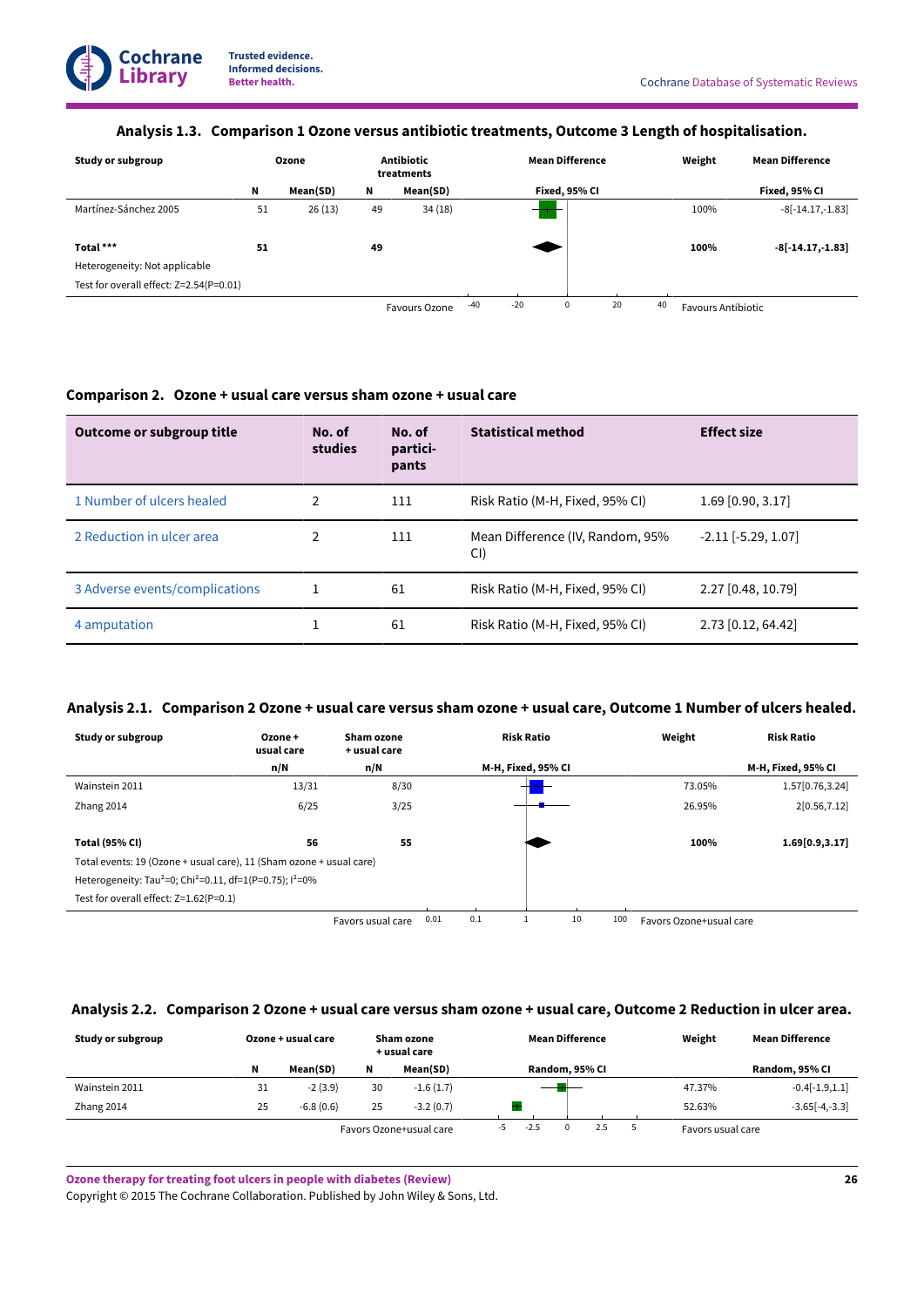![](_page_28_Picture_0.jpeg)

| Study or subgroup                                                                                      | Ozone + usual care |          | Sham ozone<br>+ usual care |                         |      | <b>Mean Difference</b> |          |     | Weight            | <b>Mean Difference</b> |
|--------------------------------------------------------------------------------------------------------|--------------------|----------|----------------------------|-------------------------|------|------------------------|----------|-----|-------------------|------------------------|
|                                                                                                        | N                  | Mean(SD) | N                          | Mean(SD)                |      | Random, 95% CI         |          |     |                   | Random, 95% CI         |
|                                                                                                        |                    |          |                            |                         |      |                        |          |     |                   |                        |
| Total ***                                                                                              | 56                 |          | 55                         |                         |      |                        |          |     | 100%              | $-2.11[-5.29,1.07]$    |
| Heterogeneity: Tau <sup>2</sup> =4.97; Chi <sup>2</sup> =17.06, df=1(P<0.0001); l <sup>2</sup> =94.14% |                    |          |                            |                         |      |                        |          |     |                   |                        |
| Test for overall effect: Z=1.3(P=0.19)                                                                 |                    |          |                            |                         |      |                        |          |     |                   |                        |
|                                                                                                        |                    |          |                            | Favors Ozone+usual care | $-5$ | $-2.5$                 | $\Omega$ | 2.5 | Favors usual care |                        |

### **Analysis 2.3. Comparison 2 Ozone + usual care versus sham ozone + usual care, Outcome 3 Adverse events/complications.**

<span id="page-28-0"></span>

| Study or subgroup                                                 | Ozone +<br>usual care | Sham ozone<br>+ usual care |      |     | <b>Risk Ratio</b>  |    |     | Weight            | <b>Risk Ratio</b>  |
|-------------------------------------------------------------------|-----------------------|----------------------------|------|-----|--------------------|----|-----|-------------------|--------------------|
|                                                                   | n/N                   | n/N                        |      |     | M-H, Fixed, 95% CI |    |     |                   | M-H, Fixed, 95% CI |
| Wainstein 2011                                                    | 5/32                  | 2/29                       |      |     |                    |    |     | 100%              | 2.27[0.48,10.79]   |
| <b>Total (95% CI)</b>                                             | 32                    | 29                         |      |     |                    |    |     | 100%              | 2.27[0.48,10.79]   |
| Total events: 5 (Ozone + usual care), 2 (Sham ozone + usual care) |                       |                            |      |     |                    |    |     |                   |                    |
| Heterogeneity: Not applicable                                     |                       |                            |      |     |                    |    |     |                   |                    |
| Test for overall effect: Z=1.03(P=0.3)                            |                       |                            |      |     |                    |    |     |                   |                    |
|                                                                   |                       | Favors Ozone+usual care    | 0.01 | 0.1 |                    | 10 | 100 | Favors usual care |                    |

### **Analysis 2.4. Comparison 2 Ozone + usual care versus sham ozone + usual care, Outcome 4 amputation.**

<span id="page-28-1"></span>

| Study or subgroup                                                 | Ozone +<br>usual care | Sham ozone<br>+ usual care |      |     | <b>Risk Ratio</b>  |    |     | Weight            | <b>Risk Ratio</b>  |  |
|-------------------------------------------------------------------|-----------------------|----------------------------|------|-----|--------------------|----|-----|-------------------|--------------------|--|
|                                                                   | n/N                   | n/N                        |      |     | M-H, Fixed, 95% CI |    |     |                   | M-H, Fixed, 95% CI |  |
| Wainstein 2011                                                    | 1/32                  | 0/29                       |      |     |                    |    |     | 100%              | 2.73 [0.12,64.42]  |  |
|                                                                   |                       |                            |      |     |                    |    |     |                   |                    |  |
| <b>Total (95% CI)</b>                                             | 32                    | 29                         |      |     |                    |    |     | 100%              | 2.73 [0.12,64.42]  |  |
| Total events: 1 (Ozone + usual care), 0 (Sham ozone + usual care) |                       |                            |      |     |                    |    |     |                   |                    |  |
| Heterogeneity: Not applicable                                     |                       |                            |      |     |                    |    |     |                   |                    |  |
| Test for overall effect: Z=0.62(P=0.53)                           |                       |                            |      |     |                    |    |     |                   |                    |  |
|                                                                   |                       | Favors Ozone+usual care    | 0.01 | 0.1 |                    | 10 | 100 | Favors usual care |                    |  |

<span id="page-28-2"></span>**A D D I T I O N A L T A B L E S**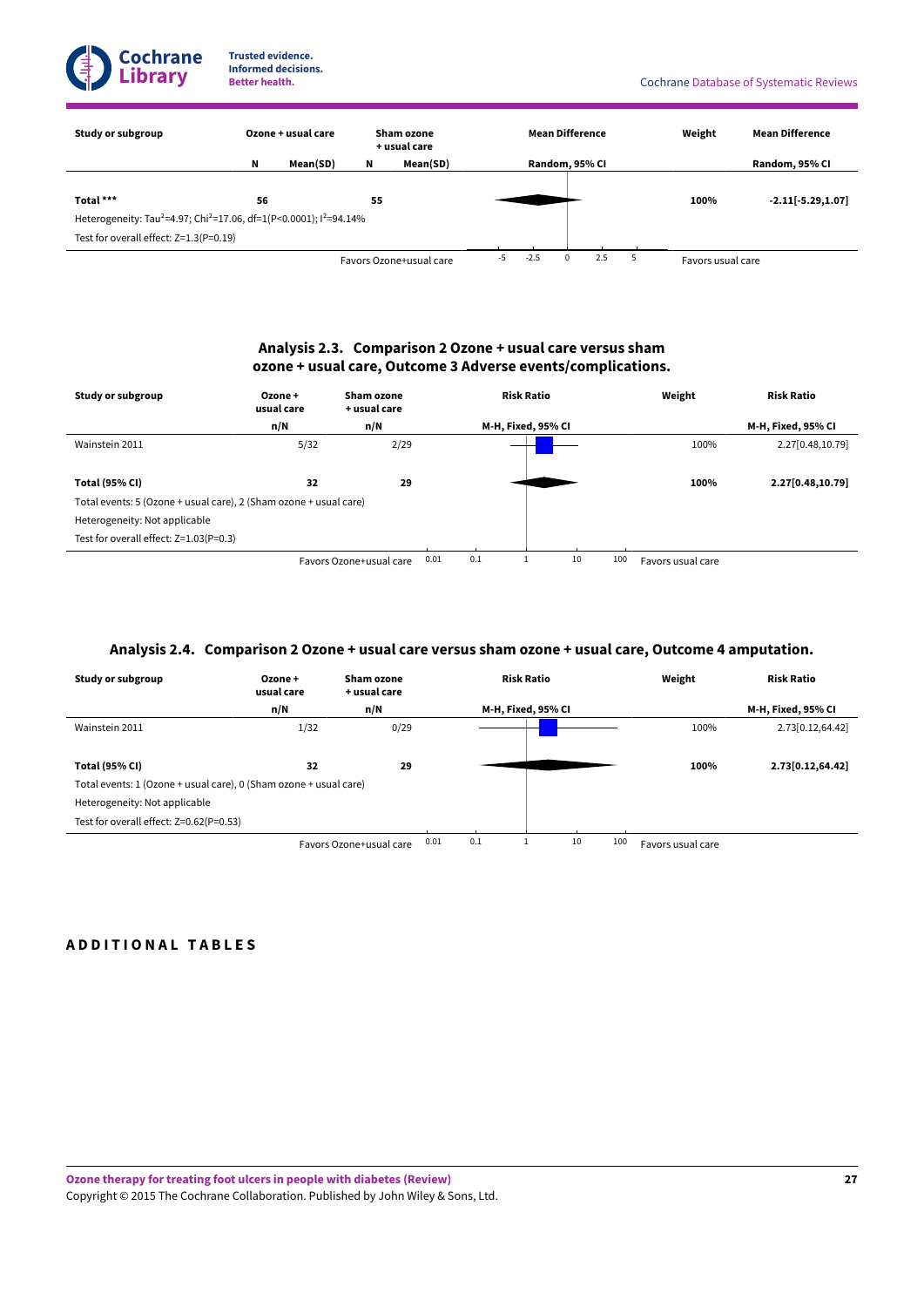<span id="page-29-0"></span>

| <b>Table 1. Outcomes</b> (Continued) |                         |                   |                                   |                        |                                   |                                   |                            |                   |  |  |
|--------------------------------------|-------------------------|-------------------|-----------------------------------|------------------------|-----------------------------------|-----------------------------------|----------------------------|-------------------|--|--|
| <b>Study</b>                         | Number of ulcers healed |                   | Reduction in ulcer area           |                        | Length of hospitalisation         | Adverse events/compli-<br>cations |                            |                   |  |  |
|                                      | Intervention-<br>s(n/N) | Con-<br>trol(n/N) | Intervention-<br>$s(MD\pm SD(N))$ | $Control(MD\pm SD(N))$ | Intervention-<br>$s(MD\pm SD(N))$ | Con-<br>$trol(MD\pm SD(N))$       | Interven-<br>tions $(n/N)$ | Con-<br>trol(n/N) |  |  |
| Martínez-Sánchez 2005                | 39/51                   | 34/49             | $-34.66 \pm 0.21(51)$             | $-14.12\pm0.14(49)$    | $26.0 \pm 13.0(51)$               | $34.0 \pm 18.0 (49)$              |                            |                   |  |  |
| Wainstein 2011                       | 13/31                   | 8/30              | $-2.0 \pm 3.9(31)$                | $-1.6{\pm}1.7(30)$     |                                   |                                   | 5/32                       | 2/29              |  |  |
| Zhang 2014                           | 6/25                    | 3/25              | $-6.84\pm0.62(25)$                | $-3.19\pm0.65(25)$     |                                   |                                   |                            |                   |  |  |

**C o c hra n e Lib r a r y**

**Trusted Better**

**Informed**

**decisions. health.**

**evidence.**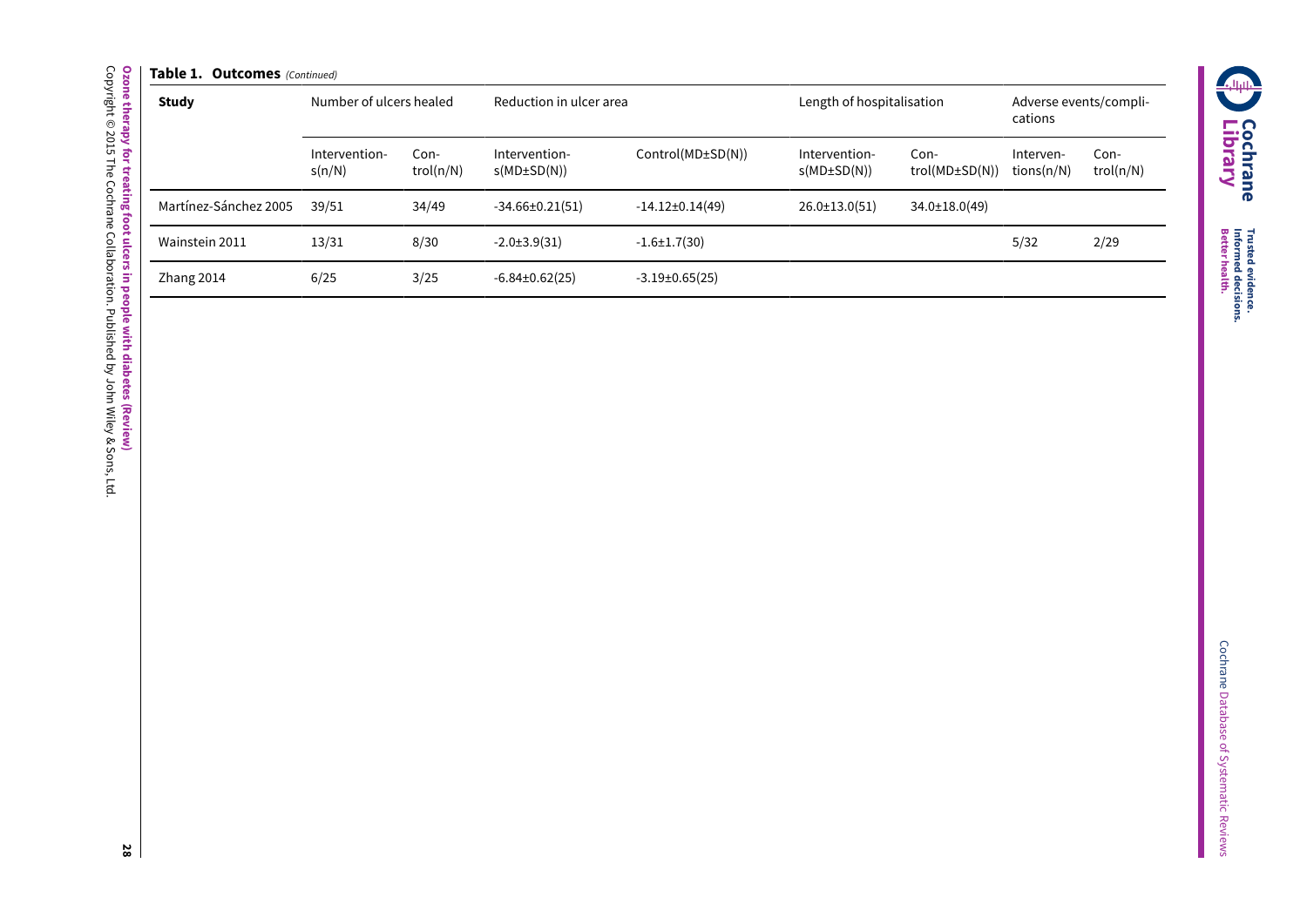![](_page_30_Picture_0.jpeg)

#### <span id="page-30-0"></span>**A P P E N D I C E S**

### <span id="page-30-1"></span>**Appendix 1.Search Strategies**

Ovid Medline

1 exp Foot Ulcer/ 2 exp Diabetic Foot/ 3 (diabet\* adj3 ulcer\*).tw. 4 (diabet\* adj3 (foot or feet)).tw. 5 (diabet\* adj3 wound\*).tw. 6 or/1-5 7 exp Ozone/ 8 ozon\*.tw. 9 or/7-8 10 6 and 9 11 randomized controlled trial.pt. 12 controlled clinical trial.pt. 13 randomi?ed.ab. 14 placebo.ab. 15 clinical trials as topic.sh. 16 randomly.ab. 17 trial.ti. 18 or/11-17 19 exp animals/ not humans.sh. 20 18 not 19 21 10 and 20 Ovid Embase 1 exp foot ulcer/ 2 exp diabetic foot/ 3 (diabet\* adj3 ulcer\*).tw. 4 (diabet\* adj3 (foot or feet)).tw. 5 (diabet\* adj3 wound\*).tw. 6 or/1-5 7 exp ozone therapy/ 8 exp ozone/ 9 ozon\*.tw. 10 or/7-9 11 6 and 10 12 Randomized controlled trials/ 13 Single-Blind Method/ 14 Double-Blind Method/ 15 Crossover Procedure/ 16 (random\$ or factorial\$ or crossover\$ or cross over\$ or cross-over\$ or placebo\$ or assign\$ or allocat\$ or volunteer\$).ti,ab. 17 (doubl\$ adj blind\$).ti,ab. 18 (singl\$ adj blind\$).ti,ab. 19 or/12-18 20 exp animals/ or exp invertebrate/ or animal experiment/ or animal model/ or animal tissue/ or animal cell/ or nonhuman/ 21 human/ or human cell/ 22 and/20-21 23 20 not 22 24 19 not 23 25 11 and 24 EBSCO CINAHL S23 S10 AND S22

S22 S11 or S12 or S13 or S14 or S15 or S16 or S17 or S18 or S19 or S20 or S21 S21 TX allocat\* random\* S20 (MH "Quantitative Studies")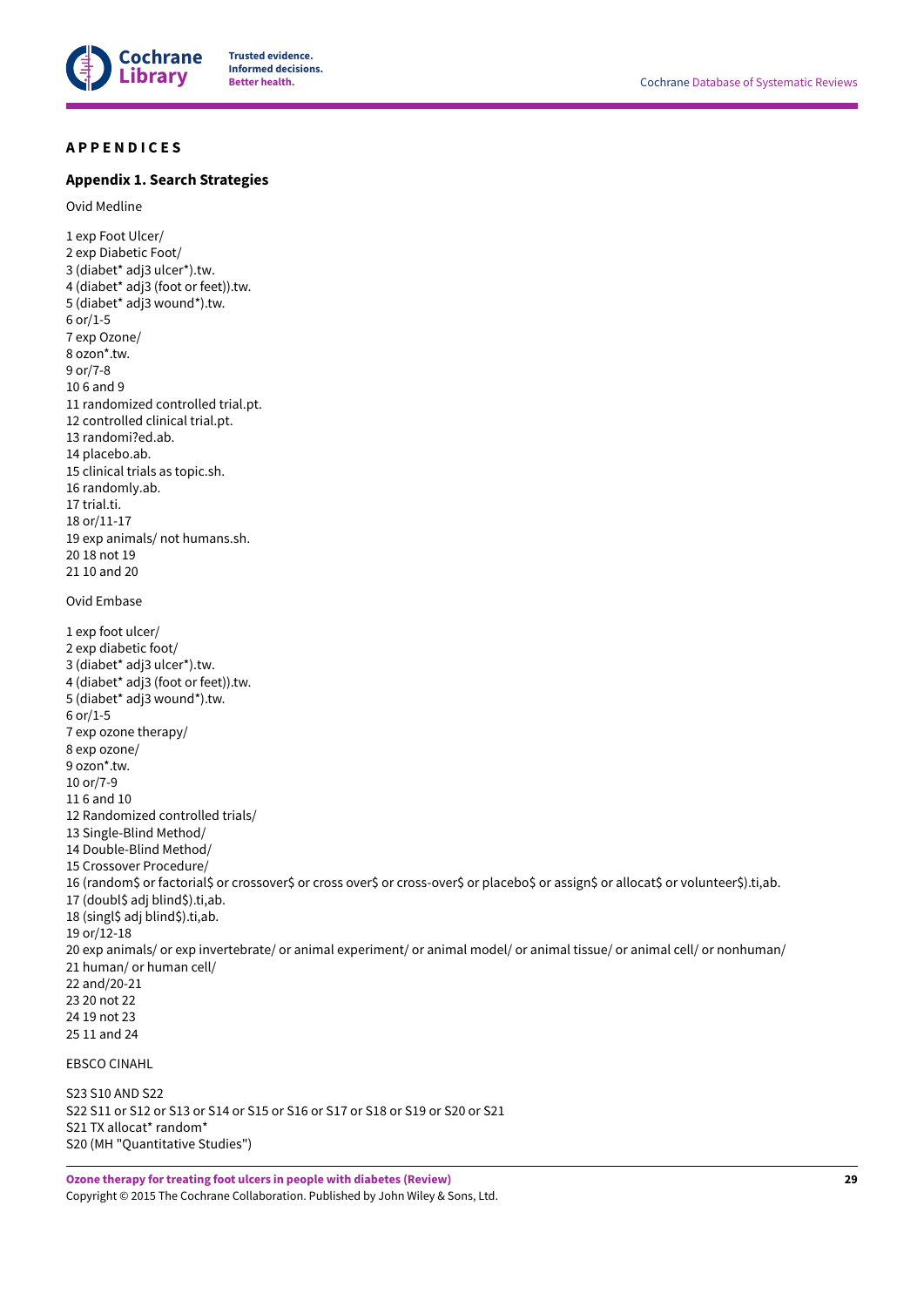![](_page_31_Picture_1.jpeg)

S19 (MH "Placebos") S18 TX placebo\* S17 TX random\* allocat\* S16 (MH "Random Assignment") S15 TX randomi\* control\* trial\* S14 TX ((singl\* n1 blind\*) or(singl\* n1 mask\*)) or TX ((doubl\* n1 blind\*) or (doubl\* n1 mask\*)) or TX ((tripl\* n1 blind\*) or (tripl\* n1 mask\*)) or TX ( (trebl\* n1 blind\*) or (trebl\* n1 mask\*) ) S13 TX clinic\* n1 trial\* S12 PT Clinical trial S11 (MH "Clinical Trials+") S10 S5 and S9 S9 S6 or S7 or S8 S8 TI ozon\* or AB ozon\* S7 (MH "Ozone Therapy") S6 (MH "Ozone") S5 S1 or S2 or S3 or S4 S4 TI diabet\* N3 wound\* or AB diabet\* N3 wound\* S3 TI ( diabet\* N3 foot OR diabet\* N3 feet ) or AB ( diabet\* N3 foot OR diabet\* N3 feet ) S2 TI diabet\* N3 ulcer\* or AB diabet\* N3 ulcer\* S1 (MH "Foot Ulcer+")

Clinical Trials Registries

Search terms:

"ozone and diabet\*"

### <span id="page-31-0"></span>**Appendix 2. Risk of bias**

#### **(1)Random sequence generation**

#### **Criteria for a judgement of 'Low risk' of bias.**

The investigators describe a random component in the sequence generation process such as:

- Referring to a random number table;
- Using a computer random number generator;
- Coin tossing;
- Shuffling cards or envelopes;
- Throwing dice;
- Drawing of lots;
- Minimisation\*.

\*Minimisation may be implemented without a random element, and this is considered to be equivalent to being random.

### **Criteria for the judgement of 'High risk' of bias.**

The investigators describe a non-random component in the sequence generation process. Usually, the description would involve some systematic, non-random approach, for example:

- Sequence generated by odd or even date of birth;
- Sequence generated by some rule based on date (or day) of admission;
- Sequence generated by some rule based on hospital or clinic record number.

Other non-random approaches happen much less frequently than the systematic approaches mentioned above and tend to be obvious. They usually involve judgement or some method of non-random categorisation of participants, for example:

- Allocation by judgement of the clinician;
- Allocation by preference of the participant;
- Allocation based on the results of a laboratory test or a series of tests
- Allocation by availability of the intervention.

### **Criteria for the judgement of 'Unclear risk' of bias.**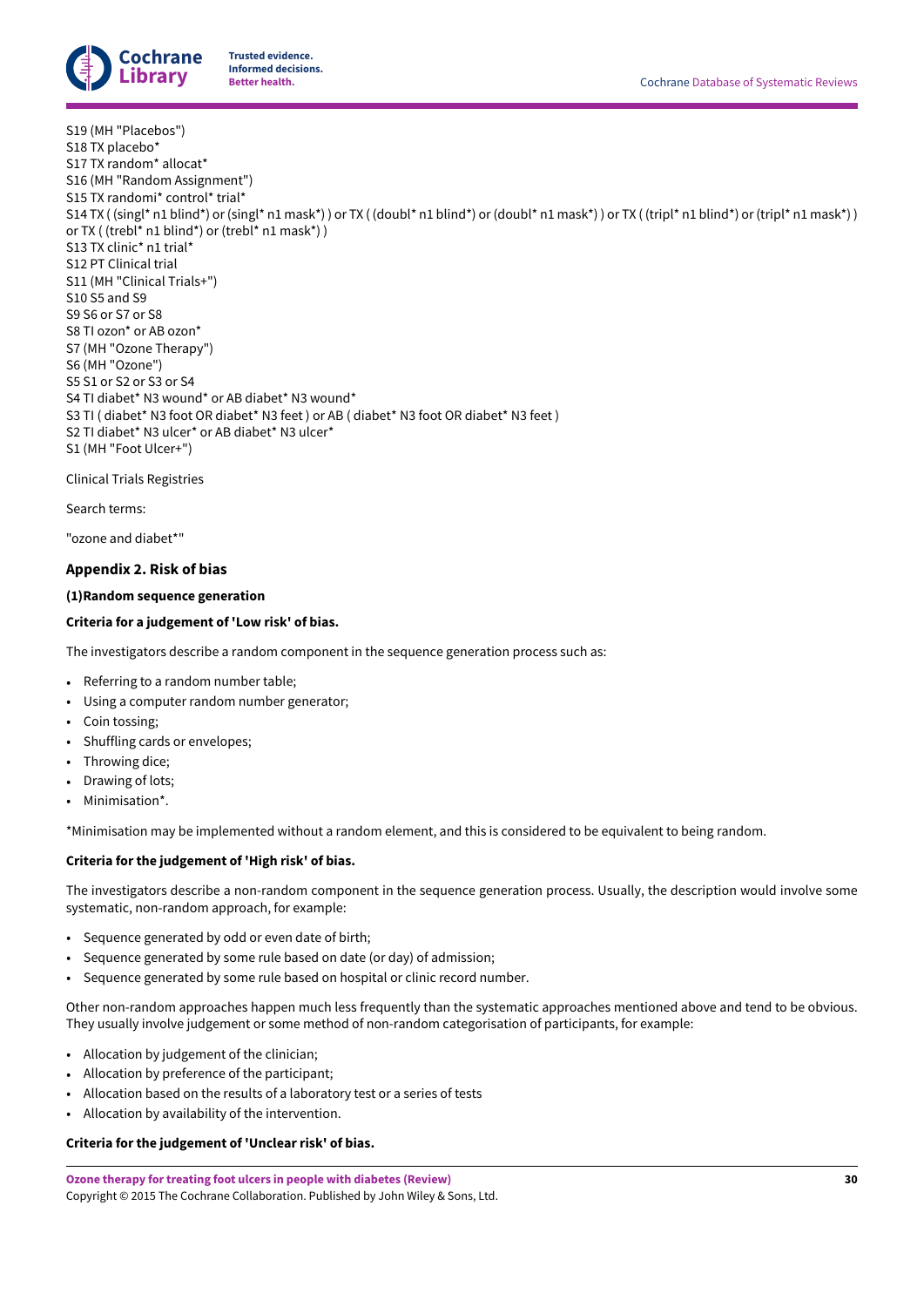![](_page_32_Picture_1.jpeg)

• Insufficient information about the sequence generation process to permit judgement of 'Low risk' or 'High risk'.

### **(2)Allocation concealment**

### **Criteria for a judgement of 'Low risk' of bias.**

Participants and investigators enrolling participants could notforesee assignment because one ofthe following, or an equivalent method, was used to conceal allocation:

- Central allocation (including telephone, web-based and pharmacy-controlled randomisation);
- Sequentially numbered drug containers of identical appearance;
- Sequentially numbered, opaque, sealed envelopes.

#### **Criteria for the judgement of 'High risk' of bias.**

Participants or investigators enrolling participants could possibly foresee assignments and thus introduce selection bias, such as allocation based on:

- Using an open random allocation schedule (e.g. a list of random numbers);
- Assignment envelopes were used without appropriate safeguards (e.g. if envelopes were unsealed or nonopaque or not sequentially numbered);
- Alternation or rotation;
- Date of birth;
- Case record number;
- Any other explicitly unconcealed procedure.

### **Criteria for the judgement of 'Unclear risk' of bias.**

• Insufficient information to permit judgement of 'Low risk' or 'High risk'. This is usually the case if the method of concealment is not described or not described in sufficient detail to allow a definite judgement – for example if the use of assignment envelopes is described, but it remains unclear whether envelopes were sequentially numbered, opaque and sealed.

#### **(3)Blinding of participants and personnel**

#### **Criteria for a judgement of 'Low risk' of bias.**

Any one of the following:

- No blinding or incomplete blinding, but the review authors judge that the outcome is not likely to be influenced by lack of blinding;
- Blinding of participants and key study personnel ensured, and unlikely that the blinding could have been broken.

### **Criteria for the judgement of 'High risk' of bias.**

Any one of the following:

- No blinding or incomplete blinding, and the outcome is likely to be influenced by lack of blinding;
- Blinding of key study participants and personnel attempted, but likely that the blinding could have been broken, and the outcome is likely to be influenced by lack of blinding.

### **Criteria for the judgement of 'Unclear risk' of bias.**

Any one of the following:

- Insufficient information to permit judgement of 'Low risk' or 'High risk';
- The study did not address this outcome.

### **(4)Blinding of outcome assessment**

### **Criteria for a judgement of 'Low risk' of bias.**

Any one of the following:

- No blinding of outcome assessment, but the review authors judge that the outcome measurement is not likely to be influenced by lack of blinding;
- Blinding of outcome assessment ensured, and unlikely that the blinding could have been broken.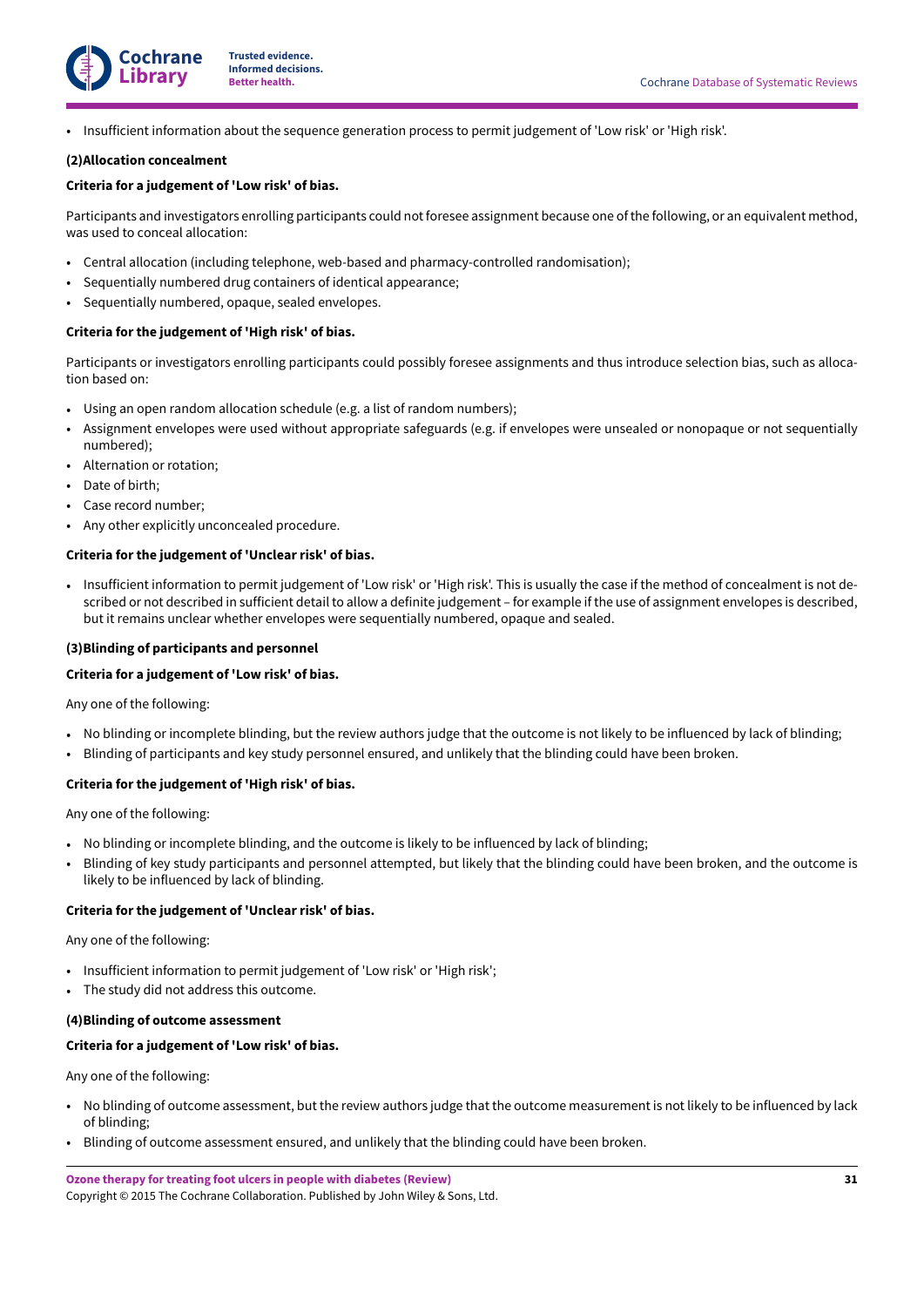![](_page_33_Picture_0.jpeg)

#### **Criteria for the judgement of 'High risk' of bias.**

Any one of the following:

- No blinding of outcome assessment, and the outcome measurement is likely to be influenced by lack of blinding;
- Blinding of outcome assessment, but likely that the blinding could have been broken, and the outcome measurement is likely to be influenced by lack of blinding.

#### **Criteria for the judgement of 'Unclear risk' of bias.**

Any one of the following:

- Insufficient information to permit judgement of 'Low risk' or 'High risk';
- The study did not address this outcome.

#### **(5)Incomplete outcome data**

#### **Criteria for a judgement of 'Low risk' of bias.**

Any one of the following:

- No missing outcome data;
- Reasons for missing outcome data unlikely to be related to true outcome (for survival data, censoring unlikely to be introducing bias);
- Missing outcome data balanced in numbers across intervention groups, with similar reasons for missing data across groups;
- For dichotomous outcome data,the proportion of missing outcomes compared with observed eventrisk not enough to have a clinically relevant impact on the intervention effect estimate;
- For continuous outcome data, plausible effect size (difference in means or standardized difference in means) among missing outcomes not enough to have a clinically relevant impact on observed effect size;
- Missing data have been imputed using appropriate methods.

### **Criteria for the judgement of 'High risk' of bias.**

Any one of the following:

- Reason for missing outcome data likely to be related to true outcome, with either imbalance in numbers or reasons for missing data across intervention groups;
- For dichotomous outcome data, the proportion of missing outcomes compared with observed event risk enough to induce clinically relevant bias in intervention effect estimate;
- For continuous outcome data, plausible effect size (difference in means or standardised difference in means) among missing outcomes enough to induce clinically relevant bias in observed effect size;
- 'As-treated' analysis done with substantial departure of the intervention received from that assigned at randomisation;
- Potentially inappropriate application of simple imputation.

### **Criteria for the judgement of 'Unclear risk' of bias.**

Any one of the following:

- Insufficient reporting of attrition/exclusions to permit judgement of 'Low risk' or 'High risk' (e.g. number randomised not stated, no reasons for missing data provided);
- The study did not address this outcome.

### **(6)Selective reporting**

### **Criteria for a judgement of 'Low risk' of bias.**

Any of the following:

- The study protocol is available and all of the study's pre-specified (primary and secondary) outcomes that are of interest in the review have been reported in the pre-specified way;
- The study protocol is not available but it is clear that the published reports include all expected outcomes, including those that were pre-specified (convincing text of this nature may be uncommon).

### **Criteria for the judgement of 'High risk' of bias.**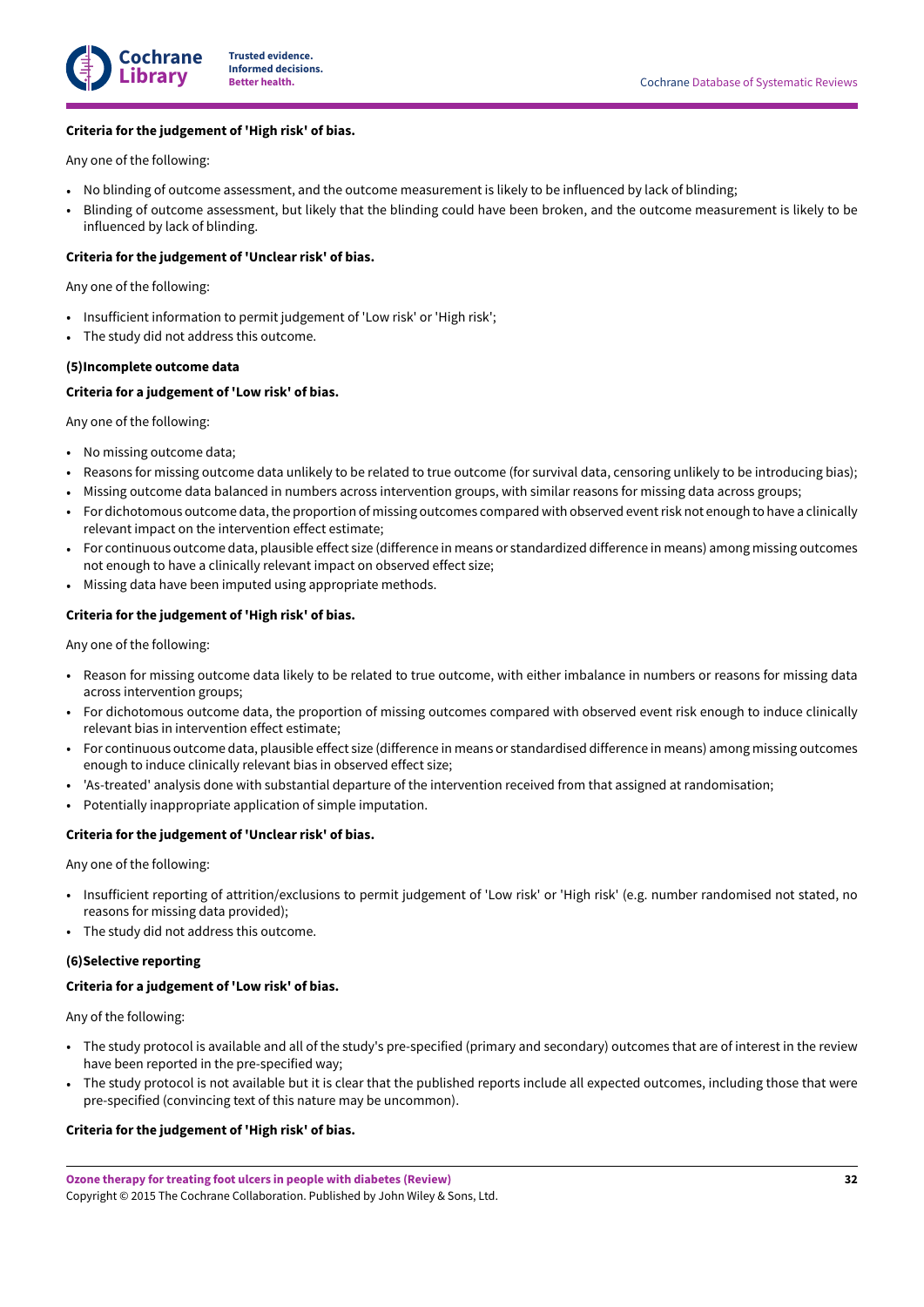**Cochrane Trusted evidence. Informed decisions.**

Any one of the following:

**Library**

- Not all of the study's pre-specified primary outcomes have been reported;
- One or more primary outcomes is reported using measurements, analysis methods or subsets of the data (e.g. subscales) that were not pre-specified;
- One or more reported primary outcomes were not pre-specified (unless clear justification for their reporting is provided, such as an unexpected adverse effect);
- One or more outcomes of interest in the review are reported incompletely so that they cannot be entered in a meta-analysis;
- The study report fails to include results for a key outcome that would be expected to have been reported for such a study.

#### **Criteria for the judgement of 'Unclear risk' of bias.**

• Insufficient information to permit judgement of 'Low risk' or 'High risk'. It is likely that the majority of studies will fall into this category.

#### **(7)Other bias**

### **Criteria for a judgement of 'Low risk' of bias.**

• The study appears to be free of other sources of bias(extreme baseline imbalance and sponsorship bias).

#### **Criteria for the judgement of 'High risk' of bias.**

There is at least one important risk of bias. For example, the study:

- Had a potential source of bias related to the specific study design used; or
- Has been claimed to have been fraudulent; or
- Had some other problem.

#### **Criteria for the judgement of 'Unclear risk' of bias.**

There may be a risk of bias, but there is either:

- Insufficient information to assess whether an important risk of bias exists; or
- Insufficient rationale or evidence that an identified problem will introduce bias.

### <span id="page-34-0"></span>**C O N T R I B U T I O N S O F A U T H O R S**

KeHu Yang: conceived, designed and coordinated the review; checked the quality of data extraction; checked quality assessment; performed part of data analysis/ interpretation; performed statistical analysis; checked the quality of the statistical analysis; completed the first draft of the review; performed part of writing/editing the review; advised on, and made an intellectual contribution to the review; approved the final review prior to submission; secured funding; and is a guarantor of the review.

Peng Zhang: conceived, designed and coordinated the review; extracted data; undertook and checked quality assessment; performed statistical analysis; checked the quality of the statistical analysis; completed the first draft of the review; advised on and made an intellectual contribution to the review; approved the final review prior to submission; and secured funding.

Jian Liu: conceived the review; checked the quality of data extraction; analysed/interpreted data; performed statistical analysis; completed the first draft of the review; made an intellectual contribution to the review; advised on part of the review; approved the final review prior to submission;

Lun Li: conceived and coordinated the review; extracted data; undertook quality assessment; analysed/interpreted data; performed statistical analysis; checked the quality of the statistical analysis; completed the first draft of the review; advised on and made an intellectual contribution to the review; approved the final review prior to submission.

Jing Tian: designed and coordinated the review; extracted data; undertook quality assessment; checked the quality ofthe statistical analysis; performed part of writing or editing the review; and approved the final review prior to submission.

Jin Hui Tian: extracted data; undertook quality assessment; analysed/interpreted data; performed statistical analysis; completed the first draft of the review; advised on and made an intellectual contribution to the review; approved the final review prior to submission.

Jun Li: checked the quality of data extraction; analysed/interpreted data; checked quality assessment; completed the first draft of the review; advised on and approved the final review prior to submission; and wrote to study author / experts / companies.

**Ozone therapy for treating foot ulcers in people with diabetes (Review)** Copyright © 2015 The Cochrane Collaboration. Published by John Wiley & Sons, Ltd.